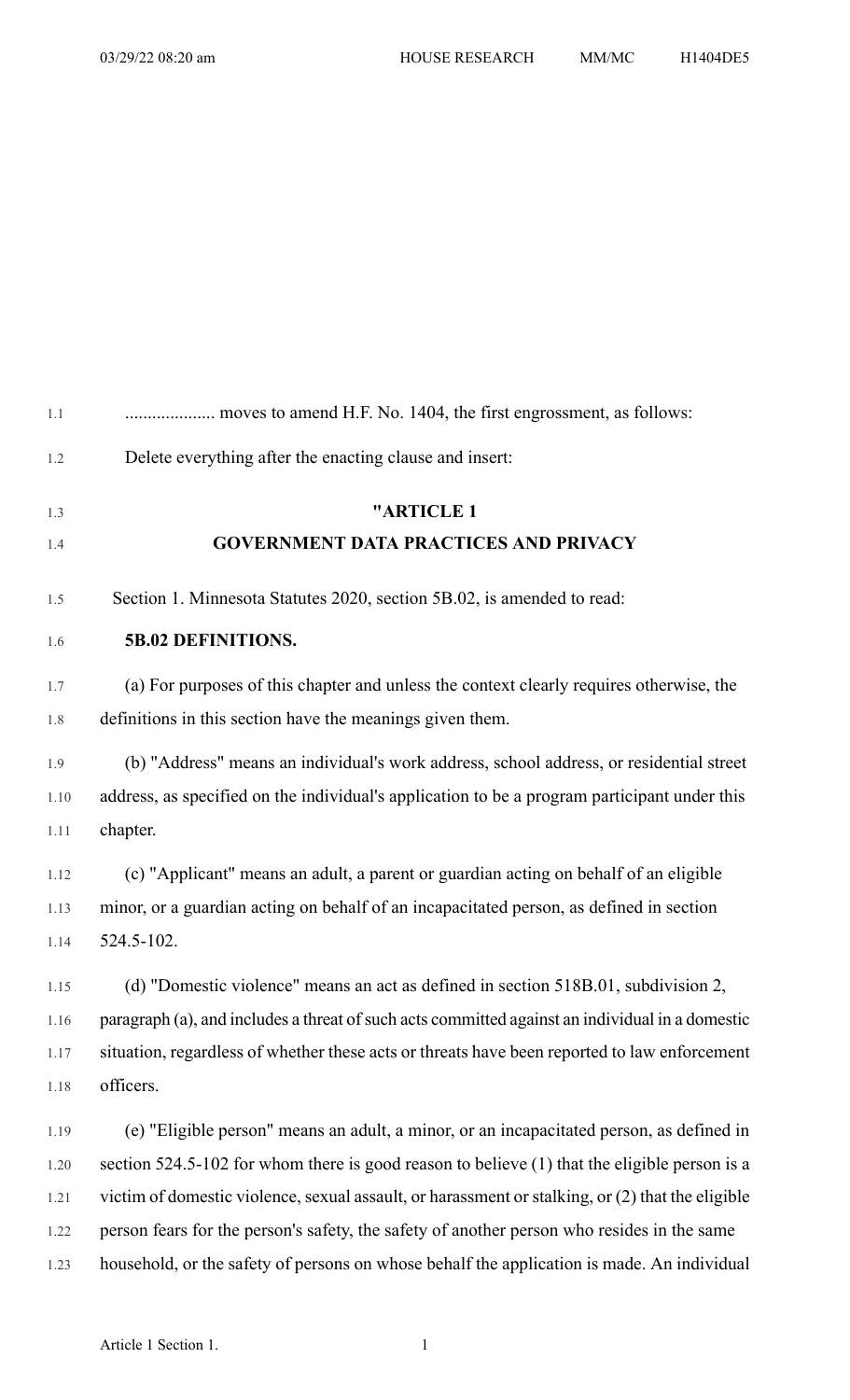2.1 must reside in Minnesota in order to be an eligible person. A person registered or required 2.2 to register as a predatory offender under section 243.166 or 243.167, or the law of another 2.3 jurisdiction, is not an eligible person.

2.4 (f) "Mail" meansfirst classletters and flats delivered via the United States Postal Service, 2.5 including priority, express, and certified mail, and excluding packages, parcels, (1) 2.6 periodicals, and catalogues, and (2) packages and parcels unless they are clearly identifiable 2.7 as nonrefrigerated pharmaceuticals or clearly indicate that they are sent by the federal

2.8 government or a state or county government agency of the continental United States, Hawaii,

2.9 District of Columbia, or United States territories.

2.10 (g) "Program participant" means an individual certified as a program participant under 2.11 section 5B.03.

2.12 (h) "Harassment" or "stalking" means acts criminalized under section 609.749 and 2.13 includes a threat of such acts committed against an individual, regardless of whether these 2.14 acts or threats have been reported to law enforcement officers.

2.15 Sec. 2. Minnesota Statutes 2020, section 5B.05, is amended to read:

## 2.16 **5B.05 USE OF DESIGNATED ADDRESS.**

2.17 (a) When a program participant presents the address designated by the secretary of state 2.18 to any person or entity, that address must be accepted as the address of the program 2.19 participant. The person may not require the program participant to submit any address that 2.20 could be used to physically locate the participant either as a substitute or in addition to the 2.21 designated address, or as a condition of receiving a service or benefit, unless the service or 2.22 benefit would be impossible to provide without knowledge of the program participant's 2.23 physical location. Notwithstanding a person's or entity's knowledge of a program participant's 2.24 physical location, the person or entity must use the program participant's designated address 2.25 for all mail correspondence with the program participant.

2.26 (b) A program participant may use the address designated by the secretary of state as 2.27 the program participant's work address.

2.28 (c) The Office of the Secretary of State shall forward all mail sent to the designated 2.29 address to the proper program participants.

2.30 (d) If a program participant has notified a person in writing, on a form prescribed by the 2.31 program, that the individual is a program participant and of the requirements of this section, 2.32 the person must not knowingly disclose the participant's name or address identified by the 2.33 participant on the notice. If identified on the notice, the individual receiving the notice must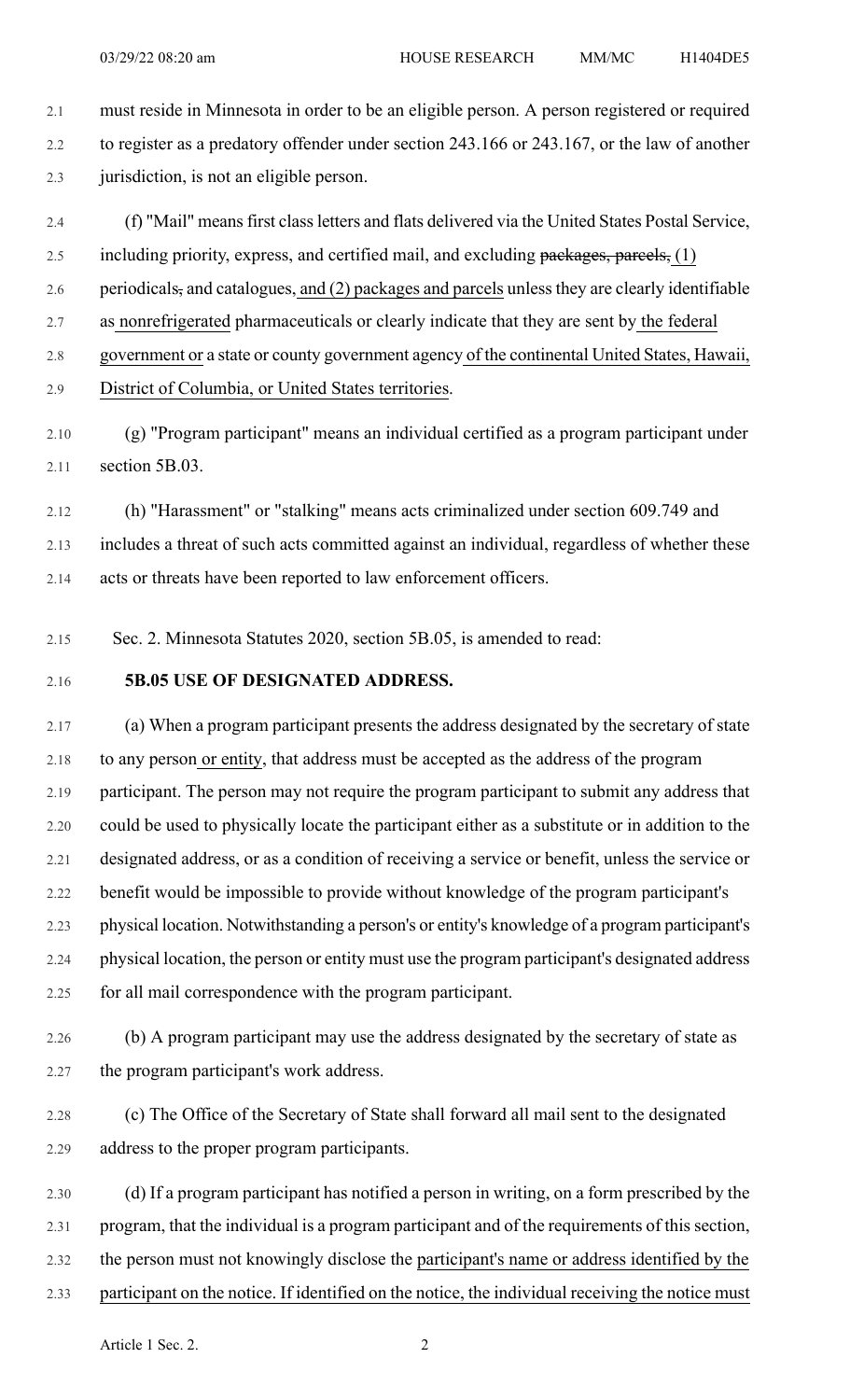3.1 not knowingly disclose the program participant's name, home address, work address, or 3.2 school address, unless the person to whom the address is disclosed also lives, works, or 3.3 goes to school at the address disclosed, or the participant has provided written consent to 3.4 disclosure of the participant's name, home address, work address, or school address for the 3.5 purpose for which the disclosure will be made. This paragraph applies to the actions and 3.6 reports of guardians ad litem, except that guardians ad litem may disclose the program 3.7 participant's name. This paragraph does not apply to records of the judicial branch governed 3.8 by rules adopted by the supreme court or government entities governed by section 13.045.

3.9 Sec. 3. Minnesota Statutes 2020, section 5B.10, subdivision 1, is amended to read:

3.10 Subdivision 1. **Display by landlord.** If a program participant has notified the program 3.11 participant's landlord in writing that the individual is a program participant and of the 3.12 requirements of this section, a local ordinance or the landlord must not require the display 3.13 of, and the landlord shall not display, the program participant's name at an address otherwise 3.14 protected under this chapter.

3.15 Sec. 4. Minnesota Statutes 2020, section 13.045, subdivision 1, is amended to read: 3.16 Subdivision 1. **Definitions.** As used in this section:

3.17 (1) "program participant" has the meaning given in section 5B.02, paragraph (g);

3.18 (2) "location data" means any data the participant specifies that may be used to physically 3.19 locate a program participant, including but not limited to such as the program participant's 3.20 residential address, work address, and or school address, and that is collected, received, or 3.21 maintained by a government entity prior to the date a program participant's certification 3.22 expires, or the date the entity receives notice that the program participant has withdrawn 3.23 from the program, whichever is earlier;

3.24 (3) "identity data" means data that may be used to identify a program participant, 3.25 including the program participant's name, phone number, e-mail address, address designated 3.26 under chapter 5B, Social Security number, or driver's license number, and that is collected, 3.27 received, or maintained by a government entity before the date a program participant's 3.28 certification expires, or the date the entity receives notice that the program participant has 3.29 withdrawn from the program, whichever is earlier;

3.30 (4) "county recorder" meansthe county official who performsthe functions of the county 3.31 recorder or registrar of titles to record a document as part of the county real estate document 3.32 recording system, regardless of title or office; and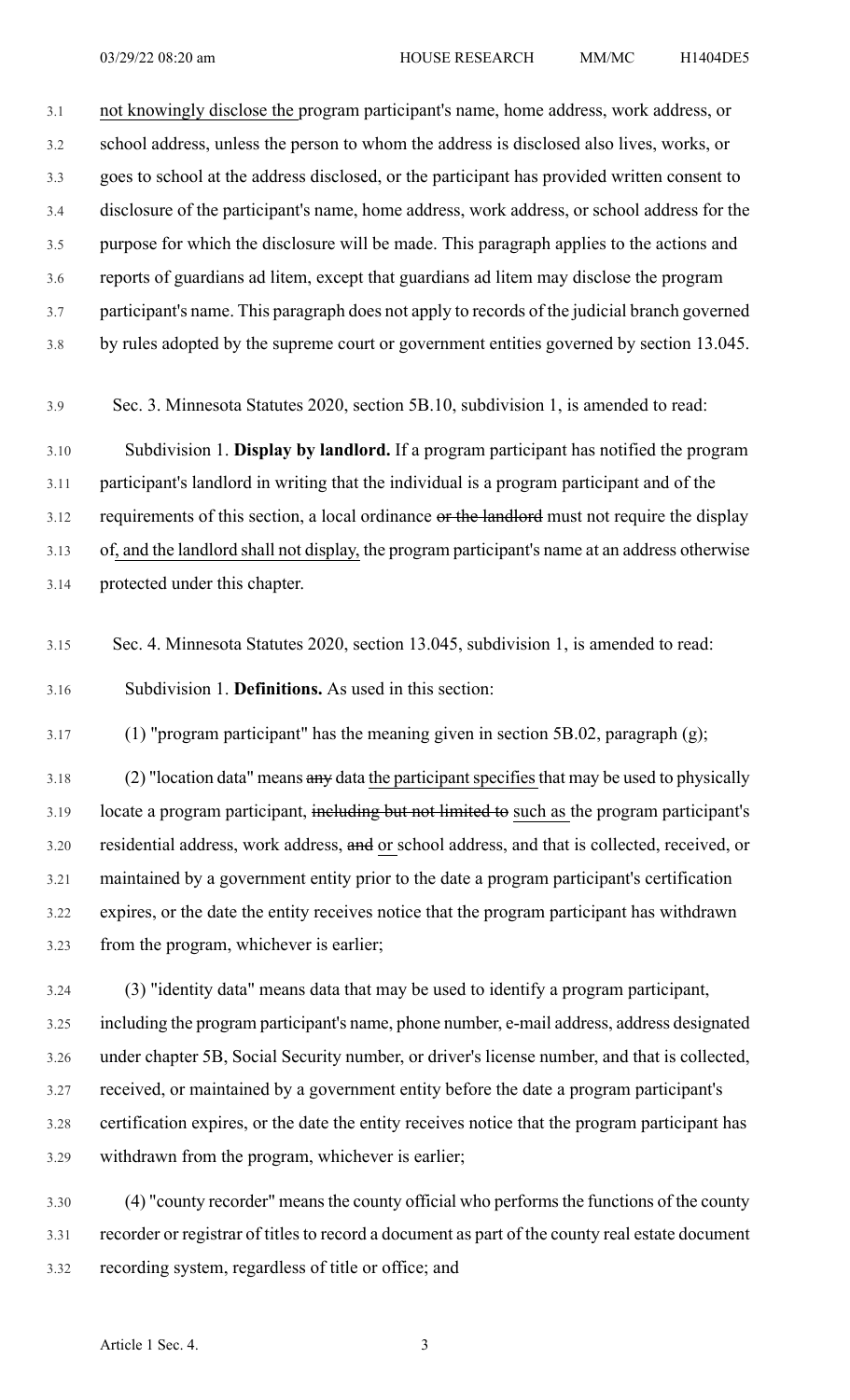4.1 (5) "real property records" means any record of data that is maintained by a county as 4.2 part of the county real estate document recording system for use by the public, data on 4.3 assessments, data on real or personal property taxation, and other data on real property.

4.4 Sec. 5. Minnesota Statutes 2020, section 13.045, subdivision 2, is amended to read:

4.5 Subd. 2. **Notification of certification.** (a) A program participant may submit a notice, 4.6 in writing, to notify the responsible authority of any government entity other than the county 4.7 recorder in writing, on a form prescribed by the secretary of state, that the participant is 4.8 certified in the Safe at Home address confidentiality program pursuant to chapter 5B. The 4.9 notice must include the program participant's name, names of other program participants 4.10 in the household, date of birth, address designated under chapter 5B, program participant 4.11 signature, signature of the participant's parent or guardian if the participant is a minor, date 4.12 the program participant's certification in the program expires, and any other information 4.13 specified by the secretary of state. A program participant may submit a subsequent notice 4.14 of certification, if the participant's certification is renewed. The contents of the notification 4.15 of certification are private data on individuals. A notice provided pursuant to this paragraph 4.16 is a request to protect location data unless the participant requests that specific identity data 4.17 also be protected.

4.18 (b) To affect real property records, including but not limited to documents maintained 4.19 in a public recording system, data on assessments and taxation, and other data on real 4.20 property, a program participant must submit a real property notice in writing to the county 4.21 recorder in the county where the property identified in the real property notice is located. 4.22 To affect real property records maintained by any other government entity, a program 4.23 participant must submit a real property notice in writing to the other government entity's 4.24 responsible authority. A real property notice must be on a form prescribed by the secretary

4.25 of state and must include:

4.26 (1) the full legal name of the program participant, including middle name;

4.27 (2) the last four digits of the program participant's Social Security number;

4.28 (3) the participant's date of birth;

4.29  $(3)$  (4) the designated address of the program participant as assigned by the secretary of 4.30 state, including lot number;

4.31 (4) the date the program participant's certification in the program expires;

4.32 (5) the legal description and street address, if any, of the real property affected by the 4.33 notice;

Article 1 Sec. 5. 4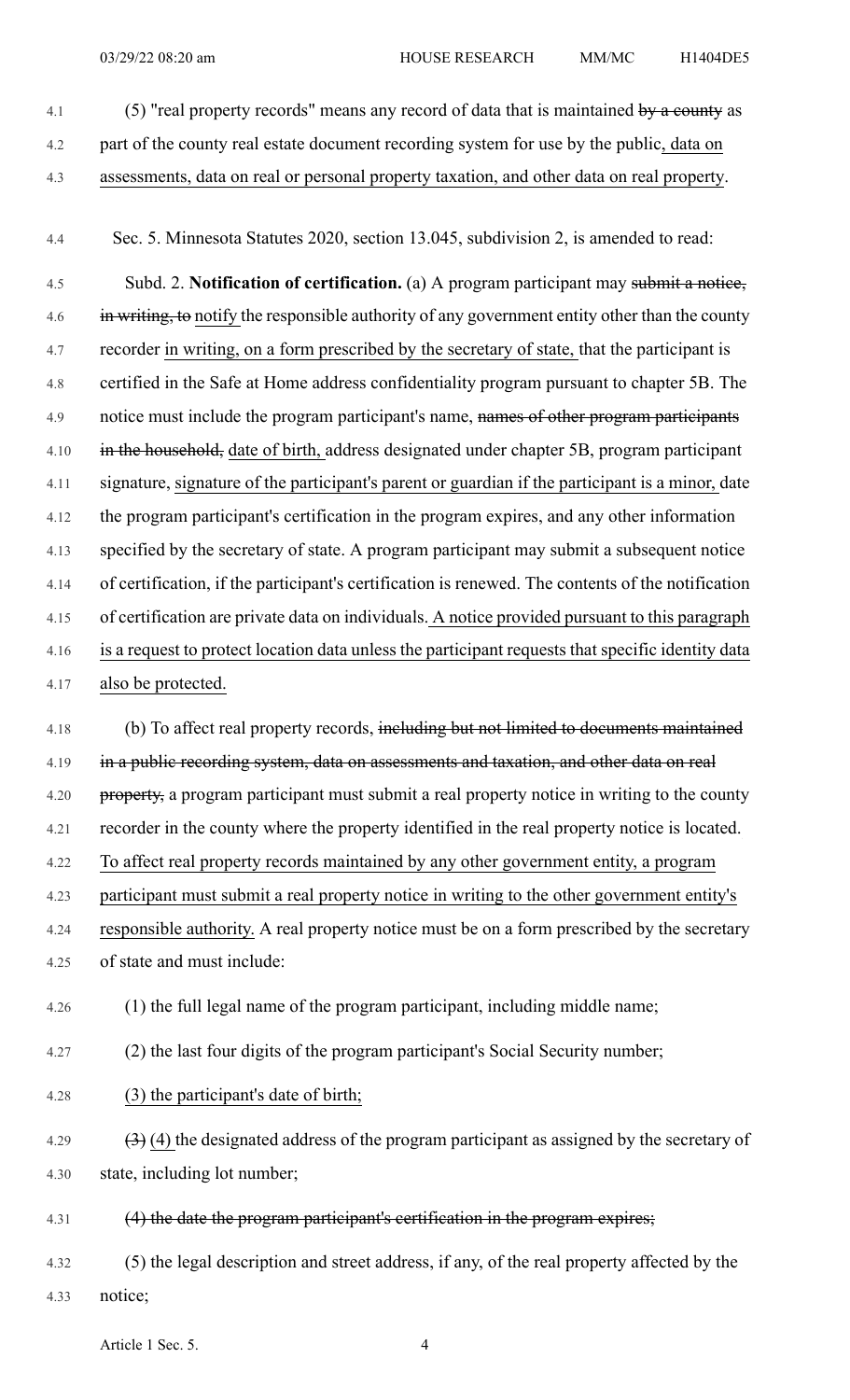- 5.1 (6) the address of the Office of the Secretary of State; and 5.2 (7) the signature of the program participant. 5.3 Only one parcel of real property may be included in each notice, but more than one notice 5.4 may be presented to the county recorder. The county recorder recipient of the notice may 5.5 require a program participant to provide additional information necessary to identify the 5.6 records of the program participant or the real property described in the notice. A program 5.7 participant must submit a subsequent real property notice for the real property if the 5.8 participant's eertification is renewed legal name changes. The real property notice is private 5.9 data on individuals. 5.10 Sec. 6. Minnesota Statutes 2020, section 13.045, subdivision 3, is amended to read: 5.11 Subd. 3. **Classification of identity and location data; amendment of records;sharing** 5.12 **and dissemination.** (a) Identity and location data on for which a program participant who 5.13 submits a notice seeks protection under subdivision 2, paragraph (a), that are not otherwise 5.14 classified by law are private data on individuals. Notwithstanding any provision of law to 5.15 the contrary, private or confidential location data on a program participant who submits a 5.16 notice under subdivision 2, paragraph (a), may not be shared with any other government 5.17 entity or nongovernmental entity except as provided in paragraph (b). 5.18 (b) Private or confidential location data on a program participant must not be shared or 5.19 disclosed by a government entity Notwithstanding any provision of law to the contrary, 5.20 private or confidential location data on a program participant who submits a notice under 5.21 subdivision 3, paragraph (a), may not be shared with any other government entity or
- 5.22 nongovernmental entity unless:
- 5.23 (1) the program participant has expressly consented in writing to sharing or dissemination 5.24 of the data for the purpose for which the sharing or dissemination will occur;
- 5.25 (2) the data are subject to sharing or dissemination pursuant to court order under section 5.26 13.03, subdivision 6;
- 5.27 (3) the data are subject to sharing pursuant to section 5B.07, subdivision 2;
- 5.28 (4) the location data related to county of residence are needed to provide public assistance 5.29 or other government services, or to allocate financial responsibility for the assistance or 5.30 services;
- 5.31 (5) the data are necessary to perform a government entity's health, safety, or welfare 5.32 functions, including the provision of emergency 911 services, the assessment and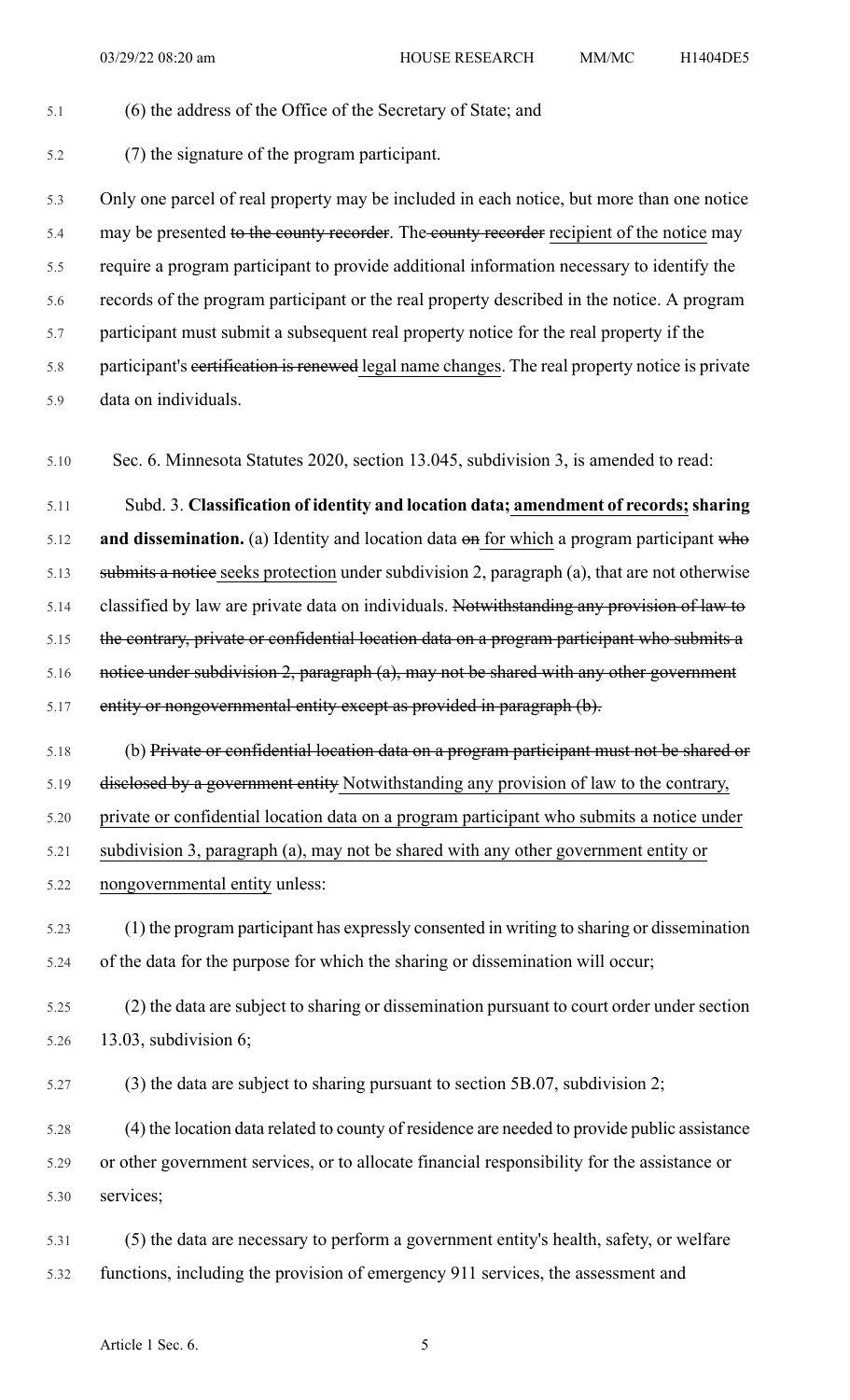- 6.1 investigation of child or vulnerable adult abuse or neglect, or the assessment or inspection 6.2 of services or locations for compliance with health, safety, or professional standards; or 6.3 (6) the data are necessary to aid an active law enforcement investigation of the program 6.4 participant. 6.5 (c) Data disclosed under paragraph (b), clauses (4) to (6), may be used only for the 6.6 purposes authorized in thissubdivision and may not be further disclosed to any other person 6.7 or government entity. Government entities receiving or sharing private or confidential data 6.8 under this subdivision shall establish procedures to protect the data from further disclosure. 6.9 (d) Real property record data are governed by subdivision 4a. 6.10 (e) Notwithstanding sections 15.17 and 138.17, a government entity may amend records 6.11 to replace a participant's location data with the participant's designated address. 6.12 Sec. 7. Minnesota Statutes 2020, section 13.045, subdivision 4a, is amended to read: 6.13 Subd. 4a. **Real property records.** (a) If a program participant submits a notice to a 6.14 eounty recorder under subdivision 2, paragraph (b), the eounty recorder government entity 6.15 must not disclose the program participant's identity data in conjunction with the property 6.16 identified in the written notice in the entity's real property records, unless: 6.17 (1) the program participant has consented to sharing or dissemination of the data for the 6.18 purpose identified in a writing acknowledged by the program participant; 6.19 (2) the data are subject to sharing or dissemination pursuant to court order under section 6.20 13.03, subdivision 6;  $\sigma$ 6.21 (3) the secretary of state authorizes the sharing or dissemination of the data under 6.22 subdivision 4b for the purpose identified in the authorization.; or 6.23 (4) the data is shared with a government entity subject to this chapter for the purpose of 6.24 administering assessment and taxation laws.  $6.25$  This subdivision does not prevent the a county recorder from returning original documents 6.26 to the individuals that submitted the documents for recording. This subdivision does not 6.27 prevent the public disclosure of the participant's name and address designated under chapter 6.28 5B in the county reception index if the participant's name and designated address are not 6.29 disclosed in conjunction with location data. Each county recorder government entity shall
- 6.30 establish procedures for recording or filing documents to comply with this subdivision.
- 6.31 These procedures may include masking identity or location data and making documents or
- 6.32 certificates of title containing the data private and not viewable except as allowed by this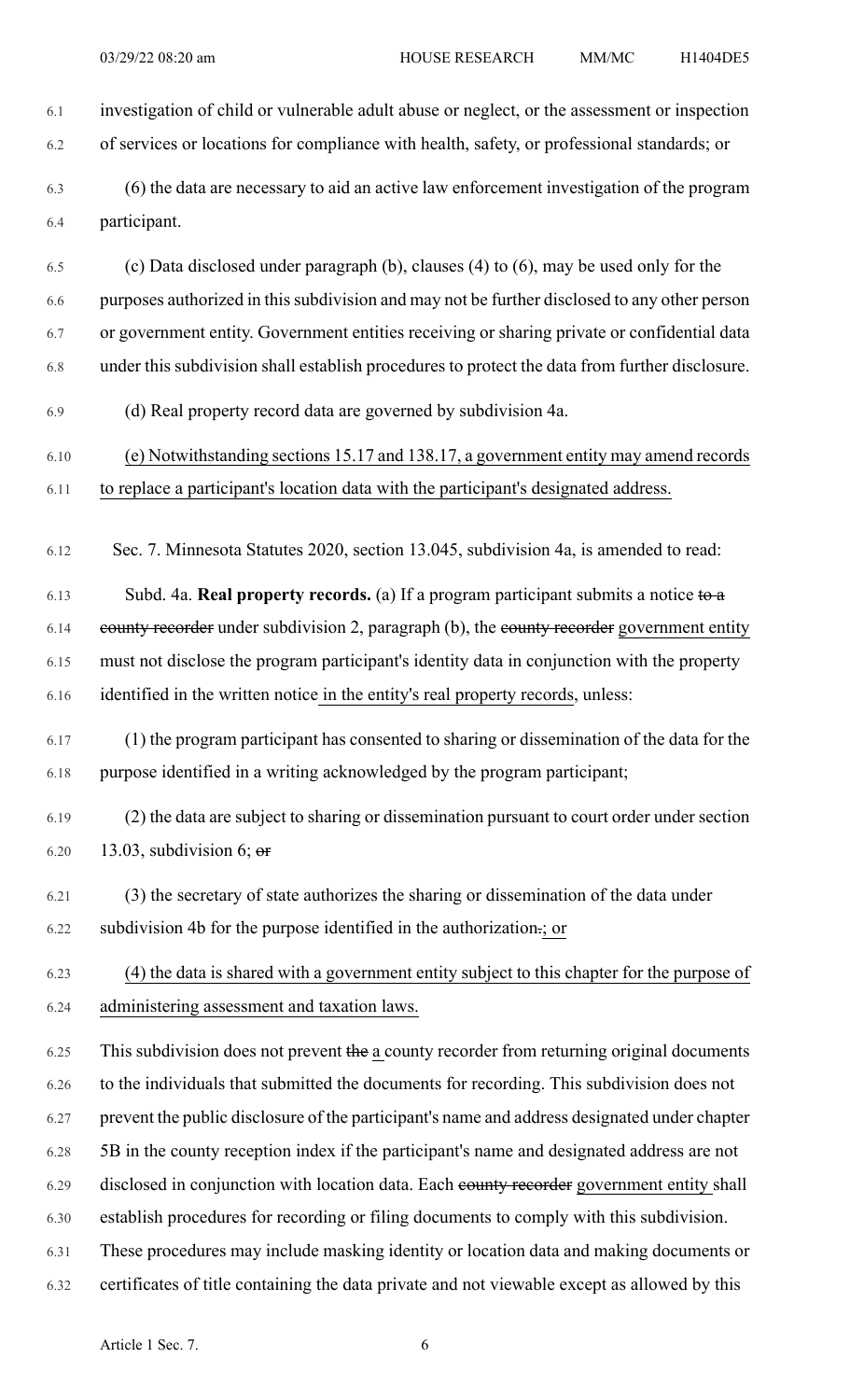7.1 paragraph. The procedure must comply with the requirements of chapters 386, 507, 508, 7.2 and 508A and other laws as appropriate, to the extent these requirements do not conflict 7.3 with this section. The procedures must provide public notice of the existence of recorded 7.4 documents and certificates of title that are not publicly viewable and the provisions for 7.5 viewing them under this subdivision. Notice that a document or certificate is private and 7.6 viewable only under this subdivision or subdivision 4b is deemed constructive notice of the 7.7 document or certificate.

7.8 (b) A real property notice is notice only to the county recorder. A notice that does not 7.9 conform to the requirements of a real property notice under subdivision 2, paragraph (b), 7.10 is not effective as a notice to the county recorder. On receipt of a real property notice, the 7.11 county recorder shall provide a copy of the notice to the person who maintains the property 7.12 tax records in that county, and If the recipient of the real property notice is the county 7.13 recorder, the county recorder shall notify the county's responsible authority and provide a 7.14 copy to the secretary of state at the address specified in the notice. If the recipient of the 7.15 notice is the responsible authority, the responsible authority shall provide a copy to the 7.16 secretary of state at the address specified by the secretary of state in the notice.

7.17 (c) Paragraph (a) applies only to the records recorded or filed concurrently with the real 7.18 property notice specified in subdivision 2, paragraph (b), and real property records affecting 7.19 the same real property created or recorded subsequent to the eounty's government entity's 7.20 receipt of the real property notice.

7.21 (d) The prohibition on disclosure in paragraph (a) continues until:

7.22 (1) the program participant has consented to the termination of the real property notice 7.23 in a writing acknowledged by the program participant. Notification under this paragraph 7.24 must be given by the government entity to the secretary of state within 90 days of the 7.25 termination;

7.26 (2) the real property notice is terminated pursuant to a court order. Notification under 7.27 this paragraph must be given by the government entity to the secretary of state within 90 7.28 days of the termination;

7.29 (3) the program participant no longer holds a record interest in the real property identified 7.30 in the real property notice. Notification under this paragraph must be given by the government 7.31 entity to the secretary of state within 90 days of the termination; or

7.32 (4) the secretary of state has given written notice to the county recorder government 7.33 entity who provided the secretary of state with a copy of a participant's real property notice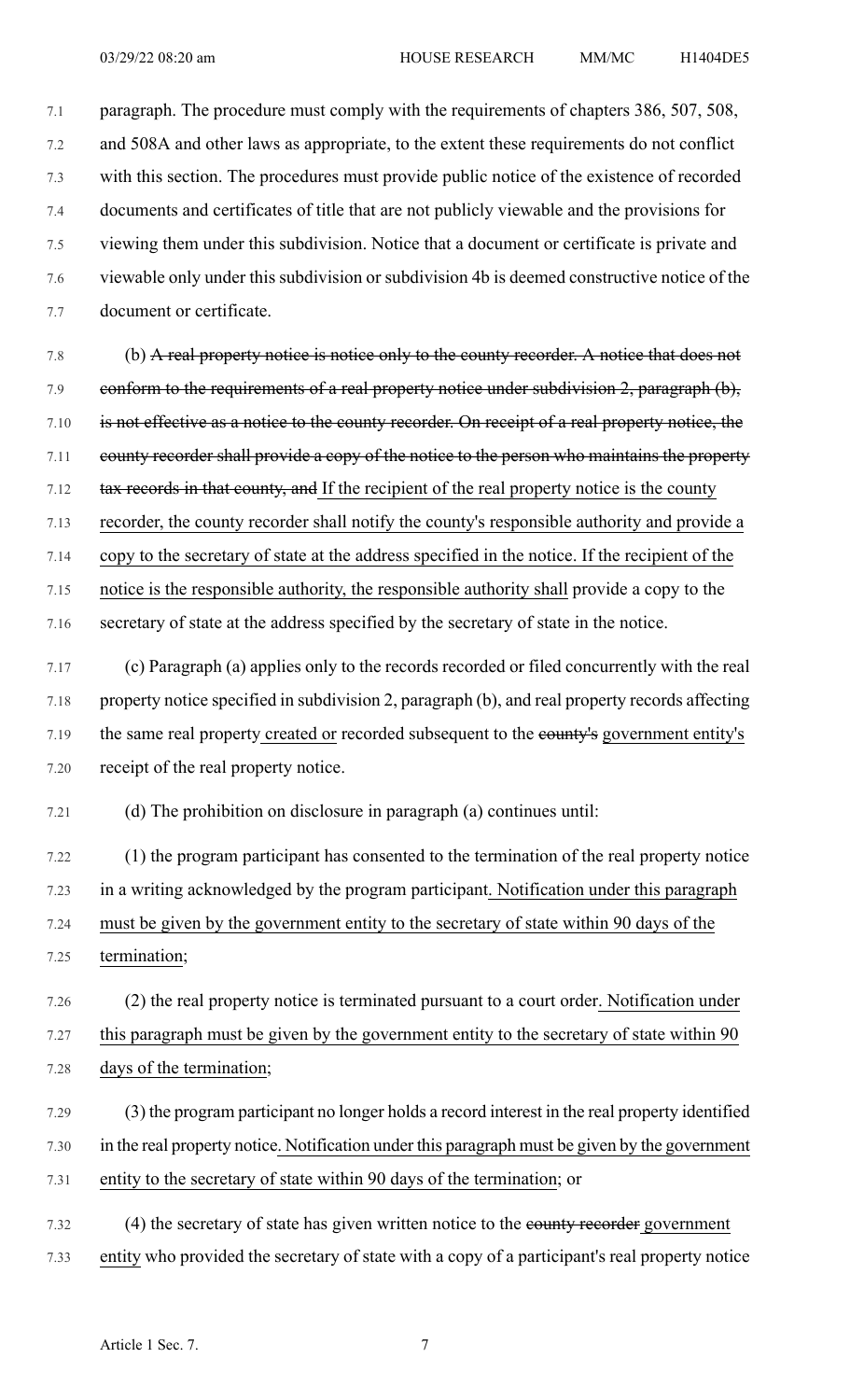- 8.1 that the program participant's certification has terminated. Notification under this paragraph 8.2 must be given by the secretary of state within 90 days of the termination.
- 8.3 Upon termination of the prohibition of disclosure, the eounty recorder government entity
- 8.4 shall make publicly viewable all documents and certificates of title relative to the participant
- 8.5 that were previously partially or wholly private and not viewable.

### 8.6 Sec. 8. **[13.204] POLITICAL SUBDIVISIONS LICENSING DATA.**

- 8.7 (a) The following data submitted to a political subdivision by a person seeking to obtain 8.8 a license are classified as private data on individuals or nonpublic data:
- 8.9 (1) a tax return, as defined by section 270B.01, subdivision 2; and
- 8.10 (2) a bank account statement.
- 8.11 (b) Notwithstanding section 138.17, data collected by a political subdivision as part of

8.12 a license application and classified under paragraph (a) must be destroyed no later than 90

- 8.13 days after a final decision on the license application.
- 8.14 Sec. 9. Minnesota Statutes 2020, section 13.32, subdivision 1, is amended to read:

8.15 Subdivision 1. **Definitions.** As used in this section:

8.16 (a) "Educational data" means data on individuals maintained by a public educational 8.17 agency or institution or by a person acting for the agency or institution which relates to a 8.18 student.

8.19 Records of instructional personnel which are in the sole possession of the maker thereof 8.20 and are not accessible or revealed to any other individual except a substitute teacher, and 8.21 are destroyed at the end of the school year, shall not be deemed to be government data.

8.22 Records of a law enforcement unit of a public educational agency or institution which 8.23 are maintained apart from education data and are maintained solely for law enforcement 8.24 purposes, and are not disclosed to individuals other than law enforcement officials of the 8.25 jurisdiction are not educational data; provided, that education records maintained by the 8.26 educational agency or institution are not disclosed to the personnel of the law enforcement 8.27 unit. The University of Minnesota police department is a law enforcement agency for 8.28 purposes of section 13.82 and other sections of Minnesota Statutes dealing with law 8.29 enforcement records. Records of organizations providing security services to a public 8.30 educational agency or institution must be administered consistent with section 13.861.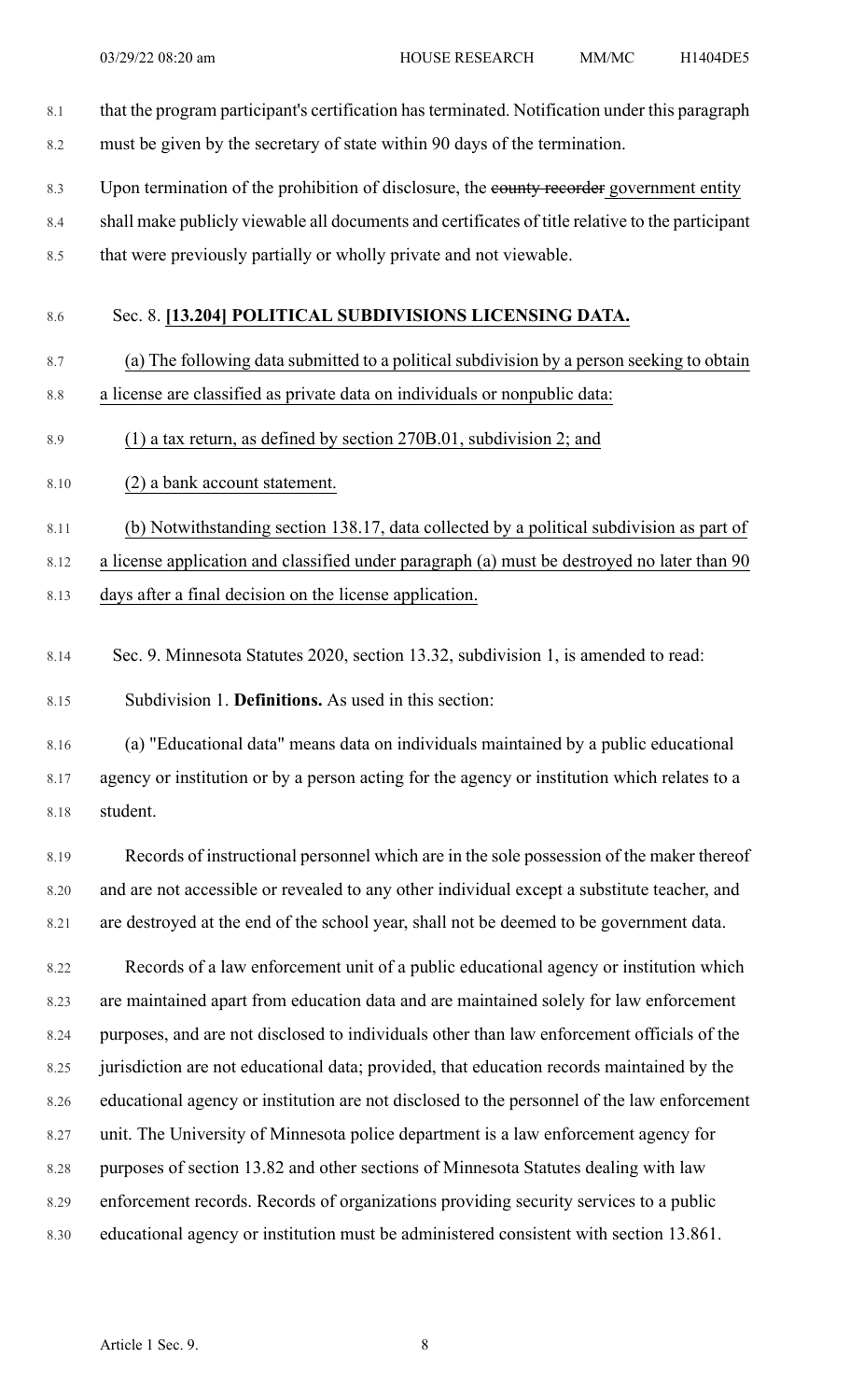| 9.1  | Records relating to a student who is employed by a public educational agency or                  |
|------|--------------------------------------------------------------------------------------------------|
| 9.2  | institution which are made and maintained in the normal course of business, relate exclusively   |
| 9.3  | to the individual in that individual's capacity as an employee, and are not available for use    |
| 9.4  | for any other purpose are classified pursuant to section 13.43.                                  |
| 9.5  | (b) "Juvenile justice system" includes criminal justice agencies and the judiciary when          |
| 9.6  | involved in juvenile justice activities.                                                         |
| 9.7  | (c) "Parent" means a parent of a student and includes a natural parent, a guardian, or an        |
| 9.8  | individual acting as a parent in the absence of a parent or a guardian.                          |
| 9.9  | (d) "School-issued device" means hardware or software that a public educational agency           |
| 9.10 | or institution, acting independently or with a technology provider, provides to an individual    |
| 9.11 | student for that student's dedicated personal use. A school-issued device includes a device      |
| 9.12 | issued through a one-to-one program.                                                             |
| 9.13 | $(e)$ (e) "Student" means an individual currently or formerly enrolled or registered,            |
| 9.14 | applicants for enrollment or registration at a public educational agency or institution, or      |
| 9.15 | individuals who receive shared time educational services from a public agency or institution.    |
| 9.16 | $(d)$ (f) "Substitute teacher" means an individual who performs on a temporary basis the         |
| 9.17 | duties of the individual who made the record, but does not include an individual who             |
| 9.18 | permanently succeeds to the position of the maker of the record.                                 |
| 9.19 | (g) "Technology provider" means a person who:                                                    |
| 9.20 | (1) contracts with a public educational agency or institution, as part of a one-to-one           |
| 9.21 | program or otherwise, to provide a school-issued device for student use; and                     |
| 9.22 | (2) creates, receives, or maintains educational data pursuant or incidental to a contract        |
| 9.23 | with a public educational agency or institution.                                                 |
| 9.24 | <b>EFFECTIVE DATE.</b> This section is effective for the 2022-2023 school year and later.        |
| 9.25 | Sec. 10. Minnesota Statutes 2020, section 13.32, subdivision 3, is amended to read:              |
| 9.26 | Subd. 3. Private data; when disclosure is permitted. Except as provided in subdivision           |
| 9.27 | 5, educational data is private data on individuals and shall not be disclosed except as follows: |
| 9.28 | (a) pursuant to section $13.05$ ;                                                                |
| 9.29 | (b) pursuant to a valid court order;                                                             |
| 9.30 | (c) pursuant to a statute specifically authorizing access to the private data;                   |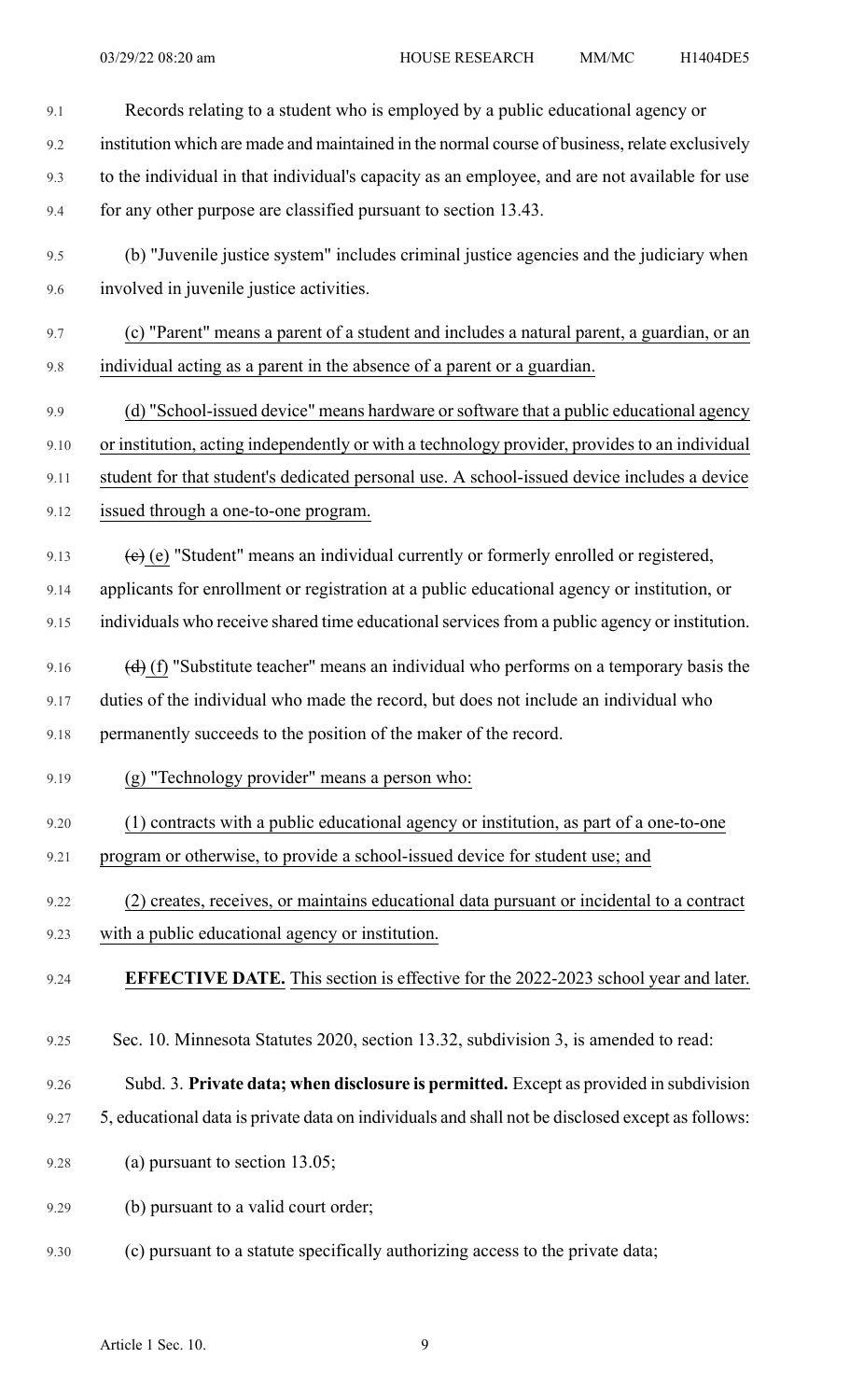10.1 (d) to disclose information in health, including mental health, and safety emergencies 10.2 pursuant to the provisions of United States Code, title 20, section 1232g(b)(1)(I) and Code 10.3 of Federal Regulations, title 34, section 99.36;

10.4 (e) pursuant to the provisions of United States Code, title 20, sections 1232g(b)(1),

10.5 (b)(4)(A), (b)(4)(B), (b)(1)(B), (b)(3), (b)(6), (b)(7), and (i), and Code of Federal Regulations, 10.6 title 34, sections 99.31, 99.32, 99.33, 99.34, 99.35, and 99.39;

10.7 (f) to appropriate health authorities to the extent necessary to administer immunization 10.8 programs and for bona fide epidemiologic investigations which the commissioner of health 10.9 determines are necessary to prevent disease or disability to individuals in the public 10.10 educational agency or institution in which the investigation is being conducted;

10.11 (g) when disclosure is required for institutions that participate in a program under title 10.12 IV of the Higher Education Act, United States Code, title 20, section 1092;

10.13 (h) to the appropriate school district officials to the extent necessary under subdivision 10.14 6, annually to indicate the extent and content of remedial instruction, including the results 10.15 of assessment testing and academic performance at a postsecondary institution during the 10.16 previous academic year by a student who graduated from a Minnesota school district within 10.17 two years before receiving the remedial instruction;

10.18 (i) to appropriate authorities as provided in United States Code, title 20, section  $10.19$  1232g(b)(1)(E)(ii), if the data concern the juvenile justice system and the ability of the 10.20 system to effectively serve, prior to adjudication, the student whose records are released; 10.21 provided that the authorities to whom the data are released submit a written request for the 10.22 data that certifies that the data will not be disclosed to any other person except as authorized 10.23 by law without the written consent of the parent of the student and the request and a record 10.24 of the release are maintained in the student's file;

10.25 (j) to volunteers who are determined to have a legitimate educational interest in the data 10.26 and who are conducting activities and events sponsored by or endorsed by the educational 10.27 agency or institution for students or former students;

10.28 (k) to provide student recruiting information, from educational data held by colleges 10.29 and universities, as required by and subject to Code of Federal Regulations, title 32, section 10.30 216;

10.31 (l) to the juvenile justice system if information about the behavior of a student who poses 10.32 a risk of harm is reasonably necessary to protect the health or safety of the student or other 10.33 individuals;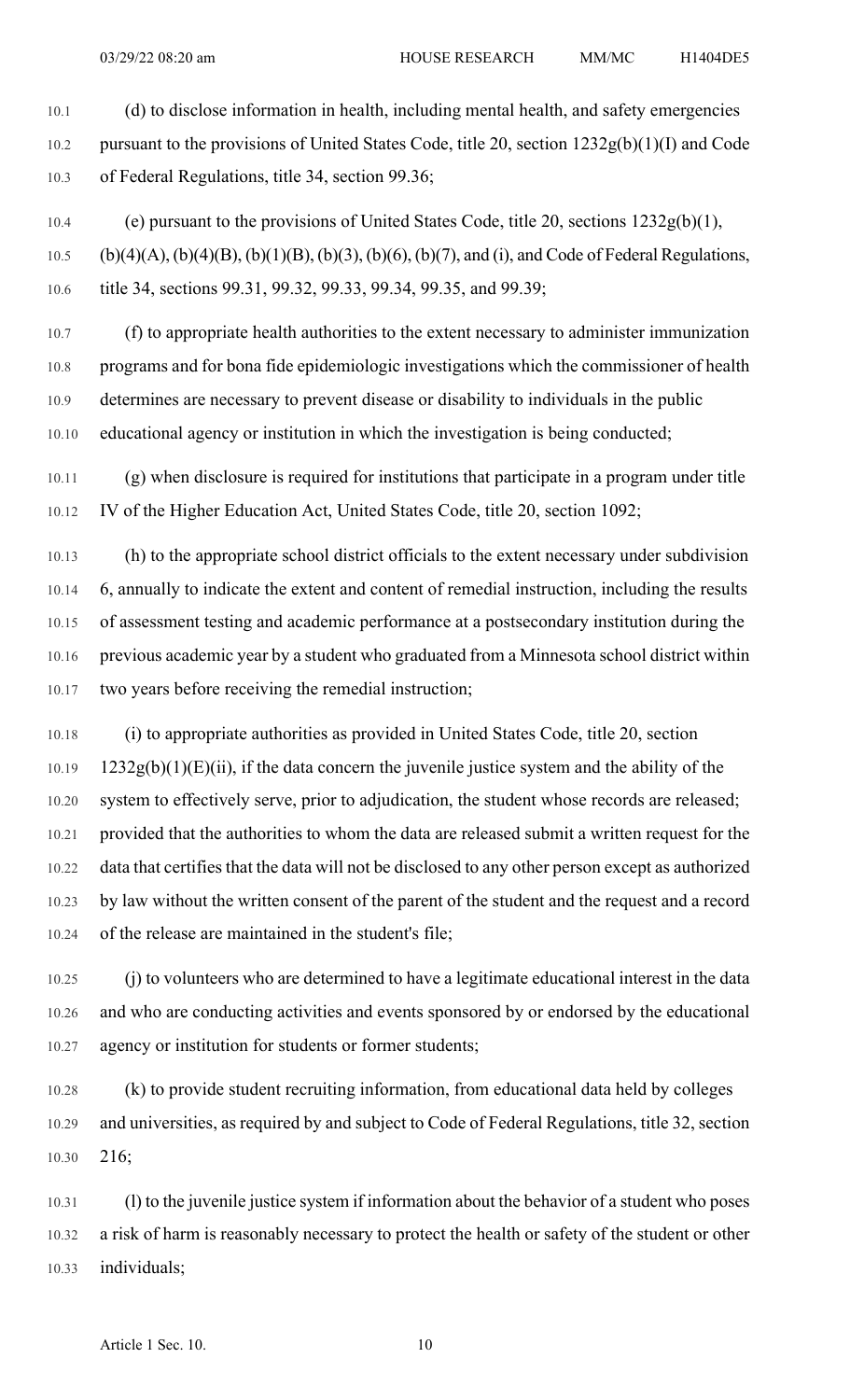11.1 (m) with respect to Social Security numbers of students in the adult basic education 11.2 system, to Minnesota State Colleges and Universities and the Department of Employment 11.3 and Economic Development for the purpose and in the manner described in section 124D.52, 11.4 subdivision 7;

11.5 (n) to the commissioner of education for purposes of an assessment or investigation of 11.6 a report of alleged maltreatment of a student as mandated by chapter 260E. Upon request 11.7 by the commissioner of education, data that are relevant to a report of maltreatment and are 11.8 from charter school and school district investigations of alleged maltreatment of a student 11.9 must be disclosed to the commissioner, including, but not limited to, the following:

11.10 (1) information regarding the student alleged to have been maltreated;

11.11 (2) information regarding student and employee witnesses;

11.12 (3) information regarding the alleged perpetrator; and

11.13 (4) what corrective or protective action wastaken, if any, by the school facility in response 11.14 to a report of maltreatment by an employee or agent of the school or school district;

11.15 (o) when the disclosure is of the final results of a disciplinary proceeding on a charge 11.16 of a crime of violence or nonforcible sex offense to the extent authorized under United 11.17 States Code, title 20, section 1232g(b)(6)(A) and (B) and Code of Federal Regulations, title 11.18 34, sections 99.31 (a)(13) and (14);

11.19 (p) when the disclosure is information provided to the institution under United States 11.20 Code, title 42, section 14071, concerning registered sex offenders to the extent authorized 11.21 under United States Code, title 20, section 1232g(b)(7); or

11.22 (q) when the disclosure is to a parent of a student at an institution of postsecondary 11.23 education regarding the student's violation of any federal, state, or local law or of any rule 11.24 or policy of the institution, governing the use or possession of alcohol or of a controlled 11.25 substance, to the extent authorized under United States Code, title 20, section 1232g(i), and 11.26 Code of Federal Regulations, title 34, section 99.31 (a)(15), and provided the institution 11.27 has an information release form signed by the student authorizing disclosure to a parent. 11.28 The institution must notify parents and students about the purpose and availability of the 11.29 information release forms. At a minimum, the institution must distribute the information 11.30 release forms at parent and student orientation meetings.

11.31 (r) with Tribal Nations about Tribally enrolled or descendant students to the extent 11.32 necessary for the Tribal Nation and school district or charterschool to support the educational 11.33 attainment of the student; or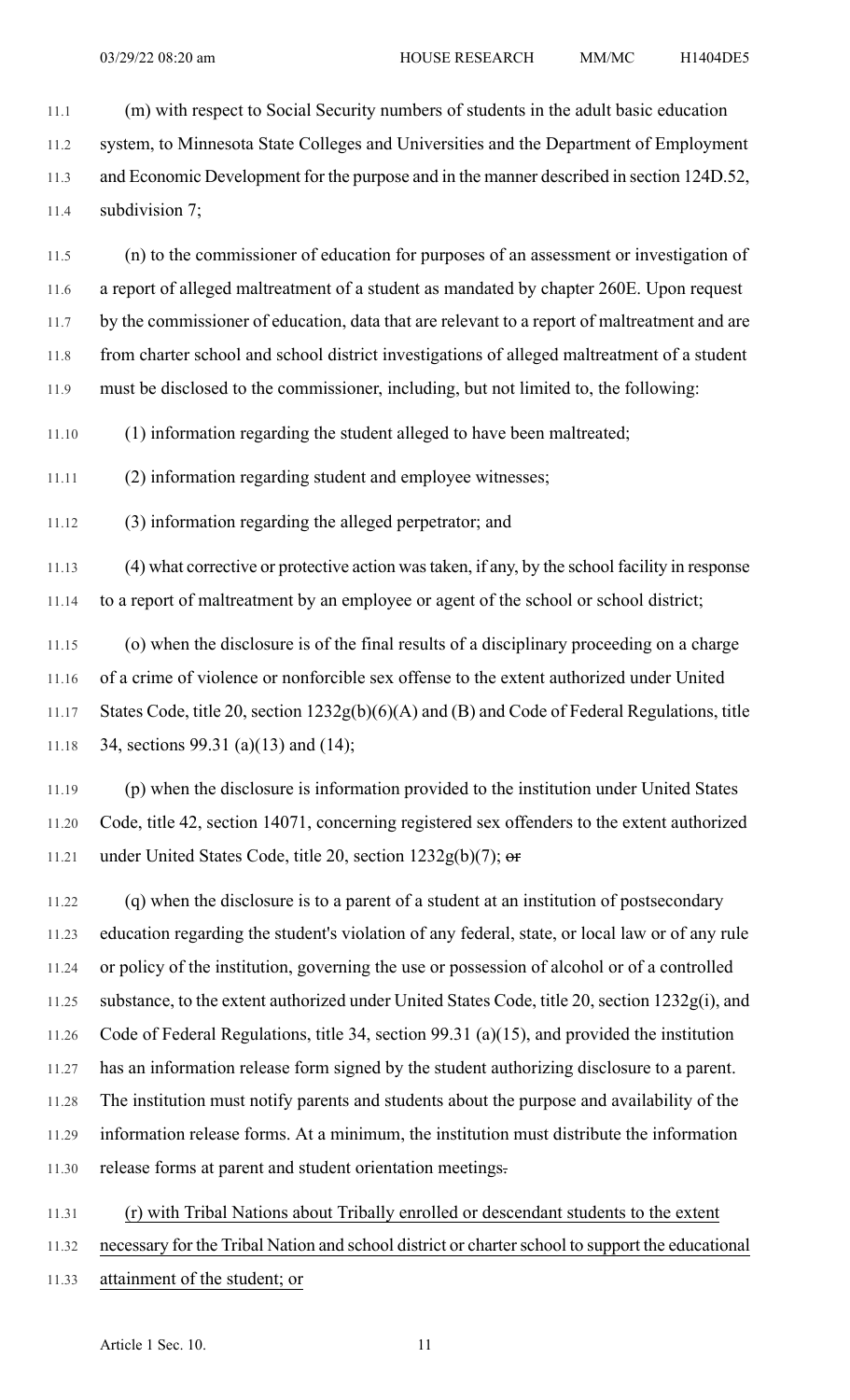12.1 (s) a student's name, home address, telephone number, e-mail address, or other personal

12.2 contact information may be disclosed to a government entity that is determined to have a

12.3 legitimate educational interest in the data and that is conducting a service, activity, or event

- 12.4 sponsored by or endorsed by the educational agency or institution for students or former 12.5 students.
- 12.6 Sec. 11. Minnesota Statutes 2020, section 13.32, subdivision 5, is amended to read:

12.7 Subd. 5. **Directory information.** Information (a) Educational data designated as directory 12.8 information is public data on individuals to the extent required under federal law. Directory 12.9 information must be designated pursuant to the provisions of:

### 12.10 (1) this subdivision; and

12.11 (2) United States Code, title 20, section 1232g, and Code of Federal Regulations, title 12.12 34, section 99.37, which are were in effect on January 3, 2012, is public data on individuals, 12.13 to the extent required under federal law.

- 12.14 (b) When conducting the directory information designation and notice process required 12.15 by federal law, an educational agency or institution shall give parents and students notice 12.16 of the right to refuse to let the agency or institution designate any or all specified data about 12.17 the student as directory information. This notice may be given by any means reasonably 12.18 likely to inform the parents and students of the right.
- 12.19 (c) An educational agency or institution may not designate a student's home address, 12.20 telephone number, e-mail address, or other personal contact information as directory 12.21 information under this subdivision. This paragraph does not apply to a postsecondary 12.22 institution.

## 12.23 **EFFECTIVE DATE.** This section is effective the day following final enactment.

12.24 Beginning upon the effective date of this section, a student's personal contact information

12.25 subject to this section must be treated by an educational agency or institution as private

12.26 educational data under Minnesota Statutes, section 13.32, regardless of whether that contact

12.27 information was previously designated as directory information under Minnesota Statutes, 12.28 section 13.32, subdivision 5.

- 12.29 Sec. 12. Minnesota Statutes 2020, section 13.32, is amended by adding a subdivision to 12.30 read:
- 12.31 Subd. 13. **Technology providers.** (a) A technology provider is subject to the provisions 12.32 of section 13.05, subdivision 11.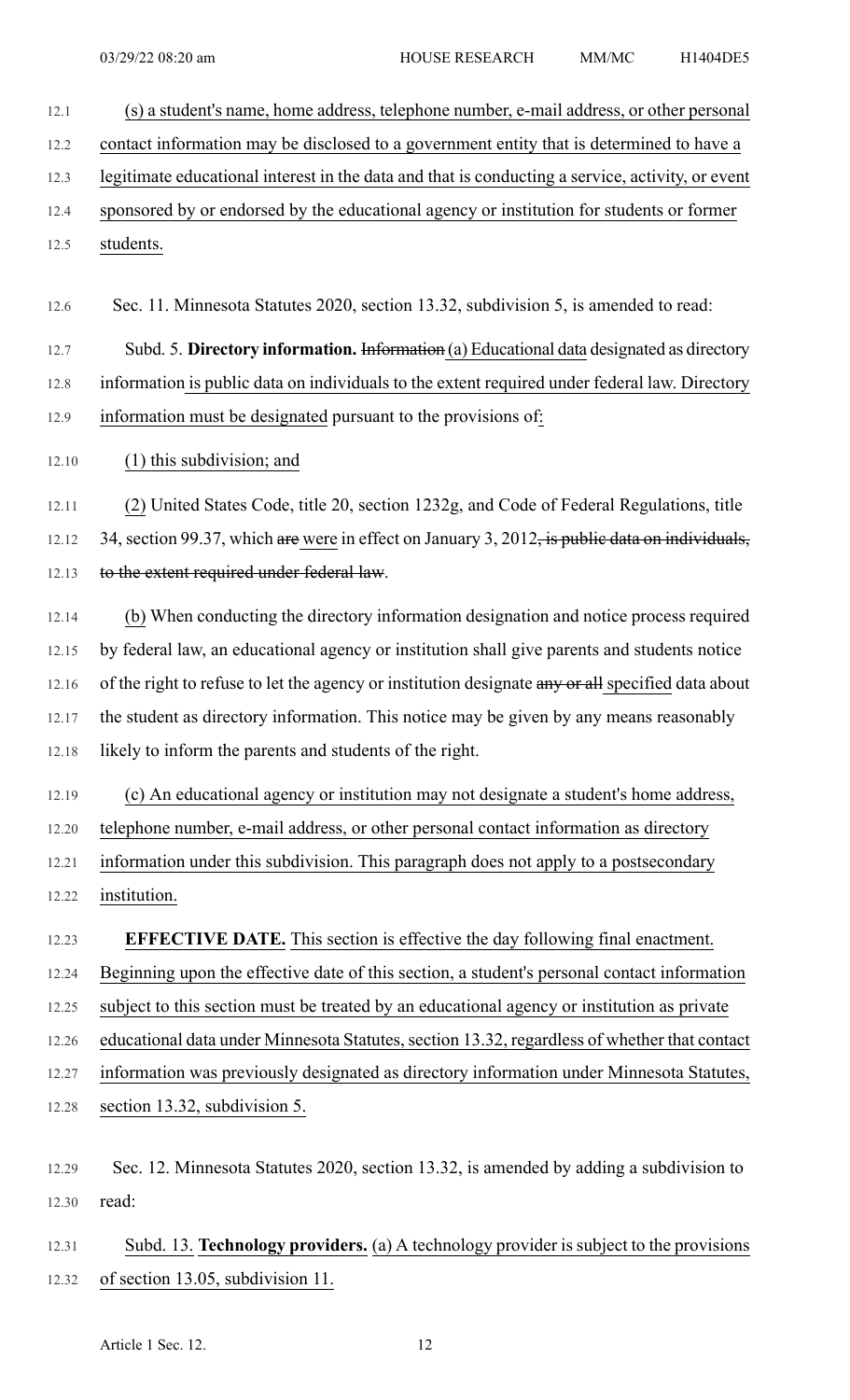| 13.1  | (b) All educational data created, received, maintained, or disseminated by a technology          |
|-------|--------------------------------------------------------------------------------------------------|
| 13.2  | provider pursuant or incidental to a contract with a public educational agency or institution    |
| 13.3  | are not the technology provider's property.                                                      |
| 13.4  | (c) If educational data maintained by the technology provider are subject to a breach of         |
| 13.5  | the security of the data, as defined in section 13.055, the technology provider must, following  |
| 13.6  | discovery of the breach, disclose to the public educational agency or institution all            |
| 13.7  | information necessary to fulfill the requirements of section 13.055.                             |
| 13.8  | (d) Unless renewal of the contract is reasonably anticipated, within 30 days of the              |
| 13.9  | expiration of the contract, a technology provider must destroy or return to the appropriate      |
| 13.10 | public educational agency or institution all educational data created, received, or maintained   |
| 13.11 | pursuant or incidental to the contract.                                                          |
| 13.12 | (e) A technology provider must not sell, share, or disseminate educational data, except          |
| 13.13 | as provided by this section or as part of a valid delegation or assignment of its contract with  |
| 13.14 | a public educational agency or institution. An assignee or delegee that creates, receives, or    |
| 13.15 | maintains educational data is subject to the same restrictions and obligations under this        |
| 13.16 | section as the technology provider.                                                              |
| 13.17 | (f) A technology provider must not use educational data for any commercial purpose,              |
|       | 13.18 including but not limited to marketing or advertising to a student or parent.              |
| 13.19 | (g) A technology provider must establish written procedures to ensure appropriate                |
| 13.20 | security safeguards for educational data. These procedures must require that:                    |
| 13.21 | (1) the technology provider's employees or contractors have access to educational data           |
| 13.22 | only if authorized; and                                                                          |
| 13.23 | (2) the technology provider's employees or contractors may be authorized to access               |
| 13.24 | educational data only if access is necessary to fulfill the official duties of the employee or   |
| 13.25 | contractor.                                                                                      |
| 13.26 | These written procedures are public data.                                                        |
| 13.27 | (h) Within 30 days of the start of each school year, a public educational agency or              |
| 13.28 | institution must give parents and students direct, timely notice, by United States mail, e-mail, |
| 13.29 | or other direct form of communication, of any curriculum, testing, or assessment technology      |
| 13.30 | provider contract affecting a student's educational data. The notice must:                       |
| 13.31 | (1) identify each curriculum, testing, or assessment technology provider with access to          |
|       |                                                                                                  |

13.32 educational data;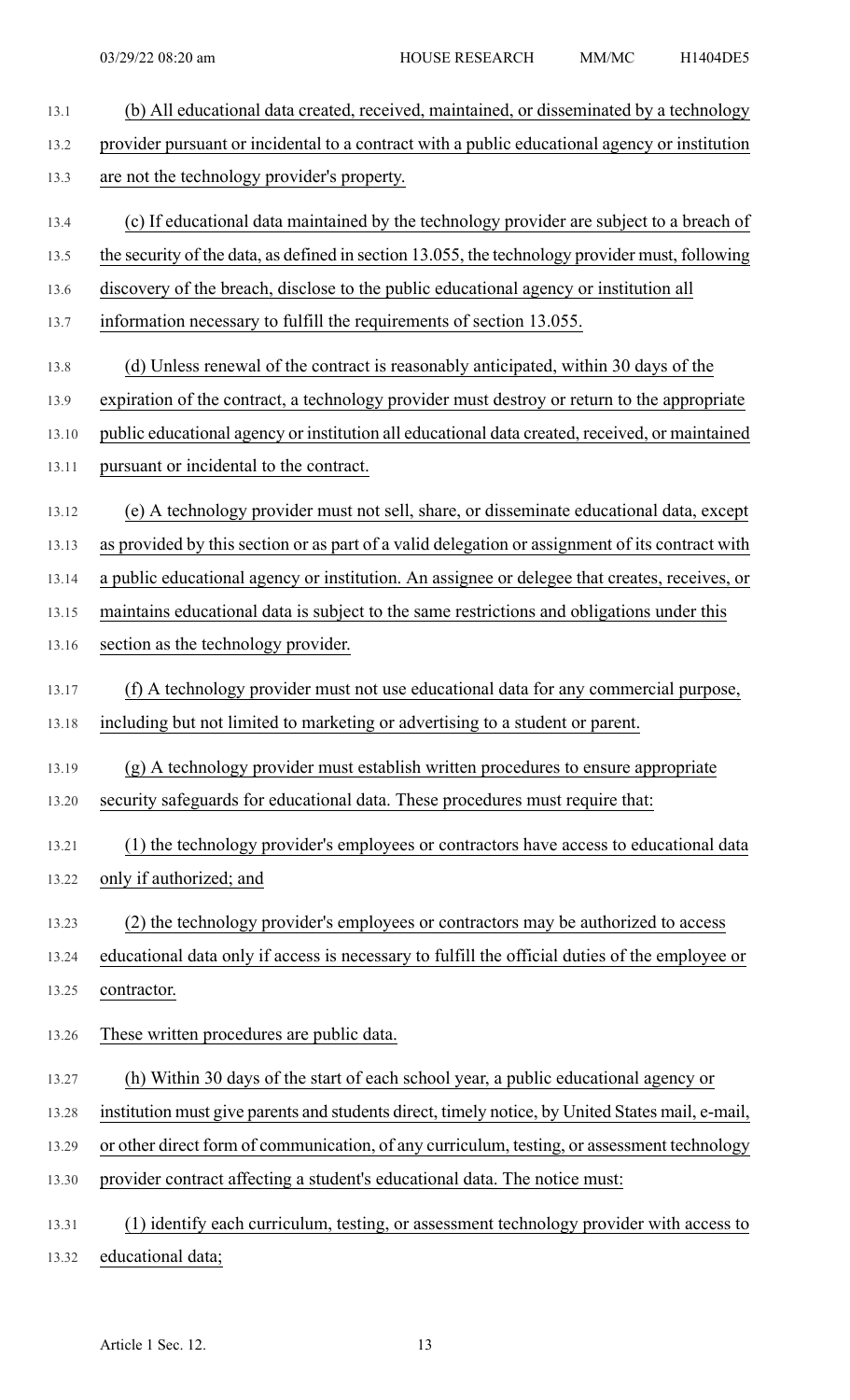| 14.1  | (2) identify the educational data affected by the curriculum, testing, or assessment          |
|-------|-----------------------------------------------------------------------------------------------|
| 14.2  | technology provider contract; and                                                             |
| 14.3  | (3) include information about the contract inspection and, if applicable, the parent or       |
| 14.4  | student's ability to opt out of any program or activity that allows a curriculum, testing, or |
| 14.5  | assessment technology provider to access a student's educational data.                        |
| 14.6  | (i) A public educational agency or institution must provide parents and students an           |
| 14.7  | opportunity to inspect a complete copy of any contract with a technology provider.            |
| 14.8  | (j) A public educational agency or institution must not penalize or withhold an educational   |
| 14.9  | benefit from a parent or student who opts out of any program or activity that allows a        |
| 14.10 | technology provider to access a student's educational data.                                   |
| 14.11 | <b>EFFECTIVE DATE.</b> This section is effective for the 2022-2023 school year and later.     |
| 14.12 | Sec. 13. Minnesota Statutes 2020, section 13.32, is amended by adding a subdivision to        |
| 14.13 | read:                                                                                         |
| 14.14 | Subd. 14. School-issued devices. (a) Except as provided in paragraph (b), a government        |
| 14.15 | entity or technology provider must not electronically access or monitor:                      |
| 14.16 | (1) any location-tracking feature of a school-issued device;                                  |
| 14.17 | (2) any audio or visual receiving, transmitting, or recording feature of a school-issued      |
| 14.18 | device; or                                                                                    |
| 14.19 | (3) student interactions with a school-issued device, including but not limited to            |
| 14.20 | keystrokes and web-browsing activity.                                                         |
| 14.21 | (b) A government entity or technology provider may only engage in activities prohibited       |
| 14.22 | by paragraph (a) if:                                                                          |
| 14.23 | (1) the activity is limited to a noncommercial educational purpose for instruction by         |
| 14.24 | district employees, or technical support by district employees, and notice is provided in     |
| 14.25 | advance;                                                                                      |
| 14.26 | (2) the activity is permitted under a judicial warrant;                                       |
| 14.27 | (3) the public educational agency or institution is notified or becomes aware that the        |
| 14.28 | device is missing or stolen;                                                                  |
| 14.29 | (4) the activity is necessary to respond to an imminent threat to life or safety and the      |
| 14.30 | access is limited to that purpose;                                                            |
| 14.31 | (5) the activity is necessary to comply with federal or state law; or                         |

Article 1 Sec. 13. 14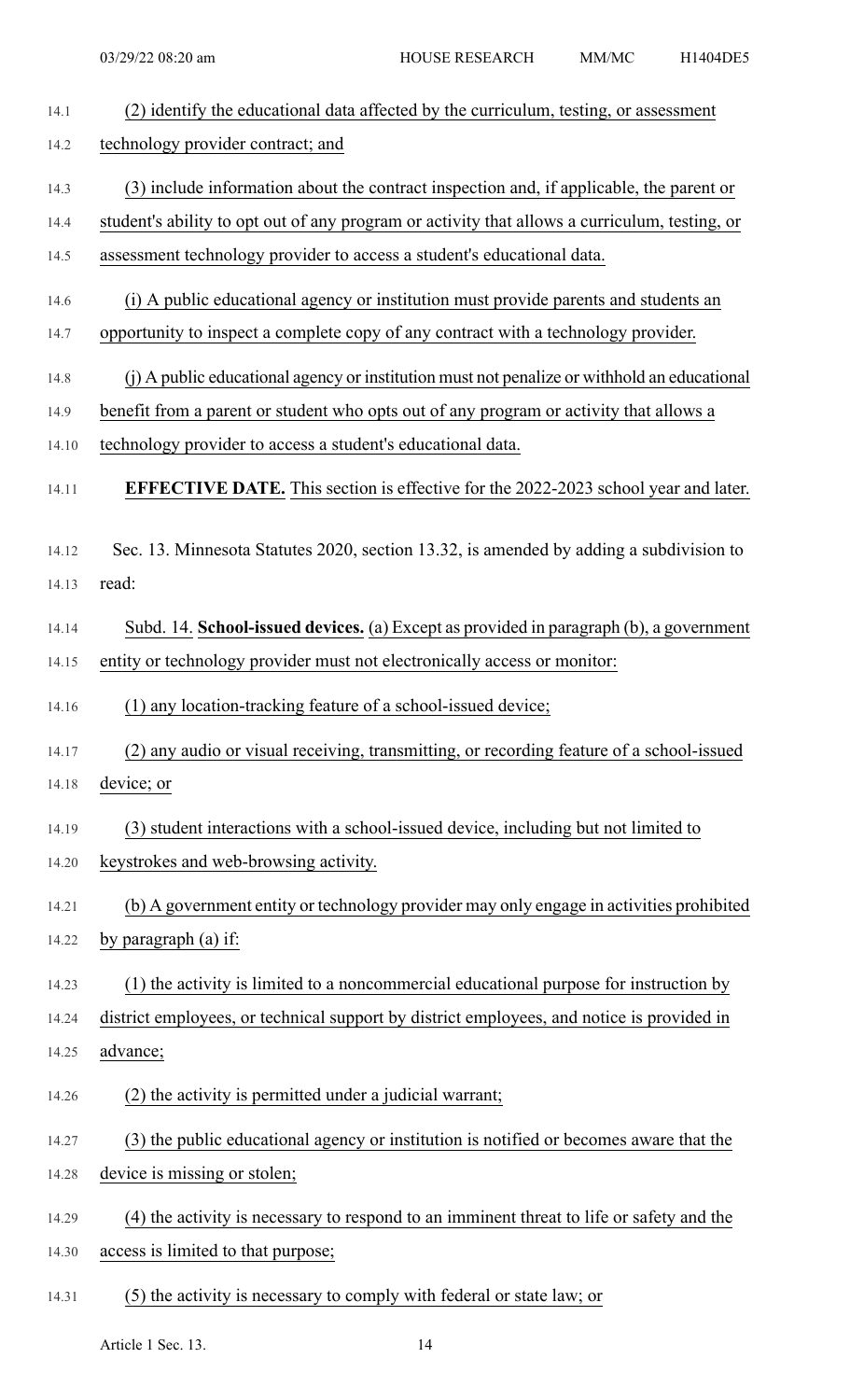| 15.1  | (6) the activity is necessary to participate in federal or state funding programs, including    |
|-------|-------------------------------------------------------------------------------------------------|
| 15.2  | but not limited to the E-Rate program.                                                          |
| 15.3  | (c) If a government entity or technology provider interacts with a school-issued device         |
| 15.4  | as provided in paragraph (b), clause (4), it must, within 72 hours of the access, notify the    |
| 15.5  | student to whom the school-issued device was issued or that student's parent and provide a      |
| 15.6  | written description of the interaction, including which features of the device were accessed    |
| 15.7  | and a description of the threat. This notice is not required at any time when the notice itself |
| 15.8  | would pose an imminent threat to life or safety, but must instead be given within 72 hours      |
| 15.9  | after that imminent threat has ceased.                                                          |
| 15.10 | <b>EFFECTIVE DATE.</b> This section is effective for the 2022-2023 school year and later.       |
| 15.11 | Sec. 14. Minnesota Statutes 2020, section 13.32, is amended by adding a subdivision to          |
| 15.12 | read:                                                                                           |
| 15.13 | Subd. 15. Application to postsecondary institutions; exemption. (a) A postsecondary             |
| 15.14 | institution is exempt from subdivisions 13 and 14. This exemption extends to a technology       |
| 15.15 | provider for purposes of a contract with a postsecondary institution.                           |
| 15.16 | (b) Subdivisions 13 and 14 shall not apply to a nonprofit national assessment provider          |
| 15.17 | solely for purposes of providing access to employment, educational scholarships and             |
| 15.18 | programs, financial aid, or postsecondary educational opportunities, if the provider secures    |
| 15.19 | express digital or written consent of the student or the student's parent or guardian, in       |
| 15.20 | response to clear and conspicuous notice.                                                       |
| 15.21 | <b>EFFECTIVE DATE.</b> This section is effective for the 2022-2023 school year and later.       |
| 15.22 | Sec. 15. [13.463] EDUCATION SUPPORT SERVICES DATA.                                              |
| 15.23 | Subdivision 1. Definition. As used in this section, "education support services data"           |
| 15.24 | means data on individuals collected, created, maintained, used, or disseminated relating to     |
| 15.25 | programs administered by a government entity or entity under contract with a government         |
| 15.26 | entity designed to eliminate disparities and advance equities in educational achievement        |
| 15.27 | for youth by coordinating services available to participants, regardless of the youth's         |
| 15.28 | involvement with other government services. Education support services data does not            |
| 15.29 | include welfare data under section 13.46.                                                       |
| 15.30 | Subd. 2. Classification. Unless otherwise provided by law, all education support services       |
| 15.31 | data are private data on individuals and must not be disclosed except according to section      |
| 15.32 | 13.05 or a court order.                                                                         |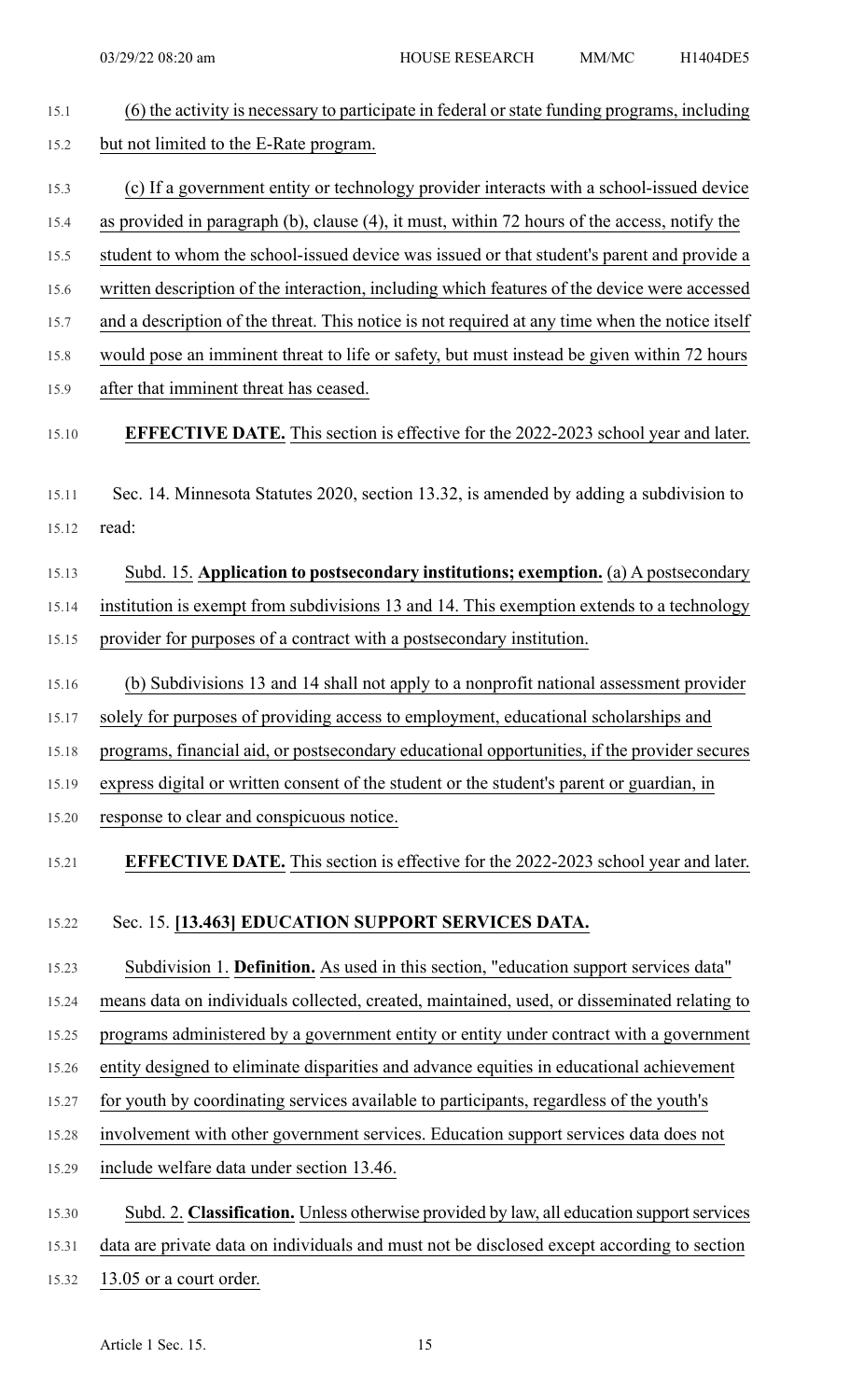16.1 Sec. 16. Minnesota Statutes 2021 Supplement, section 299C.72, subdivision 2, is amended 16.2 to read:

16.3 Subd. 2. **Criminal history check authorized.** (a) The criminal history check authorized 16.4 by this section shall not be used in place of a statutorily mandated or authorized background 16.5 check.

16.6 (b) An authorized law enforcement agency may conduct a criminal history check of an 16.7 individual who is an applicant for employment, current employee, applicant for licensure, 16.8 or current licensee. Prior to conducting the criminal history check, the authorized law 16.9 enforcement agency must receive the informed consent of the individual.

16.10 (c) The authorized law enforcement agency shall not may disseminate criminal history

16.11 data and to either the hiring or licensing authority of the city or county requesting checks

16.12 for applicants, licensees, or current employees. The authorized law enforcement agency

16.13 and the hiring or licensing authority of the city or county must maintain it criminal history

16.14 data securely with the agency's office and act consistently with section 364.05. The authorized

16.15 law enforcement agency can indicate whether the applicant for employment or applicant

16.16 for licensure has a criminal history that would prevent hire, acceptance as a volunteer to a

16.17 hiring authority, or would prevent the issuance of a license to the department that issues the 16.18 license.

16.19 Sec. 17. Minnesota Statutes 2020, section 626A.35, is amended by adding a subdivision 16.20 to read:

16.21 Subd. 2b. **Exception; stolen motor vehicles.** (a) The prohibition of subdivision 1 does 16.22 not apply to the use of a mobile tracking device on a stolen motor vehicle when:

16.23 (1) the consent of the owner of the vehicle has been obtained; or

16.24 (2) the owner of the motor vehicle has reported to law enforcement that the vehicle is 16.25 stolen.

16.26 (b) Within 24 hours of a tracking device being attached to a vehicle pursuant to the

16.27 authority granted in paragraph (a), clause (2), an officer employed by the agency that attached

16.28 the tracking device to the vehicle must remove the device, disable the device, or obtain a

16.29 search warrant granting approval to continue to use the device in the investigation.

16.30 (c) A peace officer employed by the agency that attached a tracking device to a stolen

16.31 motor vehicle must remove the tracking device if the vehicle is recovered and returned to

16.32 the owner.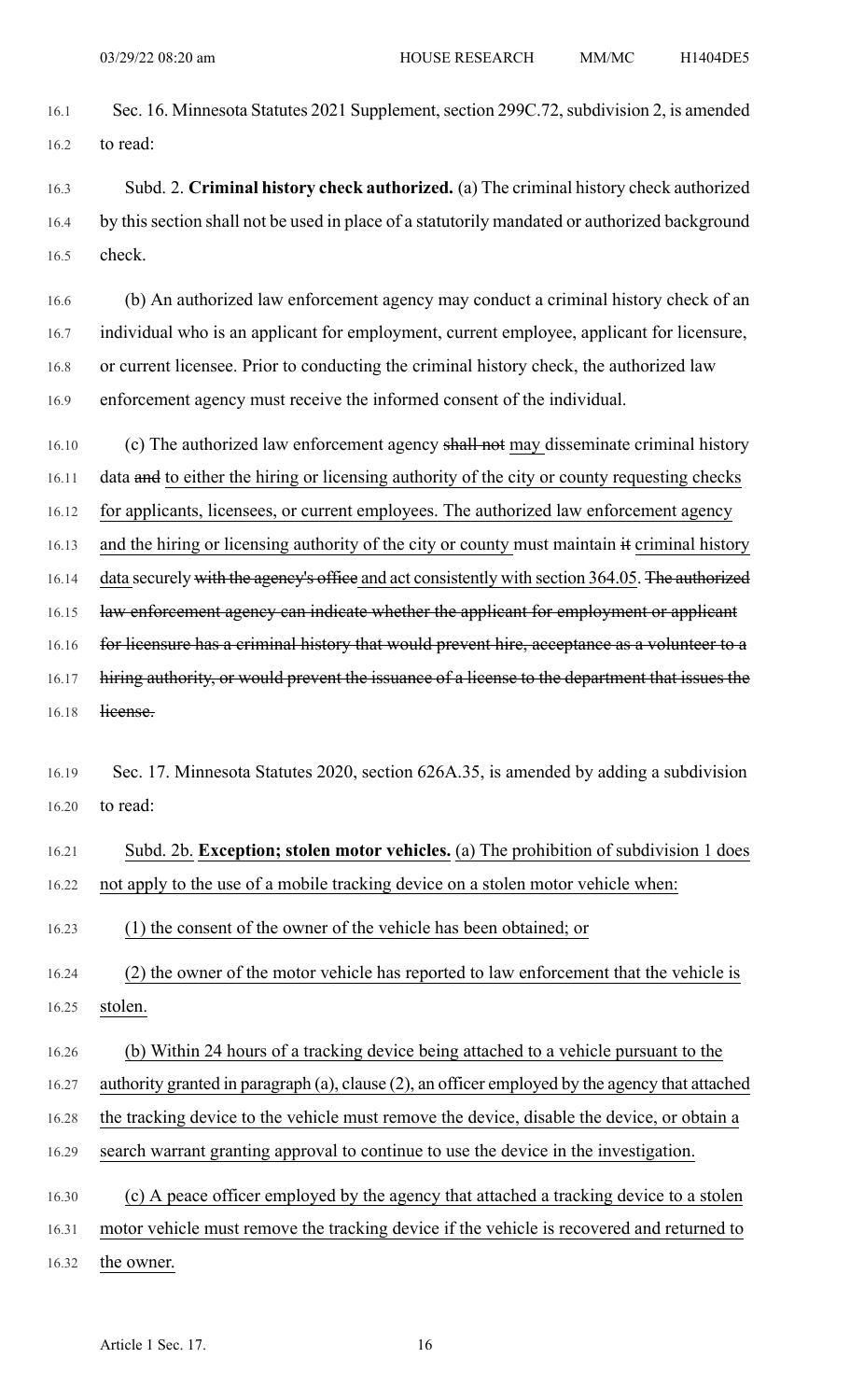| (d) Any tracking device evidence collected after the motor vehicle is returned to the         |
|-----------------------------------------------------------------------------------------------|
| owner is inadmissible.                                                                        |
| <b>ARTICLE 2</b>                                                                              |
| UNIFORM CANADIAN JUDGEMENTS                                                                   |
|                                                                                               |
| Section 1. [548.64] SHORT TITLE.                                                              |
| Sections 548.64 to 548.74 may be cited as the "Uniform Registration of Canadian Money         |
| Judgments Act."                                                                               |
| Sec. 2. [548.65] DEFINITIONS.                                                                 |
| In sections 548.64 to 548.74:                                                                 |
| (1) "Canada" means the sovereign nation of Canada and its provinces and territories.          |
| "Canadian" has a corresponding meaning.                                                       |
| (2) "Canadian judgment" means a judgment of a court of Canada, other than a judgment          |
| that recognizes the judgment of another foreign country.                                      |
| Sec. 3. [548.66] APPLICABILITY.                                                               |
| (a) Sections 548.64 to 548.74 apply to a Canadian judgment to the extent the judgment         |
| is within the scope of sections 548.54 to 548.63, if recognition of the judgment is sought to |
| enforce the judgment.                                                                         |
| (b) A Canadian judgment that grants both recovery of a sum of money and other relief          |
| may be registered under sections 548.64 to 548.74, but only to the extent of the grant of     |
| recovery of a sum of money.                                                                   |
| (c) A Canadian judgment regarding subject matter both within and not within the scope         |
| of sections 548.64 to 548.74 may be registered under sections 548.64 to 548.74, but only      |
| to the extent the judgment is with regard to subject matter within the scope of sections      |
| 548.64 to 548.74.                                                                             |
| Sec. 4. [548.67] REGISTRATION OF CANADIAN JUDGMENT.                                           |
| (a) A person seeking recognition of a Canadian judgment described in section 548.66           |
| to enforce the judgment may register the judgment in the office of the court administrator    |
| of a court in which an action for recognition of the judgment could be filed under section    |
| 548.59.                                                                                       |
|                                                                                               |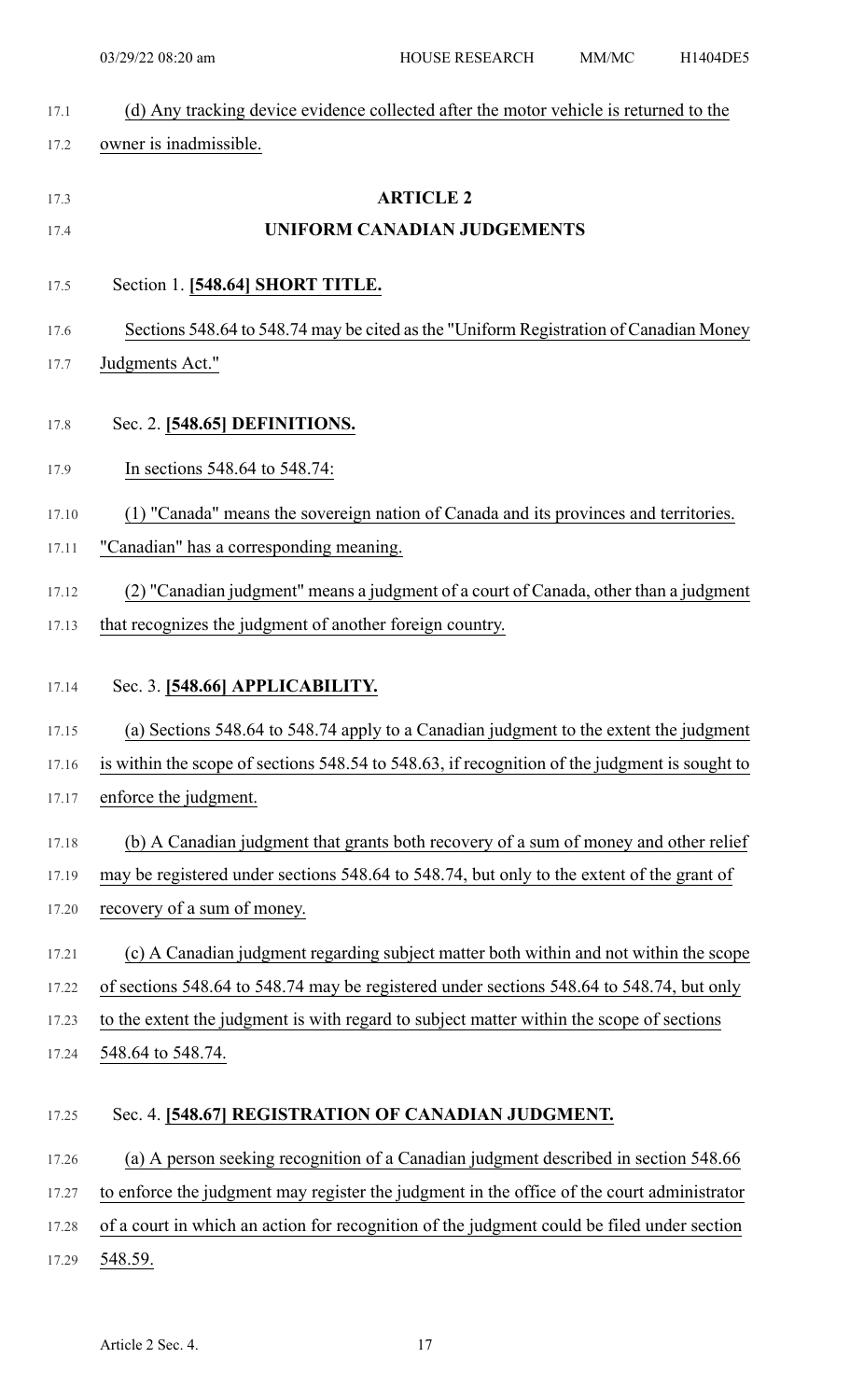| 18.1  | (b) A registration under paragraph (a) must be executed by the person registering the      |
|-------|--------------------------------------------------------------------------------------------|
| 18.2  | judgment or the person's attorney and include:                                             |
| 18.3  | (1) a copy of the Canadian judgment authenticated in the same manner as a copy of a        |
| 18.4  | foreign judgment is authenticated in an action under section 548.59 as an accurate copy by |
| 18.5  | the court that entered the judgment;                                                       |
| 18.6  | (2) the name and address of the person registering the judgment;                           |
| 18.7  | (3) if the person registering the judgment is not the person in whose favor the judgment   |
| 18.8  | was rendered, a statement describing the interest the person registering the judgment has  |
| 18.9  | in the judgment which entitles the person to seek its recognition and enforcement;         |
| 18.10 | (4) the name and last-known address of the person against whom the judgment is being       |
| 18.11 | registered;                                                                                |
| 18.12 | $(5)$ if the judgment is of the type described in section 548.66, paragraph (b) or (c), a  |
| 18.13 | description of the part of the judgment being registered;                                  |
| 18.14 | (6) the amount of the judgment or part of the judgment being registered, identifying:      |
| 18.15 | (i) the amount of interest accrued as of the date of registration on the judgment or part  |
| 18.16 | of the judgment being registered, the rate of interest, the part of the judgment to which  |
| 18.17 | interest applies, and the date when interest began to accrue;                              |
| 18.18 | (ii) costs and expenses included in the judgment or part of the judgment being registered, |
| 18.19 | other than an amount awarded for attorney fees; and                                        |
| 18.20 | (iii) the amount of an award of attorney fees included in the judgment or part of the      |
| 18.21 | judgment being registered;                                                                 |
| 18.22 | (7) the amount, as of the date of registration, of post-judgment costs, expenses, and      |
| 18.23 | attorney fees claimed by the person registering the judgment or part of the judgment;      |
| 18.24 | (8) the amount of the judgment or part of the judgment being registered which has been     |
| 18.25 | satisfied as of the date of registration;                                                  |
| 18.26 | $(9)$ a statement that:                                                                    |
| 18.27 | (i) the judgment is final, conclusive, and enforceable under the law of the Canadian       |
| 18.28 | jurisdiction in which it was rendered;                                                     |
| 18.29 | (ii) the judgment or part of the judgment being registered is within the scope of sections |
| 18.30 | 548.64 to 548.74; and                                                                      |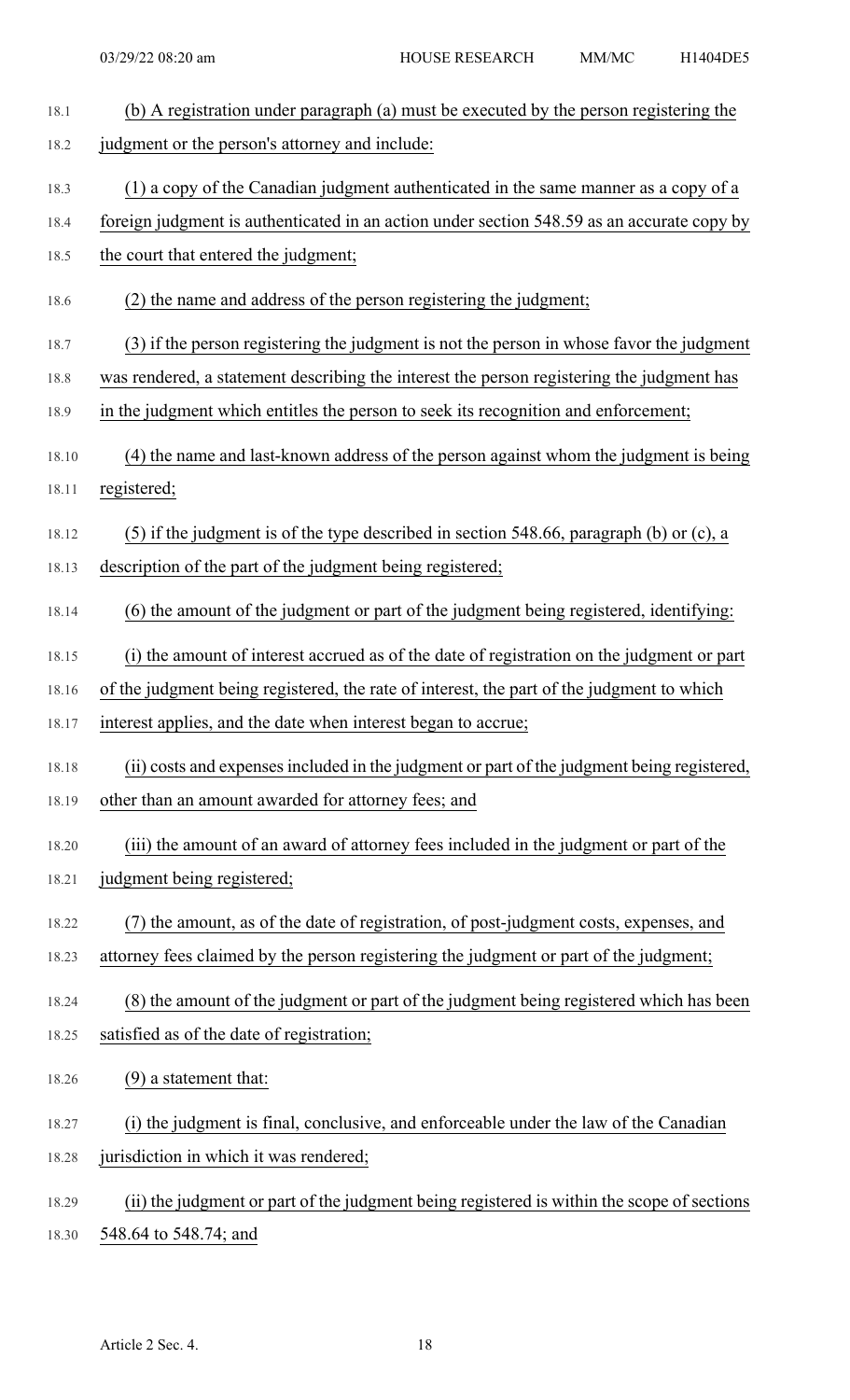| 19.1           | (iii) if a part of the judgment is being registered, the amounts stated in the registration     |
|----------------|-------------------------------------------------------------------------------------------------|
| 19.2           | under clauses $(6)$ , $(7)$ , and $(8)$ relate to the part;                                     |
| 19.3           | (10) if the judgment is not in English, a certified translation of the judgment into English;   |
| 19.4           | and                                                                                             |
| 19.5           | $(11)$ the filing fee stated in section 548.30.                                                 |
| 19.6           | (c) On receipt of a registration that includes the documents, information, and filing fee       |
| 19.7           | required by paragraph (b), the court administrator shall file the registration, assign a docket |
| 19.8           | number, and enter the Canadian judgment in the court's docket.                                  |
| 19.9           | (d) A registration substantially in the following form complies with the registration           |
| 19.10          | requirements under paragraph (b) if the registration includes the attachments specified in      |
| 19.11          | the form:                                                                                       |
| 19.12          | REGISTRATION OF CANADIAN MONEY JUDGMENT                                                         |
| 19.13          | Complete and file this form, together with the documents required by Part V of this form,       |
| 19.14          | with the court administrator. When stating an amount of money, identify the currency in         |
| 19.15          | which the amount is stated.                                                                     |
| 19.16          | PART I. IDENTIFICATION OF CANADIAN JUDGMENT                                                     |
| 19.17<br>19.18 | <b>Canadian Court Rendering</b><br>the Judgment:                                                |
| 19.19          |                                                                                                 |
| 19.20<br>19.21 | Case/Docket Number in<br>Canadian Court:                                                        |
| 19.22          |                                                                                                 |
| 19.23          | Name of Plaintiff(s):                                                                           |
| 19.24          |                                                                                                 |
| 19.25          | Name of Defendant(s):                                                                           |
| 19.26          |                                                                                                 |
| 19.27<br>19.28 | The Canadian Court entered<br>the judgment:                                                     |
| 19.29          |                                                                                                 |
| 19.30          | [City]<br>[Province or Territory]<br>[Date]                                                     |
| 19.31          | The judgment includes an award for the payment of money in favor of                             |
| 19.32          |                                                                                                 |
| 19.33          | If only part of the Canadian judgment is subject to registration (see section 548.66,           |
| 19.34          | paragraphs (b) and (c)), describe the part of the judgment being registered:                    |
| 19.35          |                                                                                                 |
| 19.36          | PART II. IDENTIFICATION OF PERSON REGISTERING JUDGMENT AND PERSON                               |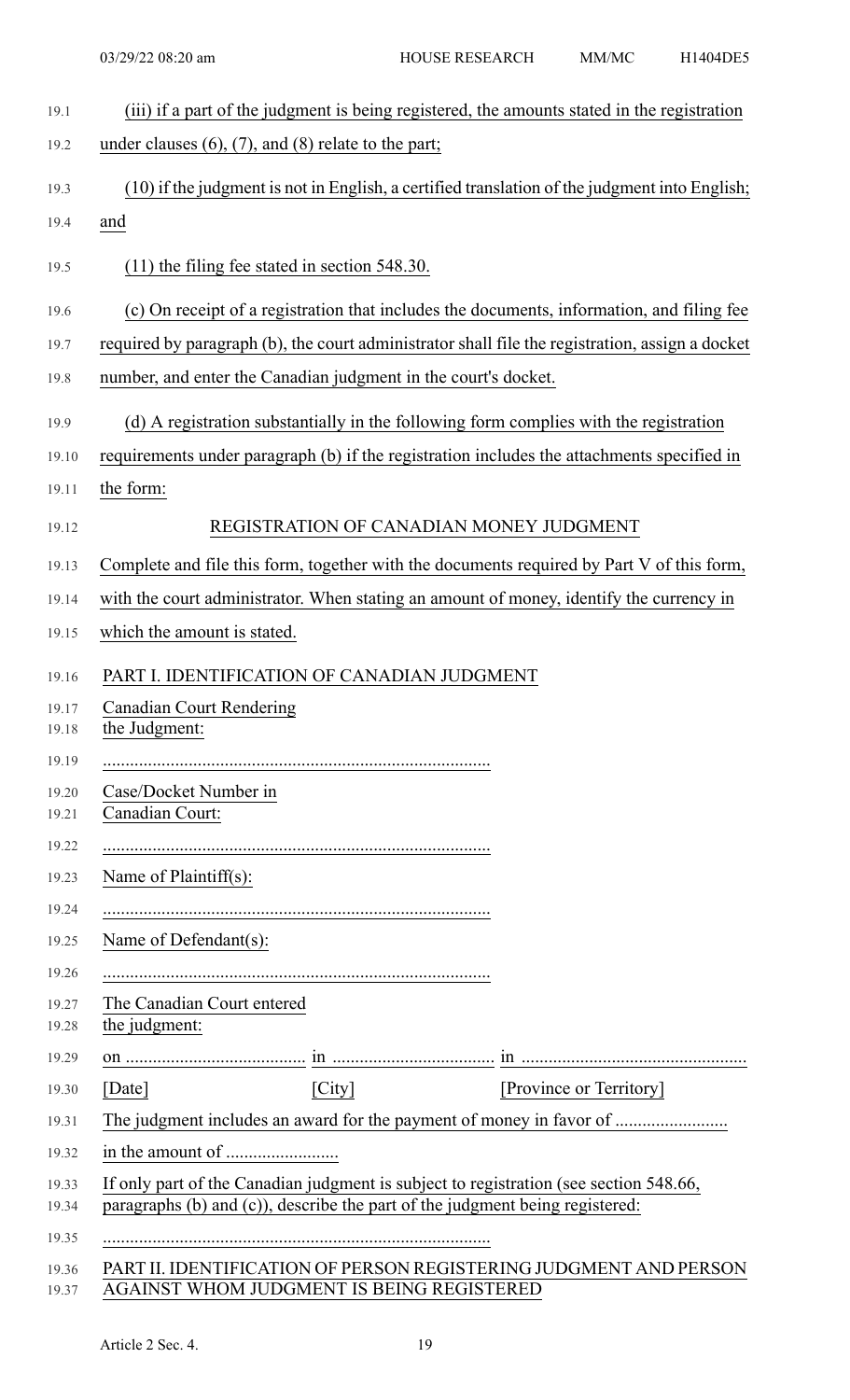| If a person registering the judgment is not the person in whose favor the judgment was<br>rendered, describe the interest the person registering the judgment has in the judgment<br>which entitles the person to seek its recognition and enforcement:<br>Address of Person(s) Registering Judgment:<br>Additional Contact Information for Person(s) Registering Judgment (Optional):<br>Name of Attorney for Person(s) Registering Judgment, if any:<br>Name of Person(s) Against Whom Judgment is Being Registered:<br>Address of Person(s) Against Whom Judgment is Being Registered:<br>Additional Contact Information for Person(s) Against Whom Judgment is Being Registered<br>(Optional) (provide most recent information known):<br>PART III. CALCULATION OF AMOUNT FOR WHICH ENFORCEMENT IS SOUGHT<br>Identify the currency or currencies in which each amount is stated.<br>The amount of the Canadian judgment or part of the judgment being registered is:<br>The amount of interest accrued as of the date of registration on the part of the judgment<br>being registered is: |
|-----------------------------------------------------------------------------------------------------------------------------------------------------------------------------------------------------------------------------------------------------------------------------------------------------------------------------------------------------------------------------------------------------------------------------------------------------------------------------------------------------------------------------------------------------------------------------------------------------------------------------------------------------------------------------------------------------------------------------------------------------------------------------------------------------------------------------------------------------------------------------------------------------------------------------------------------------------------------------------------------------------------------------------------------------------------------------------------------|
|                                                                                                                                                                                                                                                                                                                                                                                                                                                                                                                                                                                                                                                                                                                                                                                                                                                                                                                                                                                                                                                                                               |
|                                                                                                                                                                                                                                                                                                                                                                                                                                                                                                                                                                                                                                                                                                                                                                                                                                                                                                                                                                                                                                                                                               |
|                                                                                                                                                                                                                                                                                                                                                                                                                                                                                                                                                                                                                                                                                                                                                                                                                                                                                                                                                                                                                                                                                               |
|                                                                                                                                                                                                                                                                                                                                                                                                                                                                                                                                                                                                                                                                                                                                                                                                                                                                                                                                                                                                                                                                                               |
|                                                                                                                                                                                                                                                                                                                                                                                                                                                                                                                                                                                                                                                                                                                                                                                                                                                                                                                                                                                                                                                                                               |
|                                                                                                                                                                                                                                                                                                                                                                                                                                                                                                                                                                                                                                                                                                                                                                                                                                                                                                                                                                                                                                                                                               |
|                                                                                                                                                                                                                                                                                                                                                                                                                                                                                                                                                                                                                                                                                                                                                                                                                                                                                                                                                                                                                                                                                               |
|                                                                                                                                                                                                                                                                                                                                                                                                                                                                                                                                                                                                                                                                                                                                                                                                                                                                                                                                                                                                                                                                                               |
|                                                                                                                                                                                                                                                                                                                                                                                                                                                                                                                                                                                                                                                                                                                                                                                                                                                                                                                                                                                                                                                                                               |
|                                                                                                                                                                                                                                                                                                                                                                                                                                                                                                                                                                                                                                                                                                                                                                                                                                                                                                                                                                                                                                                                                               |
|                                                                                                                                                                                                                                                                                                                                                                                                                                                                                                                                                                                                                                                                                                                                                                                                                                                                                                                                                                                                                                                                                               |
|                                                                                                                                                                                                                                                                                                                                                                                                                                                                                                                                                                                                                                                                                                                                                                                                                                                                                                                                                                                                                                                                                               |
|                                                                                                                                                                                                                                                                                                                                                                                                                                                                                                                                                                                                                                                                                                                                                                                                                                                                                                                                                                                                                                                                                               |
|                                                                                                                                                                                                                                                                                                                                                                                                                                                                                                                                                                                                                                                                                                                                                                                                                                                                                                                                                                                                                                                                                               |
|                                                                                                                                                                                                                                                                                                                                                                                                                                                                                                                                                                                                                                                                                                                                                                                                                                                                                                                                                                                                                                                                                               |
|                                                                                                                                                                                                                                                                                                                                                                                                                                                                                                                                                                                                                                                                                                                                                                                                                                                                                                                                                                                                                                                                                               |
|                                                                                                                                                                                                                                                                                                                                                                                                                                                                                                                                                                                                                                                                                                                                                                                                                                                                                                                                                                                                                                                                                               |
|                                                                                                                                                                                                                                                                                                                                                                                                                                                                                                                                                                                                                                                                                                                                                                                                                                                                                                                                                                                                                                                                                               |
|                                                                                                                                                                                                                                                                                                                                                                                                                                                                                                                                                                                                                                                                                                                                                                                                                                                                                                                                                                                                                                                                                               |
|                                                                                                                                                                                                                                                                                                                                                                                                                                                                                                                                                                                                                                                                                                                                                                                                                                                                                                                                                                                                                                                                                               |
|                                                                                                                                                                                                                                                                                                                                                                                                                                                                                                                                                                                                                                                                                                                                                                                                                                                                                                                                                                                                                                                                                               |
|                                                                                                                                                                                                                                                                                                                                                                                                                                                                                                                                                                                                                                                                                                                                                                                                                                                                                                                                                                                                                                                                                               |
|                                                                                                                                                                                                                                                                                                                                                                                                                                                                                                                                                                                                                                                                                                                                                                                                                                                                                                                                                                                                                                                                                               |
|                                                                                                                                                                                                                                                                                                                                                                                                                                                                                                                                                                                                                                                                                                                                                                                                                                                                                                                                                                                                                                                                                               |
|                                                                                                                                                                                                                                                                                                                                                                                                                                                                                                                                                                                                                                                                                                                                                                                                                                                                                                                                                                                                                                                                                               |
|                                                                                                                                                                                                                                                                                                                                                                                                                                                                                                                                                                                                                                                                                                                                                                                                                                                                                                                                                                                                                                                                                               |
|                                                                                                                                                                                                                                                                                                                                                                                                                                                                                                                                                                                                                                                                                                                                                                                                                                                                                                                                                                                                                                                                                               |
|                                                                                                                                                                                                                                                                                                                                                                                                                                                                                                                                                                                                                                                                                                                                                                                                                                                                                                                                                                                                                                                                                               |
| The Canadian Court awarded costs and expenses relating to the part of the judgment being<br>registered in the amount of:                                                                                                                                                                                                                                                                                                                                                                                                                                                                                                                                                                                                                                                                                                                                                                                                                                                                                                                                                                      |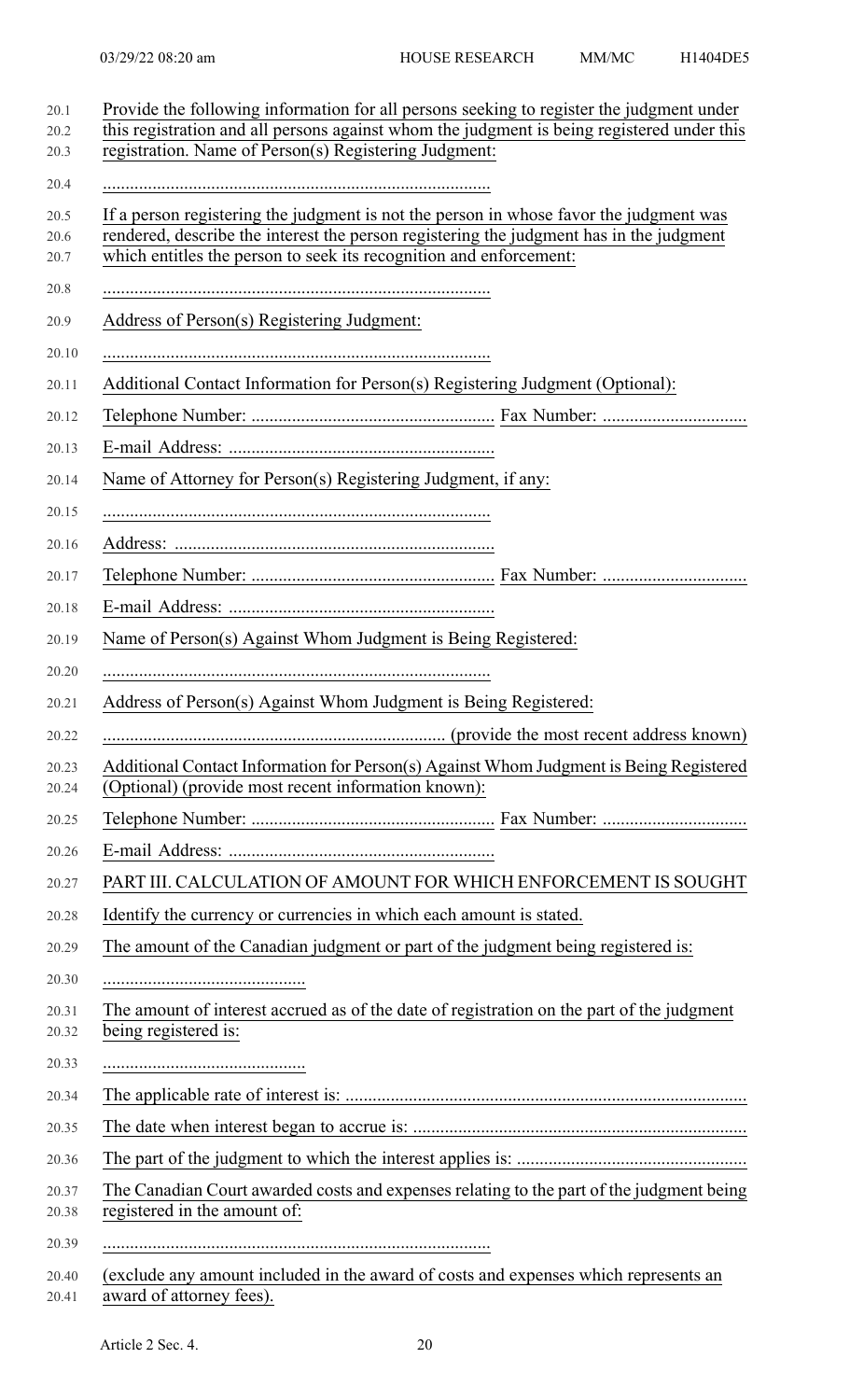| The person registering the Canadian judgment claims post-judgment costs and expenses<br>in the amount of:                                                                                                                                        |
|--------------------------------------------------------------------------------------------------------------------------------------------------------------------------------------------------------------------------------------------------|
|                                                                                                                                                                                                                                                  |
|                                                                                                                                                                                                                                                  |
| and post-judgment attorney fees in the amount of                                                                                                                                                                                                 |
|                                                                                                                                                                                                                                                  |
| relating to the part of the judgment being registered (include only costs, expenses, and<br>attorney fees incurred before registration).                                                                                                         |
| The amount of the part of the judgment being registered which has been satisfied as of the<br>date of registration is                                                                                                                            |
|                                                                                                                                                                                                                                                  |
| The total amount for which enforcement of the part of the judgment being registered is<br>sought is                                                                                                                                              |
|                                                                                                                                                                                                                                                  |
| PART IV. STATEMENT OF PERSON REGISTERING JUDGMENT                                                                                                                                                                                                |
|                                                                                                                                                                                                                                                  |
| (Person Registering Judgment or Attorney for Person Registering Judgment)                                                                                                                                                                        |
| 1. The Canadian judgment is final, conclusive, and enforceable under the law of the<br>Canadian jurisdiction in which it was rendered.                                                                                                           |
| 2. The Canadian judgment or part of the judgment being registered is within the scope of<br>Minnesota Statutes, sections 548.64 to 548.74.                                                                                                       |
| 3. If only a part of the Canadian judgment is being registered, the amounts stated in Part<br>III of this form relate to that part.                                                                                                              |
| PART V. ITEMS REQUIRED TO BE INCLUDED WITH REGISTRATION                                                                                                                                                                                          |
| Attached are (check to signify required items are included):                                                                                                                                                                                     |
| A copy of the Canadian judgment authenticated in the same manner a copy of a<br>foreign judgment is authenticated in an action under Minnesota Statutes, section<br>548.59, as an accurate copy by the Canadian court that entered the judgment. |
| If the Canadian judgment is not in English, a certified translation of the judgment<br>into English.                                                                                                                                             |
| The registration fee stated in Minnesota Statutes, section 548.30.<br>.                                                                                                                                                                          |
| I declare that the information provided on this form is true and correct to the best of my                                                                                                                                                       |
| knowledge and belief.                                                                                                                                                                                                                            |
|                                                                                                                                                                                                                                                  |
| Signature of Person Registering Judgment or                                                                                                                                                                                                      |
| Attorney for Person Registering Judgment                                                                                                                                                                                                         |
|                                                                                                                                                                                                                                                  |
| Sec. 5. [548.68] EFFECT OF REGISTRATION.                                                                                                                                                                                                         |
| (a) Subject to paragraph (b), a Canadian judgment registered under section 548.67 has                                                                                                                                                            |
| the same effect provided in section 548.60 for a judgment a court determines to be entitled                                                                                                                                                      |
|                                                                                                                                                                                                                                                  |

21.40 to recognition.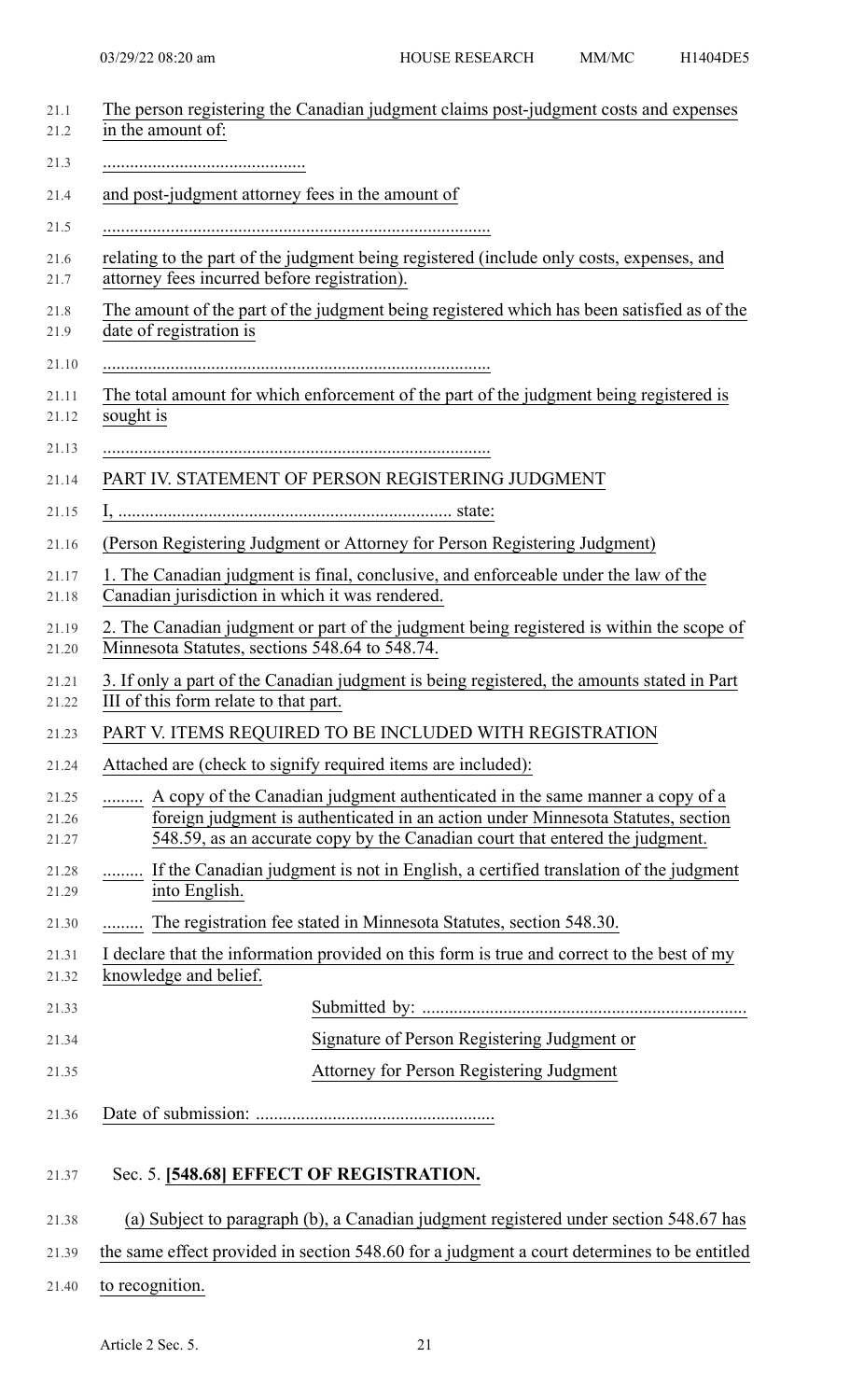22.1 (b) A Canadian judgment registered under section 548.67 may not be enforced by sale 22.2 or other disposition of property, or by seizure of property or garnishment, until 31 days after 22.3 notice under section 548.69 of registration is served. The court for cause may provide for 22.4 a shorter or longer time. This paragraph does not preclude use of relief available under law 22.5 of this state other than sections 548.64 to 548.74 to prevent dissipation, disposition, or 22.6 removal of property. 22.7 Sec. 6. **[548.69] NOTICE OF REGISTRATION.** 22.8 (a) A person that registers a Canadian judgment under section 548.67 shall cause notice 22.9 of registration to be served on the person against whom the judgment has been registered. 22.10 (b) Notice under this section must be served in the same manner that a summons and 22.11 complaint must be served in an action seeking recognition under section 548.59 of a 22.12 foreign-country money judgment. 22.13 (c) Notice under this section must include: 22.14 (1) the date of registration and court in which the judgment was registered; 22.15 (2) the docket number assigned to the registration; 22.16 (3) the name and address of: 22.17 (i) the person registering the judgment; and 22.18 (ii) the person's attorney, if any; 22.19 (4) a copy of the registration, including the documents required under section 548.67, 22.20 paragraph (b); and 22.21  $(5)$  a statement that: 22.22 (i) the person against whom the judgment has been registered, not later than 30 days 22.23 after the date of service of notice, may petition the court to vacate the registration; and 22.24 (ii) the court for cause may provide for a shorter or longer time. 22.25 (d) Proof of service of notice under this section must be filed with the court administrator. 22.26 Sec. 7. **[548.70] PETITION TO VACATE REGISTRATION.** 22.27 (a) Not later than 30 days after notice under section 548.69 is served, the person against 22.28 whom the judgment was registered may petition the court to vacate the registration. The 22.29 court for cause may provide for a shorter or longer time for filing the petition.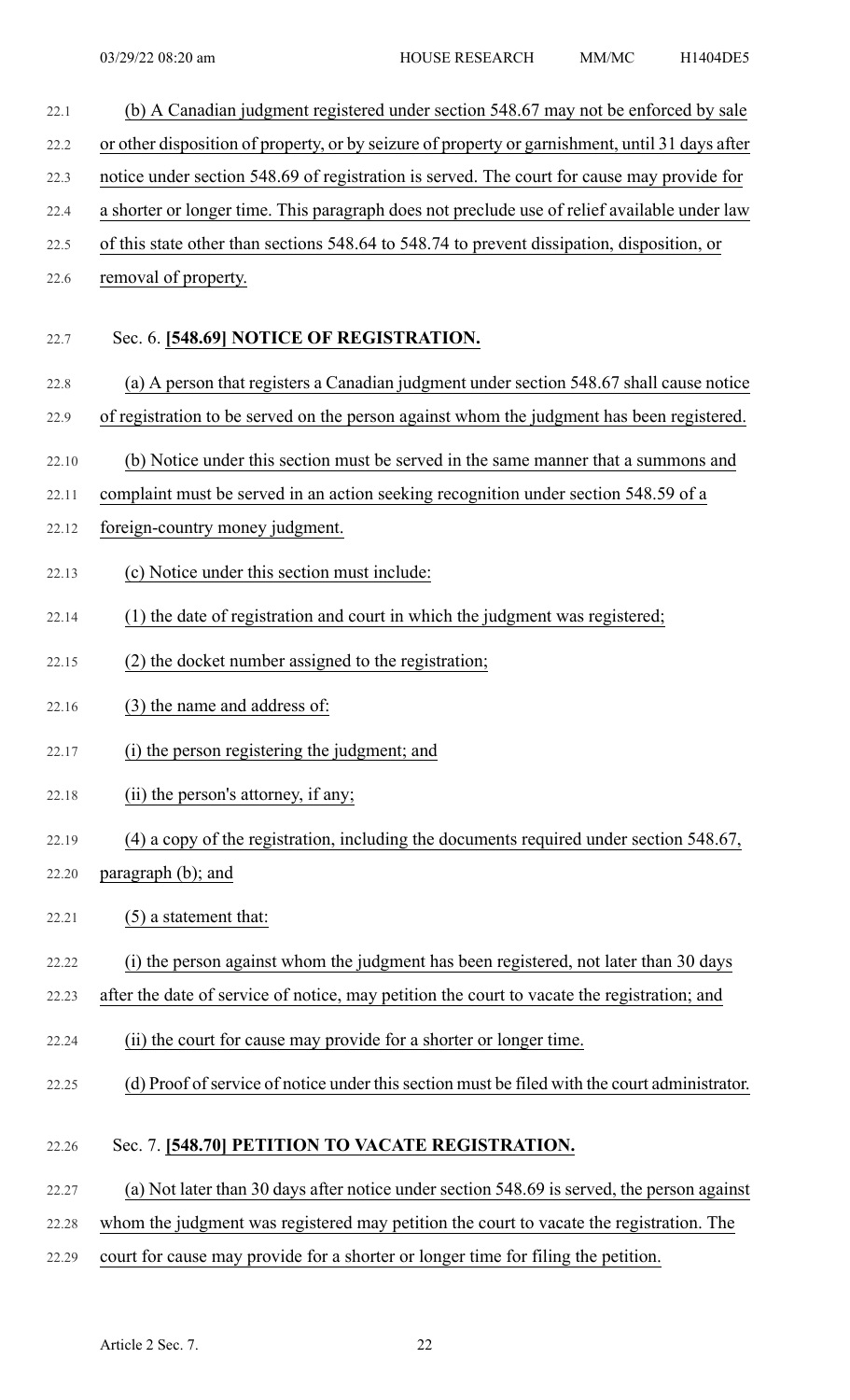| 23.1  | (b) A petition under this section may assert only:                                              |
|-------|-------------------------------------------------------------------------------------------------|
| 23.2  | (1) a ground that could be asserted to deny recognition of the judgment under sections          |
| 23.3  | 548.54 to 548.63; or                                                                            |
| 23.4  | (2) a failure to comply with a requirement of sections 548.64 to 548.74 for registration        |
| 23.5  | of the judgment.                                                                                |
| 23.6  | (c) A petition filed under this section does not itself stay enforcement of the registered      |
| 23.7  | judgment.                                                                                       |
| 23.8  | (d) If the court grants a petition under this section, the registration is vacated, and any     |
| 23.9  | act under the registration to enforce the registered judgment is void.                          |
| 23.10 | (e) If the court grants a petition under this section on a ground under paragraph (b),          |
| 23.11 | clause (1), the court also shall render a judgment denying recognition of the Canadian          |
| 23.12 | judgment. A judgment rendered under this subsection has the same effect as a judgment           |
| 23.13 | denying recognition to a judgment on the same ground under sections 548.54 to 548.63.           |
|       |                                                                                                 |
| 23.14 | Sec. 8. [548.71] STAY OF ENFORCEMENT OF JUDGMENT PENDING                                        |
| 23.15 | DETERMINATION OF PETITION.                                                                      |
| 23.16 | A person that files a petition under section 548.70, paragraph (a), to vacate registration      |
| 23.17 | of a Canadian judgment may request the court to stay enforcement of the judgment pending        |
| 23.18 | determination of the petition. The court shall grant the stay if the person establishes a       |
| 23.19 | likelihood of success on the merits with regard to a ground listed in section 548.70, paragraph |
| 23.20 | (b), for vacating a registration. The court may require the person to provide security in an    |
| 23.21 | amount determined by the court as a condition of granting the stay.                             |

## 23.22 Sec. 9. **[548.72] RELATIONSHIP TO UNIFORM FOREIGN-COUNTRY MONEY** 23.23 **JUDGMENTS RECOGNITION ACT.**

- 23.24 (a) Sections 548.64 to 548.74 supplement the Uniform Foreign-Country Money
- 23.25 Judgments Recognition Act, and sections 548.54 to 548.63, other than section 548.59, apply
- 23.26 to a registration under sections 548.64 to 548.74.
- 23.27 (b) A person may seek recognition of a Canadian judgment described in section 548.66 23.28 either:
- 23.29 (1) by registration under sections 548.64 to 548.74; or
- 23.30 (2) under section 548.59.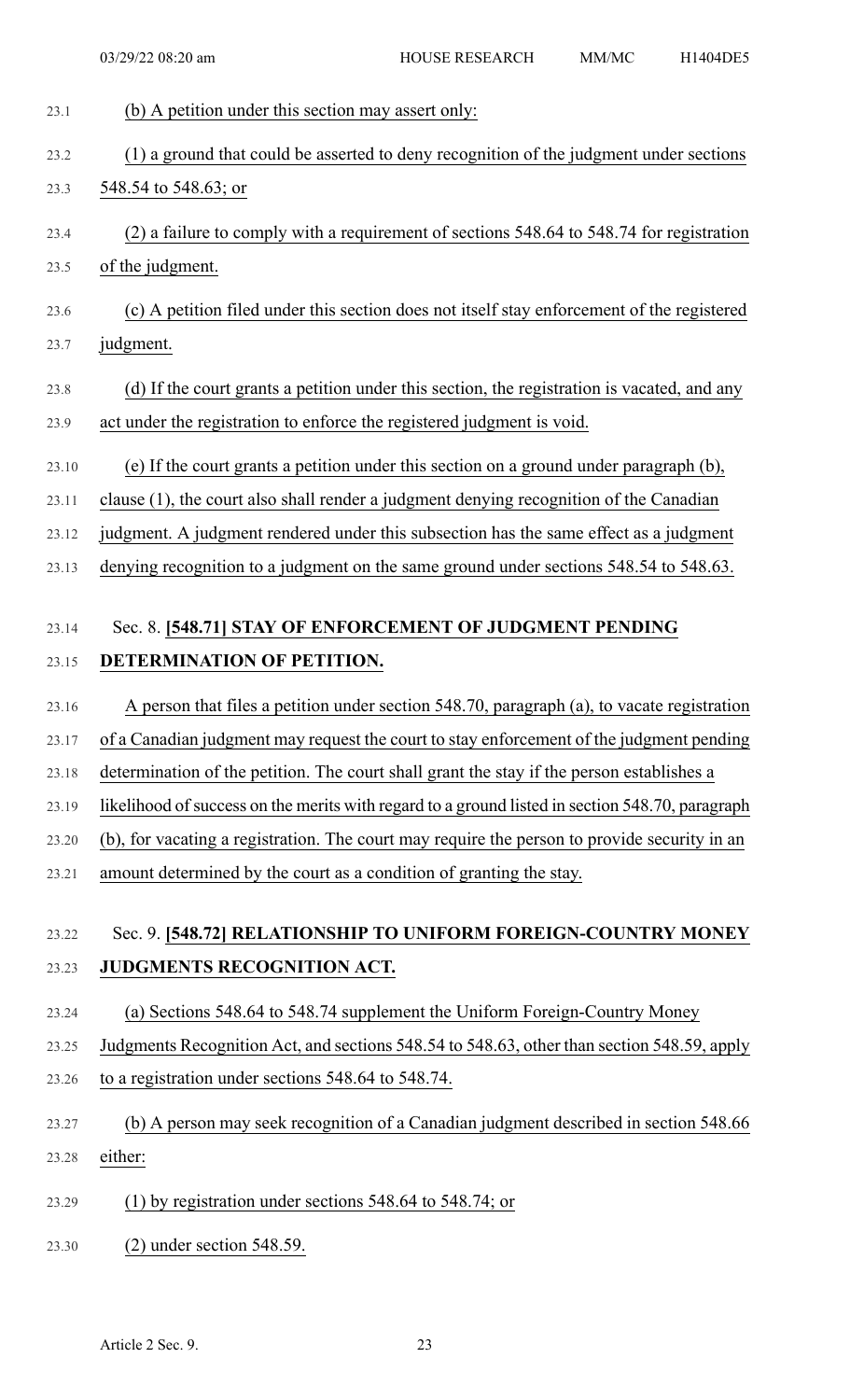| 24.1  | (c) Subject to paragraph (d), a person may not seek recognition in this state of the same    |
|-------|----------------------------------------------------------------------------------------------|
| 24.2  | judgment or part of a judgment described in 548.66, paragraph (b) or (c), with regard to the |
| 24.3  | same person under both sections 548.59 and 548.64 to 548.74.                                 |
| 24.4  | (d) If the court grants a petition to vacate a registration solely on a ground under section |
| 24.5  | 548.70, paragraph (b), clause (2), the person seeking registration may:                      |
| 24.6  | (1) if the defect in the registration can be cured, file a new registration under sections   |
| 24.7  | 548.64 to 548.74; or                                                                         |
| 24.8  | (2) seek recognition of the judgment under section 548.59.                                   |
| 24.9  | Sec. 10. [548.73] UNIFORMITY OF APPLICATION AND INTERPRETATION.                              |
| 24.10 | In applying and construing this uniform act, consideration must be given to the need to      |
| 24.11 | promote uniformity of the law with respect to its subject matter among states that enact it. |
| 24.12 | Sec. 11. [548.74] TRANSITIONAL PROVISION.                                                    |
| 24.13 | Sections 548.64 to 548.74 apply to the registration of a Canadian judgment entered in        |
| 24.14 | a proceeding that is commenced in Canada on or after the effective date of sections 548.64   |
| 24.15 | to 548.74.                                                                                   |
| 24.16 | Sec. 12. EFFECTIVE DATE.                                                                     |
| 24.17 | Sections 1 to 11 are effective January 1, 2023.                                              |
| 24.18 | <b>ARTICLE 3</b>                                                                             |
| 24.19 | <b>HUMAN RIGHTS</b>                                                                          |
|       |                                                                                              |
| 24.20 | Section 1. Minnesota Statutes 2020, section 363A.03, is amended by adding a subdivision      |
| 24.21 | to read:                                                                                     |
| 24.22 | Subd. 36a. Race. "Race" is inclusive of traits associated with race, including but not       |
| 24.23 | limited to hair texture and hair styles such as braids, locks, and twists.                   |
| 24.24 | Sec. 2. Minnesota Statutes 2020, section 363A.08, is amended by adding a subdivision to      |
| 24.25 | read:                                                                                        |
| 24.26 | Subd. 8. Inquiries into pay history prohibited. (a) "Pay history" as used in this            |
| 24.27 | subdivision means any prior or current wage, salary, earnings, benefits, or any other        |
| 24.28 | compensation about an applicant for employment.                                              |
|       |                                                                                              |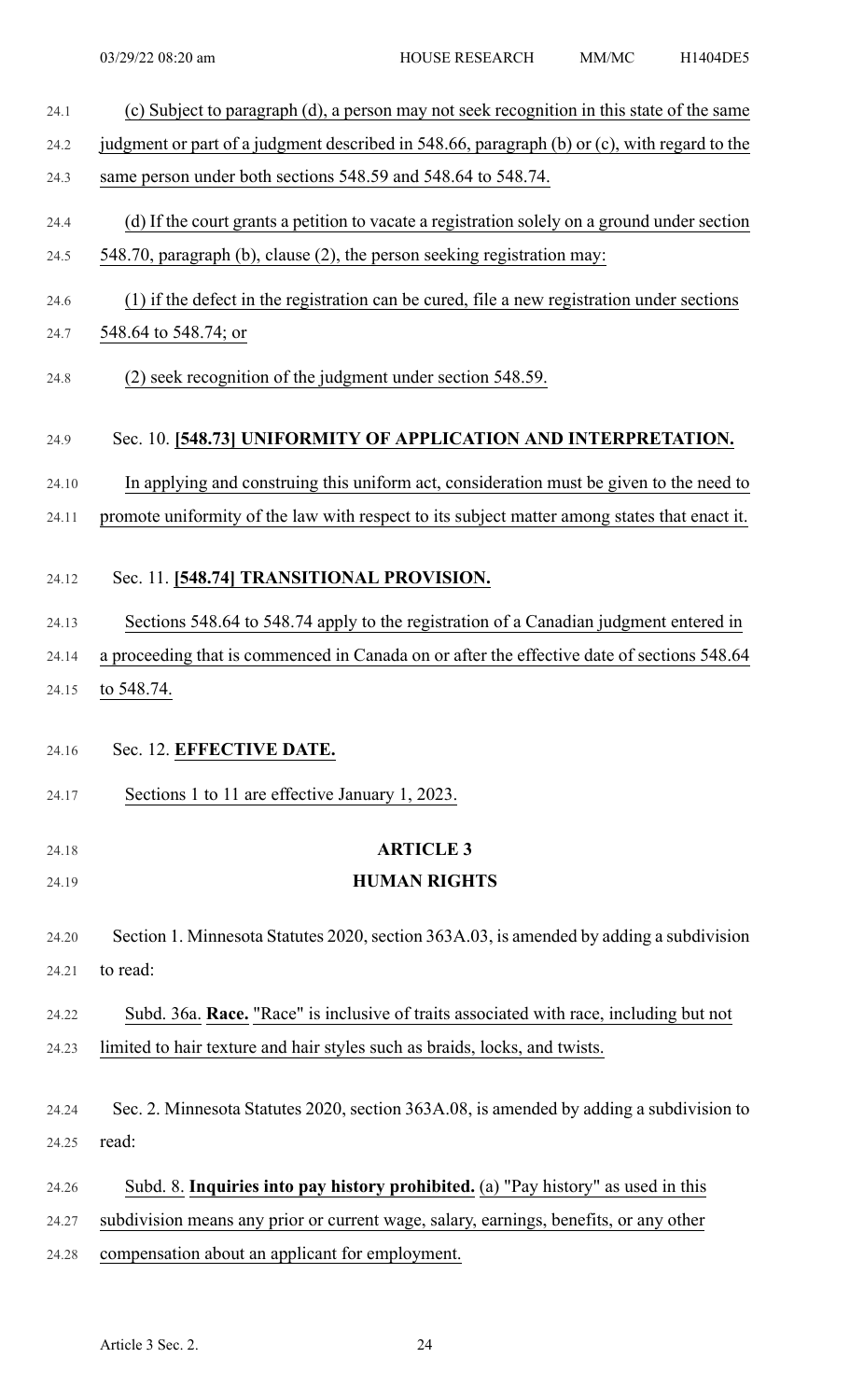| 25.1  | (b) An employer, employment agency, or labor organization shall not inquire into,                |
|-------|--------------------------------------------------------------------------------------------------|
| 25.2  | consider, or require disclosure from any source the pay history of an applicant for              |
| 25.3  | employment for the purpose of determining wages, salary, earnings, benefits, or other            |
| 25.4  | compensation for that applicant. There is a rebuttable presumption that use of pay history       |
| 25.5  | received on an applicant for employment to determine the future wages, salary, earnings,         |
| 25.6  | benefits, or other compensation for that applicant is an unfair discriminatory employment        |
| 25.7  | practice under subdivisions 1 to 3. The general prohibition against inquiring into the pay       |
| 25.8  | history of an applicant does not apply if the job applicant's pay history is a matter of public  |
| 25.9  | record under federal or state law, unless the employer, employment agency, or labor              |
| 25.10 | organization sought access to those public records with the intent of obtaining pay history      |
| 25.11 | of the applicant for the purpose of determining wages, salary, earnings, benefits, or other      |
| 25.12 | compensation for that applicant.                                                                 |
| 25.13 | (c) Nothing in this subdivision shall prevent an applicant for employment from voluntarily       |
| 25.14 | and without prompting disclosing pay history for the purposes of negotiating wages, salary,      |
| 25.15 | benefits, or other compensation. If an applicant for employment voluntarily and without          |
| 25.16 | prompting discloses pay history to a prospective employer, employment agency, or labor           |
| 25.17 | organization, nothing in this subdivision shall prohibit that employer, employment agency,       |
| 25.18 | or labor organization from considering or acting on that voluntarily disclosed salary history    |
| 25.19 | information to support a wage or salary higher than initially offered by the employer,           |
| 25.20 | employment agency, or labor organization.                                                        |
| 25.21 | (d) Nothing in this subdivision limits, prohibits, or prevents a person from bringing a          |
| 25.22 | charge, grievance, or any other cause of action alleging wage discrimination because of          |
| 25.23 | race, color, creed, religion, national origin, sex, gender identity, marital status, status with |
| 25.24 | regard to public assistance, familial status, membership or activity in a local commission,      |
| 25.25 | disability, sexual orientation, or age, as otherwise provided in this chapter.                   |
| 25.26 | (e) Nothing in this subdivision shall be construed to prevent an employer from:                  |
| 25.27 | (1) providing information about the wages, benefits, compensation, or salary offered in          |
| 25.28 | relation to a position; or                                                                       |
| 25.29 | (2) inquiring about or otherwise engaging in discussions with an applicant about the             |
| 25.30 | applicant's expectations or requests with respect to wages, salary, benefits, or other           |
| 25.31 | compensation.                                                                                    |
| 25.32 | <b>EFFECTIVE DATE.</b> This section is effective January 1, 2022. For employment covered         |
| 25.33 | by collective bargaining agreements, this section is not effective until the date of             |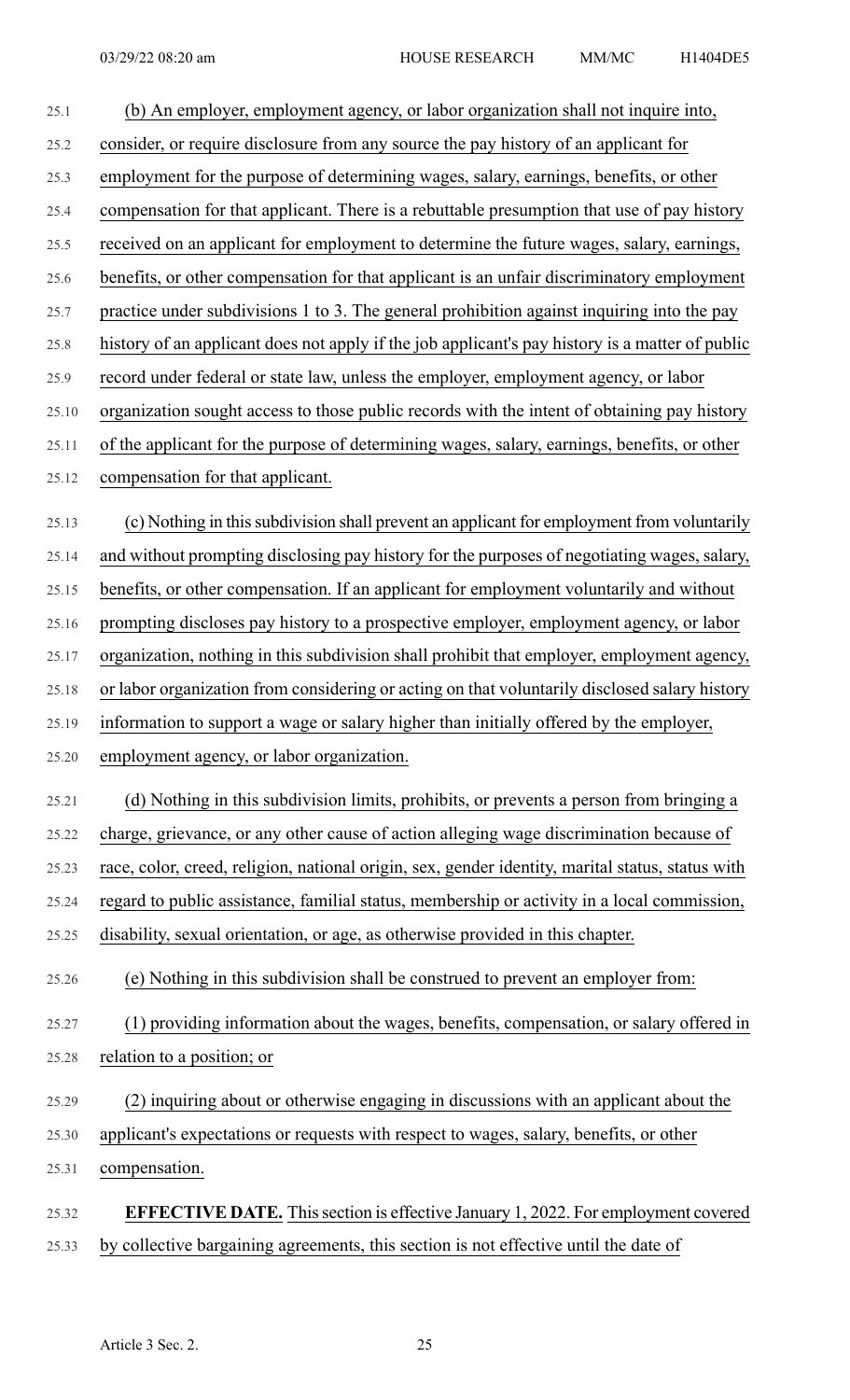- 26.1 implementation of the applicable collective bargaining agreement that is after January 1, 26.2 2022.
- 

26.3 Sec. 3. Minnesota Statutes 2020, section 363A.11, subdivision 2, is amended to read:

26.4 Subd. 2. **General prohibitions.** This subdivision lists general prohibitions against 26.5 discrimination on the basis of disability. For purposes of this subdivision, "individual" or 26.6 "class of individuals" refers to the clients or customers of the covered public accommodation 26.7 that enter into the contractual, licensing, or other arrangement.

26.8 (1) It is discriminatory to:

26.9 (i) subject an individual or class of individuals on the basis of a disability of that 26.10 individual or class, directly or through contractual, licensing, or other arrangements, to a 26.11 denial of the opportunity of the individual or classto participate in or benefit from the goods, 26.12 services, facilities, privileges, advantages, or accommodations of an entity;

26.13 (ii) afford an individual or class of individuals on the basis of the disability of that 26.14 individual or class, directly or through contractual, licensing, or other arrangements, with 26.15 the opportunity to participate in or benefit from the goods, services, facilities, privileges, 26.16 advantages, or accommodations that are not equal to those afforded to other individuals; 26.17 and

26.18 (iii) provide an individual or class of individuals, on the basis of a disability of that 26.19 individual or class, directly or through contractual, licensing, or other arrangements, with 26.20 goods, services, facilities, privileges, advantages, or accommodations that are different or 26.21 separate from those provided to other individuals, unless the action is necessary to provide 26.22 the individual or class of individuals with goods, services, facilities, privileges, advantages, 26.23 or accommodations, or other opportunities that are as effective as those provided to others.; 26.24 and

26.25 (iv) not provide a deaf or hard-of-hearing individual or class of deaf or hard-of-hearing 26.26 individuals with closed-captioned television when television services are provided to other 26.27 individuals.

26.28 (2) Goods, services, facilities, privileges, advantages, and accommodations must be 26.29 afforded to an individual with a disability in the most integrated setting appropriate to the 26.30 needs of the individual.

26.31 (3) Notwithstanding the existence of separate or different programs or activities provided 26.32 in accordance with sections 363A.08 to 363A.19, and 363A.28, subdivision 10, the individual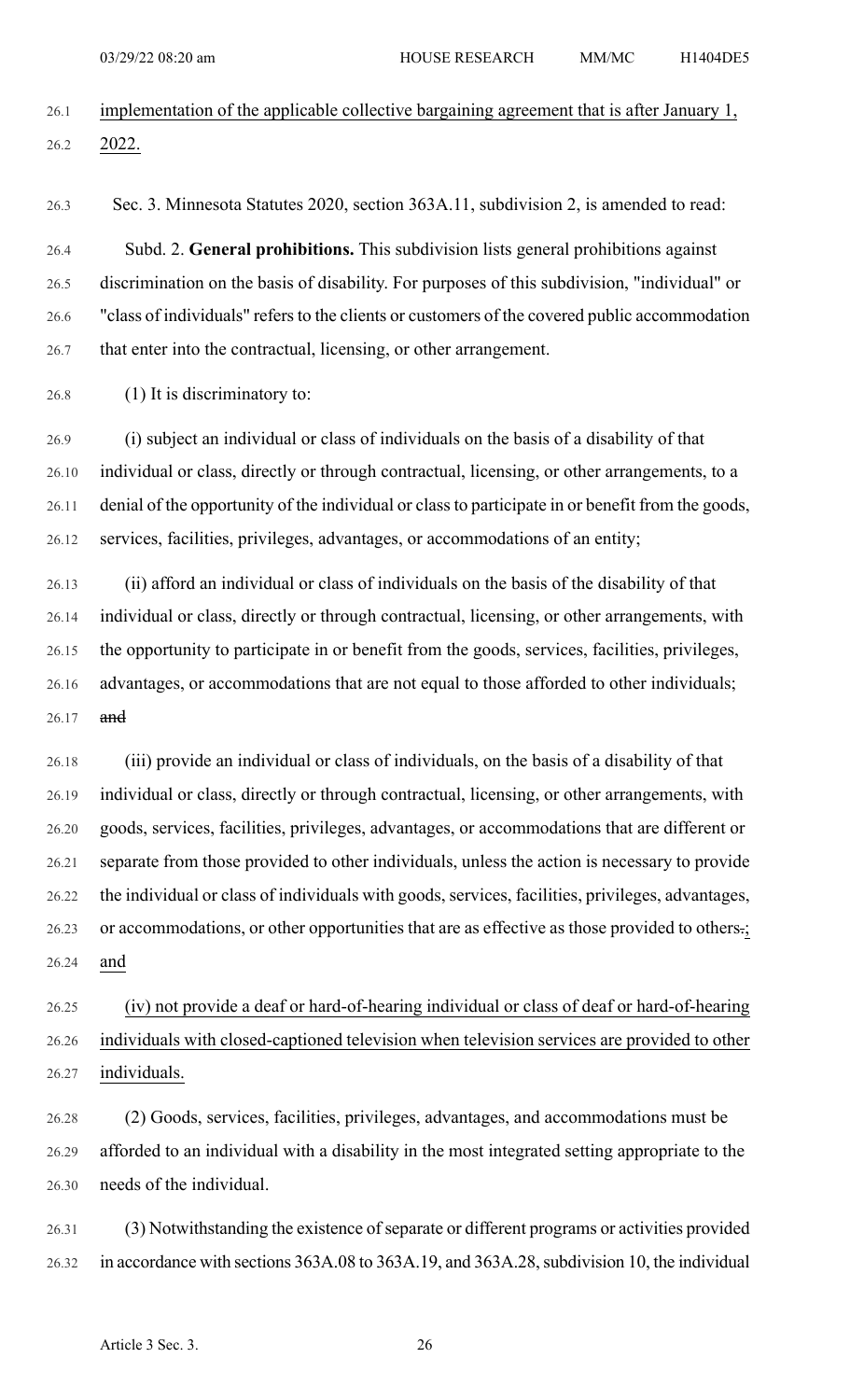27.1 with a disability may not be denied the opportunity to participate in the programs or activities 27.2 that are not separate or different. 27.3 (4) An individual or entity may not, directly or through contractual or other arrangements, 27.4 use standards or criteria and methods of administration: 27.5 (i) that have the effect of discriminating on the basis of disability; or 27.6 (ii) that perpetuate the discrimination of others who are subject to common administrative 27.7 control.

27.8 Sec. 4. Minnesota Statutes 2020, section 363A.21, subdivision 1, is amended to read:

27.9 Subdivision 1. **Housing.** The provisions of section 363A.09 shall not apply to:

27.10 (1) rooms in a temporary or permanent residence home run by a nonprofit organization, 27.11 if the discrimination is by sex; or

27.12 (2) the rental by a resident owner or occupier of a one-family accommodation of a room 27.13 or rooms in the accommodation to another person or persons if the discrimination is by sex, 27.14 marital status, status with regard to public assistance, sexual orientation, or disability. Except 27.15 as provided elsewhere in this chapter or other state or federal law, no person or group of 27.16 persons selling, renting, or leasing property is required to modify the property in any way, 27.17 or exercise a higher degree of care for a person having a disability than for a person who 27.18 does not have a disability; norshall this chapter be construed to relieve any person or persons 27.19 of any obligations generally imposed on all persons regardless of any disability in a written 27.20 lease, rental agreement, or contract of purchase or sale, or to forbid distinctions based on 27.21 the inability to fulfill the terms and conditions, including financial obligations of the lease, 27.22 agreement, or contract; or.

27.23  $(3)$  the rental by a resident owner of a unit in a dwelling containing not more than two 27.24 units, if the discrimination is on the basis of sexual orientation.

27.25 Sec. 5. Minnesota Statutes 2021 Supplement, section 363A.50, is amended to read:

## 27.26 **363A.50 NONDISCRIMINATION IN ACCESS TO TRANSPLANTS.**

27.27 Subdivision 1. **Definitions.** (a) For purposes of this section, the following terms have 27.28 the meanings given unless the context clearly requires otherwise.

27.29 (b) "Anatomical gift" has the meaning given in section 525A.02, subdivision 4.

27.30 (c) "Auxiliary aids and services" include, but are not limited to: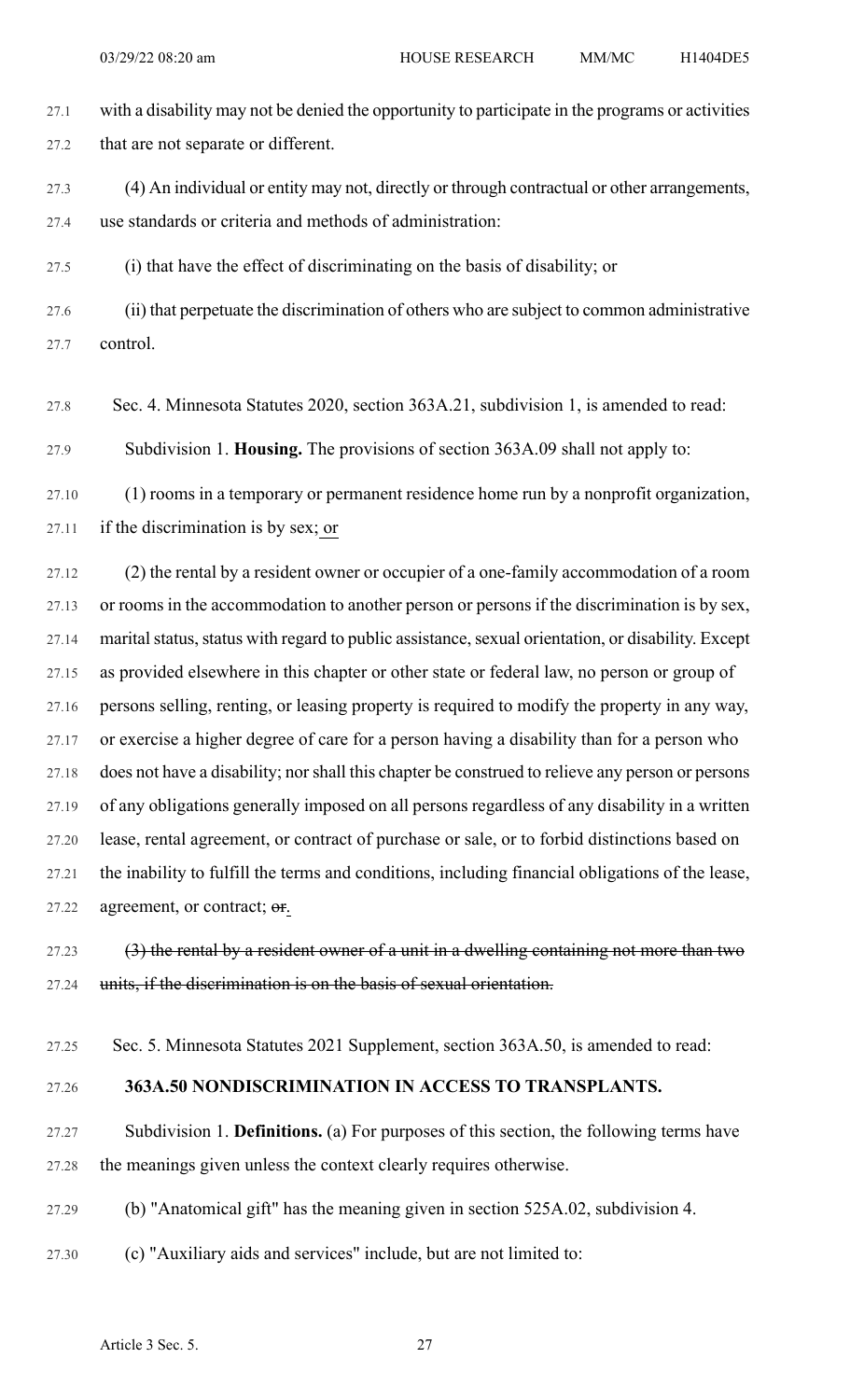28.1 (1) qualified interpreters or other effective methods of making aurally delivered materials 28.2 available to individuals with hearing impairments and to non-English-speaking individuals; 28.3 (2) qualified readers, taped texts, texts in accessible electronic format, or other effective 28.4 methods of making visually delivered materials available to individuals with visual 28.5 impairments; 28.6 (3) the provision of information in a format that is accessible for individuals with 28.7 cognitive, neurological, developmental, intellectual, or physical disabilities; 28.8 (4) the provision of supported decision-making services; and 28.9 (5) the acquisition or modification of equipment or devices. 28.10 (d) "Covered entity" means: 28.11 (1) any licensed provider of health care services, including licensed health care 28.12 practitioners, hospitals, nursing facilities, laboratories, intermediate care facilities, psychiatric 28.13 residential treatment facilities, institutions for individuals with intellectual or developmental 28.14 disabilities, and prison health centers; or 28.15 (2) any entity responsible for matching anatomical gift donors to potential recipients. 28.16 (e) "Disability" has the meaning given in section 363A.03, subdivision 12. 28.17 (f) "Organ transplant" means the transplantation or infusion of a part of a human body 28.18 into the body of another for the purpose of treating or curing a medical condition. 28.19 (g) "Qualified individual" means an individual who, with or without available support 28.20 networks, the provision of auxiliary aids and services, or reasonable modificationsto policies 28.21 or practices, meets the essential eligibility requirements for the receipt of an anatomical 28.22 gift.

28.23 (h) "Reasonable modifications" include, but are not limited to:

28.24 (1) communication with individuals responsible for supporting an individual with 28.25 postsurgical and post-transplantation care, including medication; and

28.26 (2) consideration of support networks available to the individual, including family, 28.27 friends, and home and community-based services, including home and community-based 28.28 services funded through Medicaid, Medicare, another health plan in which the individual 28.29 is enrolled, or any program or source of funding available to the individual, in determining 28.30 whether the individual is able to comply with post-transplant medical requirements.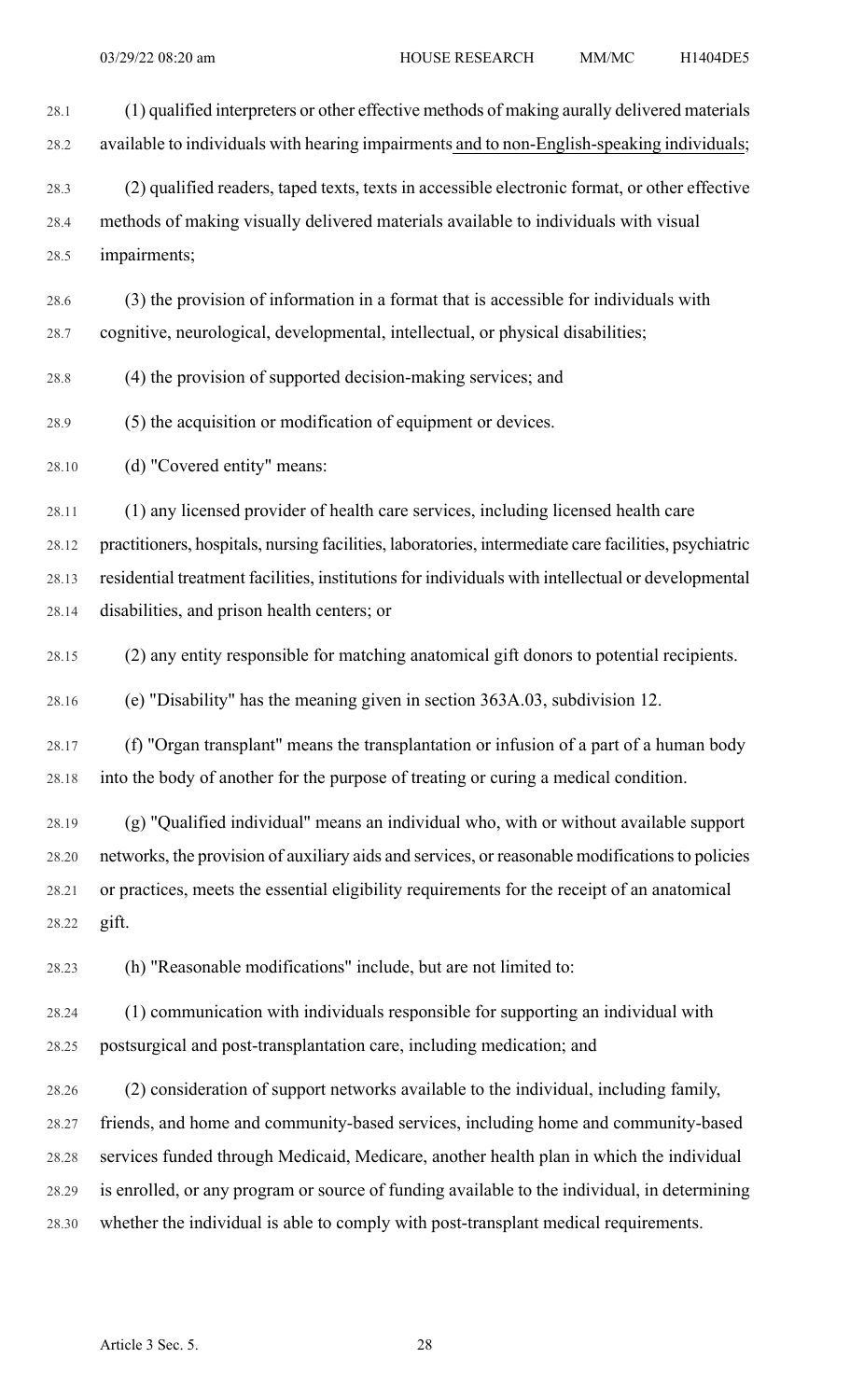- 29.1 (i) "Supported decision making" has the meaning given in section 524.5-102, subdivision 29.2 16a.
- 29.3 Subd. 2. **Prohibition of discrimination.** (a) A covered entity may not, on the basis of 29.4 a qualified individual's race, ethnicity, mental disability, or physical disability:
- 29.5 (1) deem an individual ineligible to receive an anatomical gift or organ transplant;
- 29.6 (2) deny medical or related organ transplantation services, including evaluation, surgery, 29.7 counseling, and postoperative treatment and care;
- 29.8 (3) refuse to refer the individual to a transplant center or other related specialist for the 29.9 purpose of evaluation or receipt of an anatomical gift or organ transplant;
- 29.10 (4) refuse to place an individual on an organ transplant waiting list or place the individual 29.11 at a lower-priority position on the list than the position at which the individual would have 29.12 been placed if not for the individual's race, ethnicity, or disability; or
- 29.13 (5) decline insurance coverage for any procedure associated with the receipt of the 29.14 anatomical gift or organ transplant, including post-transplantation and postinfusion care.
- 29.15 (b) Notwithstanding paragraph (a), a covered entity may take an individual's disability 29.16 into account when making treatment or coverage recommendations or decisions, solely to 29.17 the extent that the physical or mental disability has been found by a physician, following 29.18 an individualized evaluation of the potential recipient to be medically significant to the 29.19 provision of the anatomical gift or organ transplant. The provisions of this section may not 29.20 be deemed to require referrals or recommendations for, or the performance of, organ 29.21 transplants that are not medically appropriate given the individual's overall health condition.
- 29.22 (c) If an individual hasthe necessary supportsystem to assist the individual in complying 29.23 with post-transplant medical requirements, an individual'sinability to independently comply 29.24 with those requirements may not be deemed to be medically significant for the purposes of 29.25 paragraph (b).
- 29.26 (d) A covered entity must make reasonable modifications to policies, practices, or 29.27 procedures, when such modifications are necessary to make services such as 29.28 transplantation-related counseling, information, coverage, or treatment available to qualified 29.29 individuals with disabilities, unless the entity can demonstrate that making such modifications 29.30 would fundamentally alter the nature of such services.
- 29.31 (e) A covered entity must take such steps as may be necessary to ensure that no qualified 29.32 individual with a disability is denied services such as transplantation-related counseling, 29.33 information, coverage, or treatment because of the absence of auxiliary aids and services,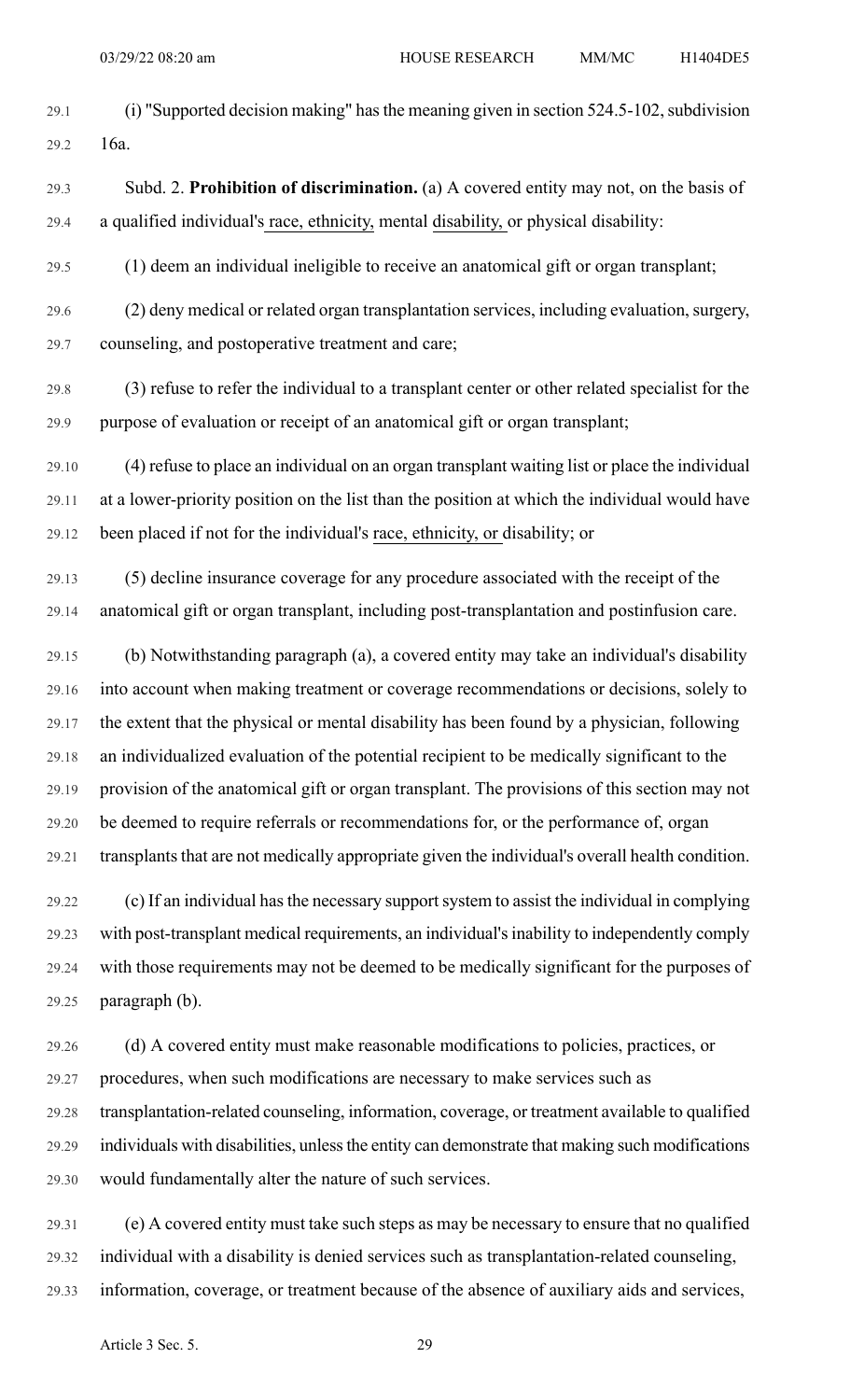30.1 unlessthe entity can demonstrate that taking such steps would fundamentally alter the nature 30.2 of the services being offered or result in an undue burden. A covered entity is not required 30.3 to provide supported decision-making services.

- 30.4 (f) A covered entity must otherwise comply with the requirements of Titles II and III of 30.5 the Americans with Disabilities Act of 1990, the Americans with Disabilities Act 30.6 Amendments Act of 2008, and the Minnesota Human Rights Act.
- 30.7 (g) The provisions of this section apply to each part of the organ transplant process.

30.8 Subd. 3. **Remedies.** In addition to all other remedies available under this chapter, any 30.9 individual who has been subjected to discrimination in violation of this section may initiate 30.10 a civil action in a court of competent jurisdiction to enjoin violations of this section.

30.11 Sec. 6. **REPEALER.**

30.12 Minnesota Statutes 2020, sections 363A.20, subdivision 3; and 363A.27, are repealed.

- 30.13 **ARTICLE 4**
- 

# 30.14 **OTHER CIVIL LAW POLICY**

30.15 Section 1. Minnesota Statutes 2020, section 84.775, subdivision 1, is amended to read:

30.16 Subdivision 1. **Civil citation; authority to issue.** (a) A conservation officer or other 30.17 licensed peace officer may issue a civil citation to a person who operates:

## 30.18 (1) an off-highway motorcycle in violation of sections 84.773, subdivision 1 or 2, clause 30.19 (1); 84.777; or 84.788 to 84.795; or 84.90;

30.20 (2) an off-road vehicle in violation of sections 84.773, subdivision 1 or 2, clause (1); 30.21 84.777; or 84.798 to 84.804; or 84.90; or

## 30.22 (3) an all-terrain vehicle in violation of sections 84.773, subdivision 1 or 2, clause (1); 30.23 84.777; 84.90; or 84.922 to 84.928.;

- 30.24 (4) a snowmobile in violation of sections 84.777 or 84.82 to 84.872; or
- 30.25 (5) an off-highway motorcycle, an off-road vehicle, an all-terrain vehicle, or a snowmobile
- 30.26 in violation of section 84.90 or 97B.001.
- 30.27 (b) A civil citation under paragraph (a) shall require restitution for public and private
- 30.28 property damage and impose a penalty of:
- 30.29 (1) \$100 \$250 for the first offense;
- 30.30 (2) \$200 \$500 for the second offense; and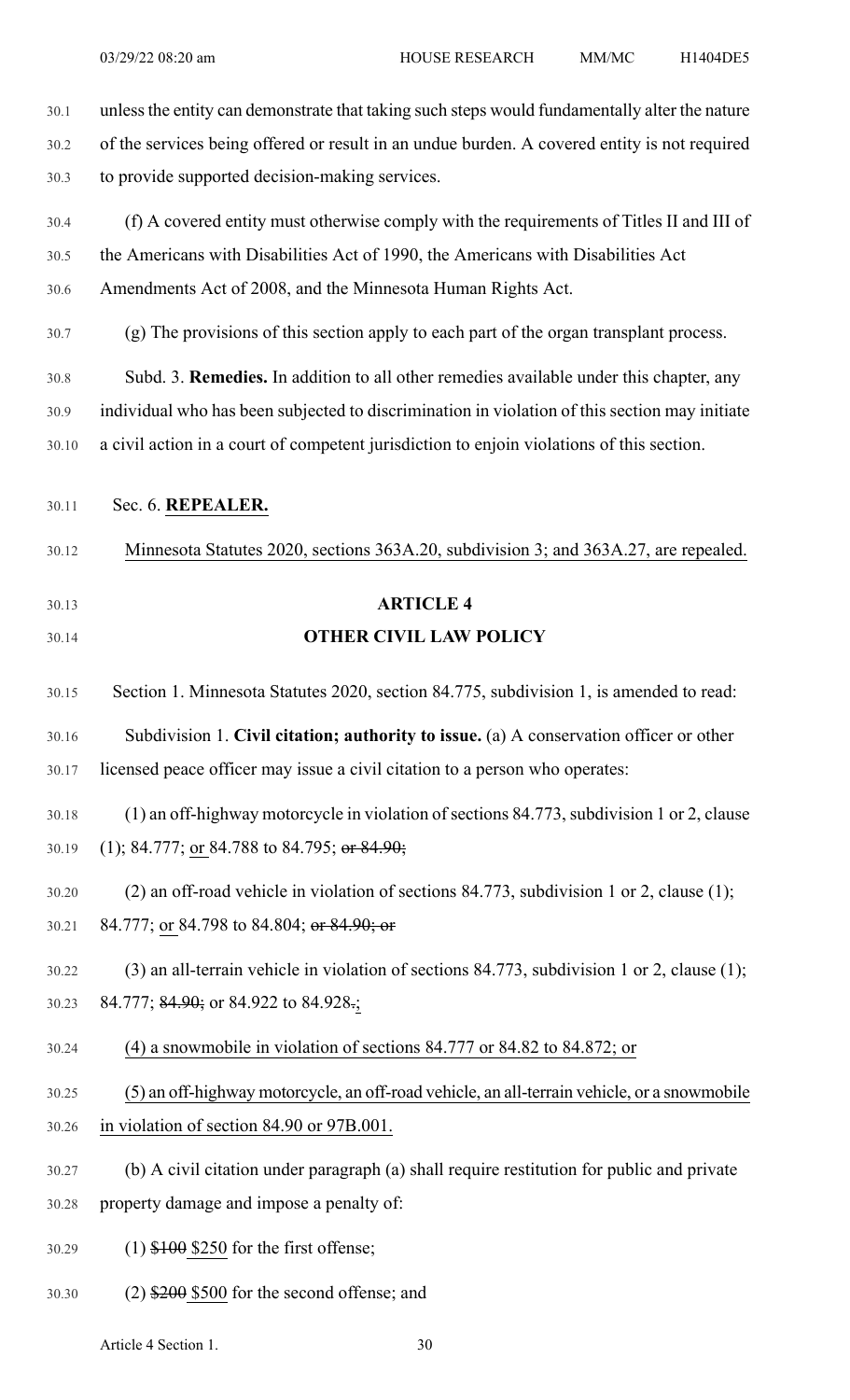31.1 (3)  $$500$  \$1,000 for third and subsequent offenses.

31.2 (c) A conservation officer or other licensed peace officer may issue a civil citation to a

31.3 person who operates an off-highway motorcycle, off-road vehicle, or all-terrain vehicle in

31.4 violation of section 84.773, subdivision 2, clause (2) or (3). A civil citation under this

31.5 paragraph shall require restitution for damage to wetlands and impose a penalty of:

31.6 (1) \$100 for the first offense;

31.7 (2) \$500 for the second offense; and

31.8 (3) \$1,000 for third and subsequent offenses.

31.9 (d) If the peace officer determines that there is damage to property requiring restitution, 31.10 the commissioner must send a written explanation of the extent of the damage and the cost 31.11 of the repair by first class mail to the address provided by the person receiving the citation 31.12 within 15 days of the date of the citation.

31.13 (e) An off-road vehicle that is equipped with a snorkel device and receives a civil citation 31.14 under this section is subject to twice the penalty amounts in paragraphs (b) and (c).

31.15 Sec. 2. Minnesota Statutes 2020, section 84.775, subdivision 4, is amended to read:

31.16 Subd. 4. **Allocating penalty amounts.** Penalty amounts collected from civil citations 31.17 issued under this section must be paid to the treasury of the unit of government employing 31.18 the officer that issued the civil citation. Penalties retained by the commissioner shall be 31.19 credited asfollows: to the off-highway motorcycle account undersection 84.794 for citations 31.20 involving off-highway motorcycles; to the off-road vehicle account under section 84.803  $31.21$  for citations involving off-road vehicles;  $\theta$ r to the all-terrain vehicle account under section 31.22 84.927 for citationsinvolving all-terrain vehicles; or to the snowmobile trails and enforcement 31.23 account under section 84.83 for citations involving snowmobiles. Penalty amounts credited 31.24 under this subdivision are dedicated for the enforcement of enforcing off-highway vehicle 31.25 laws or for enforcing snowmobile laws.

31.26 Sec. 3. Minnesota Statutes 2021 Supplement, section 169A.63, subdivision 8, is amended 31.27 to read:

31.28 Subd. 8. **Administrative forfeiture procedure.** (a) A motor vehicle used to commit a 31.29 designated offense or used in conduct resulting in a designated license revocation is subject 31.30 to administrative forfeiture under this subdivision.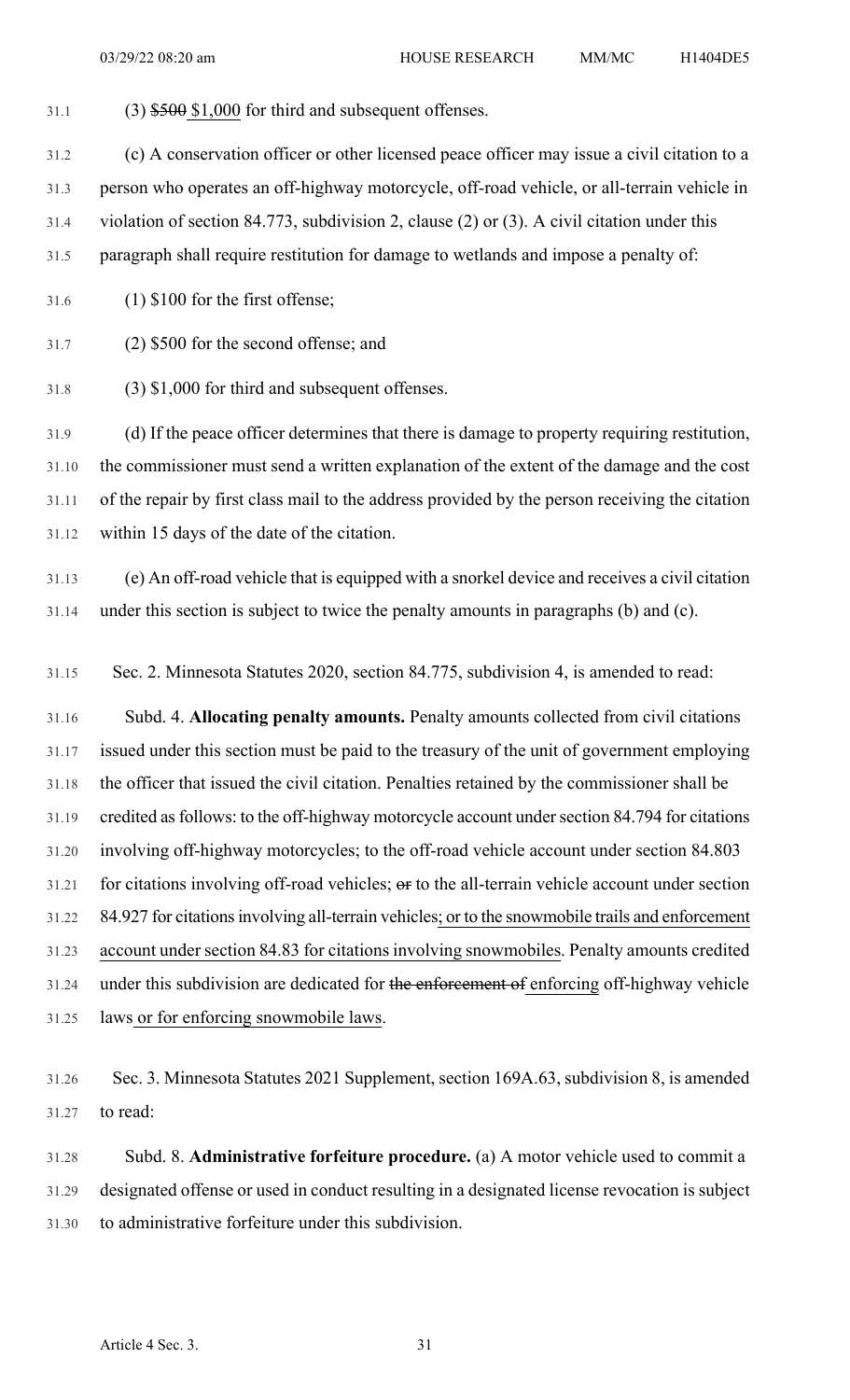32.1 (b) Within 60 days from when a motor vehicle is seized under subdivision 2, or within 32.2 a reasonable time after seizure, the appropriate agency shall serve the driver or operator of 32.3 the vehicle with a notice of the seizure and intent to forfeit the vehicle. Additionally, when 32.4 a motor vehicle is seized under subdivision 2, or within a reasonable time after that, all 32.5 persons known to have an ownership, possessory, or security interest in the vehicle must 32.6 be notified of the seizure and the intent to forfeit the vehicle. For those vehicles required to 32.7 be registered under chapter 168, the notification to a person known to have a security interest 32.8 in the vehicle is required only if the vehicle is registered under chapter 168 and the interest 32.9 is listed on the vehicle's title. Upon motion by the appropriate agency or prosecuting 32.10 authority, a court may extend the time period for sending notice for a period not to exceed 32.11 90 days for good cause shown. Notice mailed by certified mail to the address shown in 32.12 Department of Public Safety records is sufficient notice to the registered owner of the 32.13 vehicle. For motor vehicles not required to be registered under chapter 168, notice mailed 32.14 by certified mail to the address shown in the applicable filing or registration for the vehicle 32.15 is sufficient notice to a person known to have an ownership, possessory, or security interest 32.16 in the vehicle. Otherwise, notice may be given in the manner provided by law for service 32.17 of a summons in a civil action.

32.18 (c) The notice must be in writing and contain:

32.19 (1) a description of the vehicle seized;

32.20 (2) the date of seizure; and

32.21 (3) notice of the right to obtain judicial review of the forfeiture and of the procedure for 32.22 obtaining that judicial review, printed in English. This requirement does not preclude the 32.23 appropriate agency from printing the notice in other languages in addition to English.

32.24 Substantially the following language must appear conspicuously in the notice:

32.25 "WARNING: If you were the person arrested when the property was seized, you will 32.26 automatically lose the above-described property and the right to be heard in court if you do 32.27 not file a lawsuit and serve the prosecuting authority within 60 days. You may file your 32.28 lawsuit in conciliation court if the property is worth \$15,000 or less; otherwise, you must 32.29 file in district court. You do not have to pay a filing fee for your lawsuit.

32.30 WARNING: If you have an ownership interest in the above-described property and were 32.31 not the person arrested when the property was seized, you will automatically lose the 32.32 above-described property and the right to be heard in court if you do not notify the 32.33 prosecuting authority of your interest in writing within 60 days."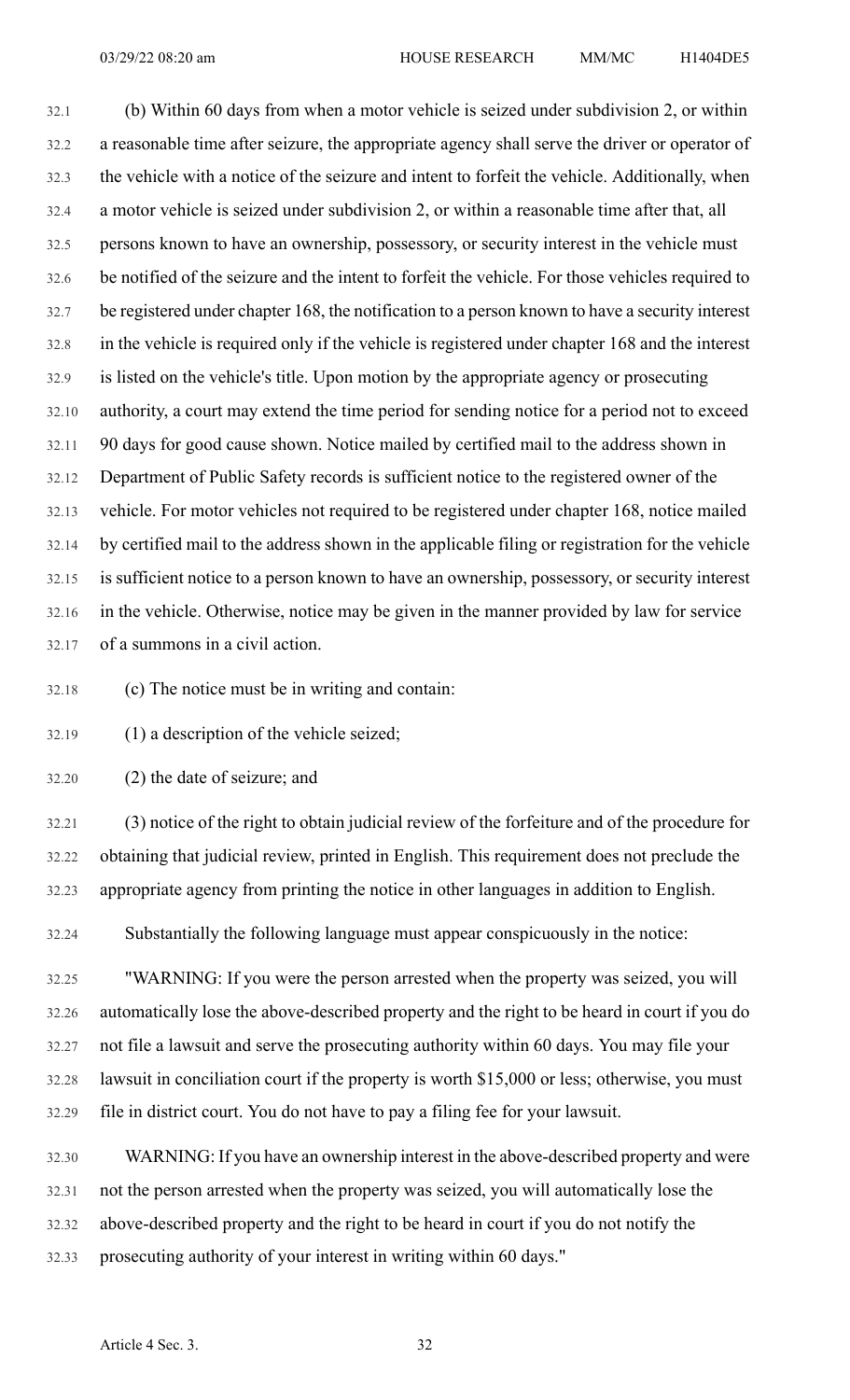33.1 (d) If notice is notsent in accordance with paragraph (b), and no time extension is granted 33.2 or the extension period has expired, the appropriate agency shall return the vehicle to the 33.3 owner. An agency's return of property due to lack of proper notice does not restrict the 33.4 agency's authority to commence a forfeiture proceeding at a later time.

33.5 (e) Within 60 days following service of a notice of seizure and forfeiture under this 33.6 subdivision, a claimant may file a demand for a judicial determination of the forfeiture. The 33.7 demand must be in the form of a civil complaint and must be filed with the court 33.8 administrator in the county in which the seizure occurred, together with proof of service of 33.9 a copy of the complaint on the prosecuting authority having jurisdiction over the forfeiture. 33.10 The claimant may serve the complaint by certified mail or any means permitted by court 33.11 rules. If the value of the seized property is \$15,000 or less, the claimant may file an action 33.12 in conciliation court for recovery of the seized vehicle. A copy of the conciliation court 33.13 statement of claim must may be served personally or by mail as permitted by the Rules of 33.14 Conciliation Court Procedure on the prosecuting authority having jurisdiction over the 33.15 forfeiture within 60 days following service of the notice of seizure and forfeiture under this 33.16 subdivision. The claimant does not have to pay the court filing fee.

33.17 No responsive pleading is required of the prosecuting authority and no court fees may 33.18 be charged for the prosecuting authority's appearance in the matter. The prosecuting authority 33.19 may appear for the appropriate agency. Pleadings, filings, and methods of service are 33.20 governed by the Rules of Civil Procedure and, where applicable, by the Rules of Conciliation 33.21 Court Procedure.

33.22 (f) The complaint must be captioned in the name of the claimant as plaintiff and the 33.23 seized vehicle as defendant, and must state with specificity the grounds on which the claimant 33.24 alleges the vehicle was improperly seized, the claimant's interest in the vehicle seized, and 33.25 any affirmative defenses the claimant may have. Notwithstanding any law to the contrary, 33.26 an action for the return of a vehicle seized under this section may not be maintained by or 33.27 on behalf of any person who has been served with a notice of seizure and forfeiture unless 33.28 the person has complied with this subdivision.

33.29 (g) If the claimant makes a timely demand for a judicial determination under this 33.30 subdivision, the forfeiture proceedings must be conducted as provided under subdivision 33.31 9.

33.32 **EFFECTIVE DATE.** This section is effective the day following final enactment.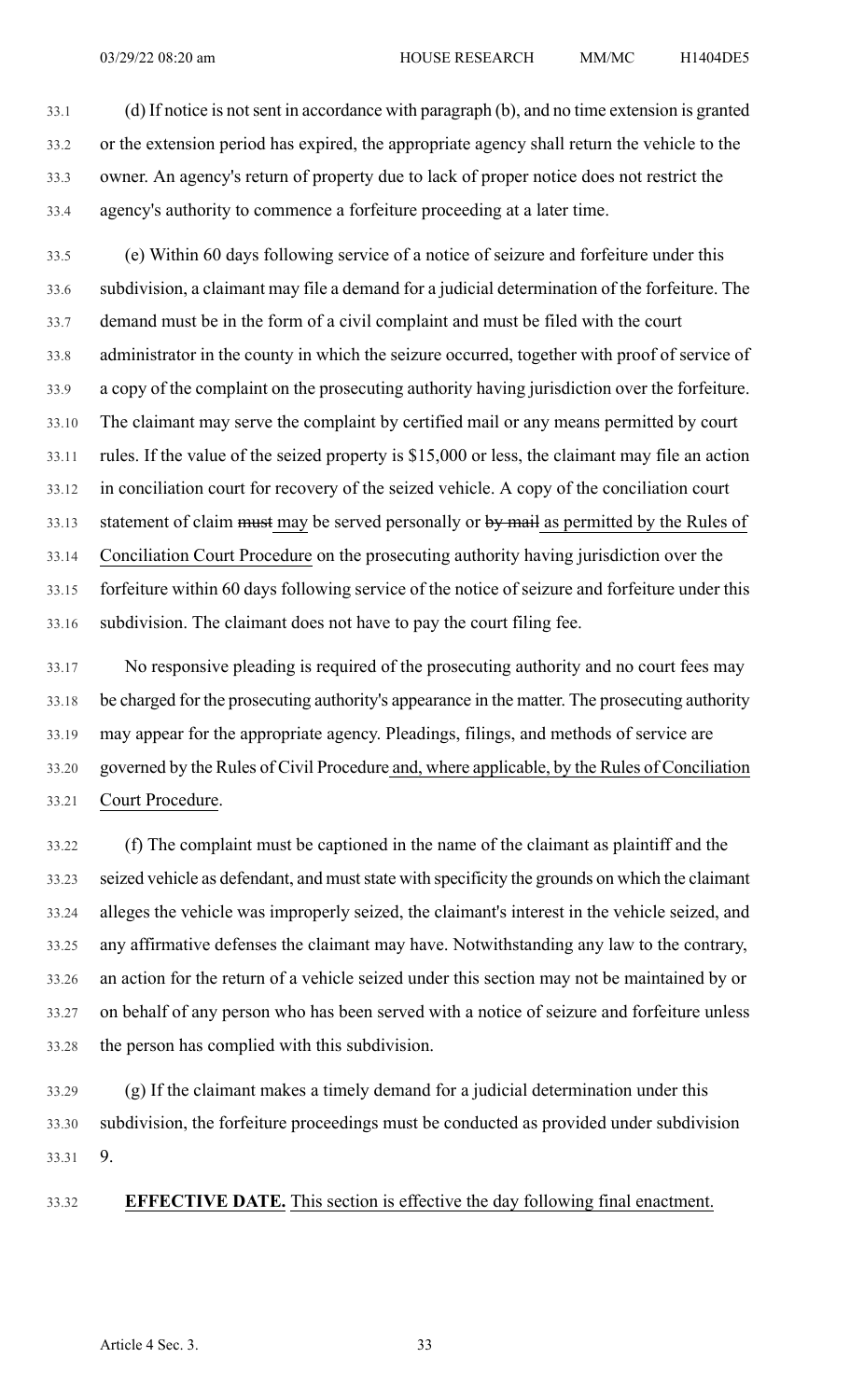34.1 Sec. 4. Minnesota Statutes 2020, section 259.11, is amended to read:

## 34.2 **259.11 ORDER; FILING COPIES.**

34.3 (a) Upon meeting the requirements of section 259.10, the court shall grant the application 34.4 unless: (1) it finds that there is an intent to defraud or mislead; (2) section 259.13 prohibits 34.5 granting the name change; or (3) in the case of the change of a minor child's name, the court 34.6 finds that such name change is not in the best interests of the child. The court shall set forth 34.7 in the order the name and age of the applicant's spouse and each child of the applicant, if 34.8 any, and shall state a description of the lands, if any, in which the applicant and the spouse 34.9 and children, if any, claim to have an interest. The court administrator shall file such order, 34.10 and record the same in the judgment book. If lands be described therein, a certified copy of 34.11 the order shall be filed for record, by the applicant, with the county recorder of each county 34.12 wherein any of the same are situated. Before doing so the court administrator shall present 34.13 the same to the county auditor who shall enter the change of name in the auditor's official 34.14 records and note upon the instrument, over an official signature, the words "change of name 34.15 recorded." Any such order shall not be filed, nor any certified copy thereof be issued, until 34.16 the applicant shall have paid to the county recorder and court administrator the fee required 34.17 by law. No application shall be denied on the basis of the marital status of the applicant.

34.18 (b) When a person applies for a name change, the court shall determine whether the 34.19 person has a criminal history in this or any other state. The court may conduct a search of 34.20 national records through the Federal Bureau of Investigation by submitting a set of 34.21 fingerprints and the appropriate fee to the Bureau of Criminal Apprehension. If it is 34.22 determined that the person has a criminal history in this or any other state, the court shall, 34.23 within ten days after the name change application is granted, report the name change to the 34.24 Bureau of Criminal Apprehension. The person whose name is changed shall also report the 34.25 change to the Bureau of Criminal Apprehension within ten days. The court granting the 34.26 name change application must explain this reporting duty in its order. Any person required 34.27 to report the person's name change to the Bureau of Criminal Apprehension who fails to 34.28 report the name change as required under this paragraph is guilty of a gross misdemeanor.

 $34.29$  (c) Paragraph (b) does not apply to either:

34.30 (1) a request for a name change as part of an application for a marriage license under 34.31 section 517.08; or

34.32 (2) a request for a name change in conjunction with a marriage dissolution under section 34.33 518.27; or

34.34 (3) a request for a name change filed under section 259.14.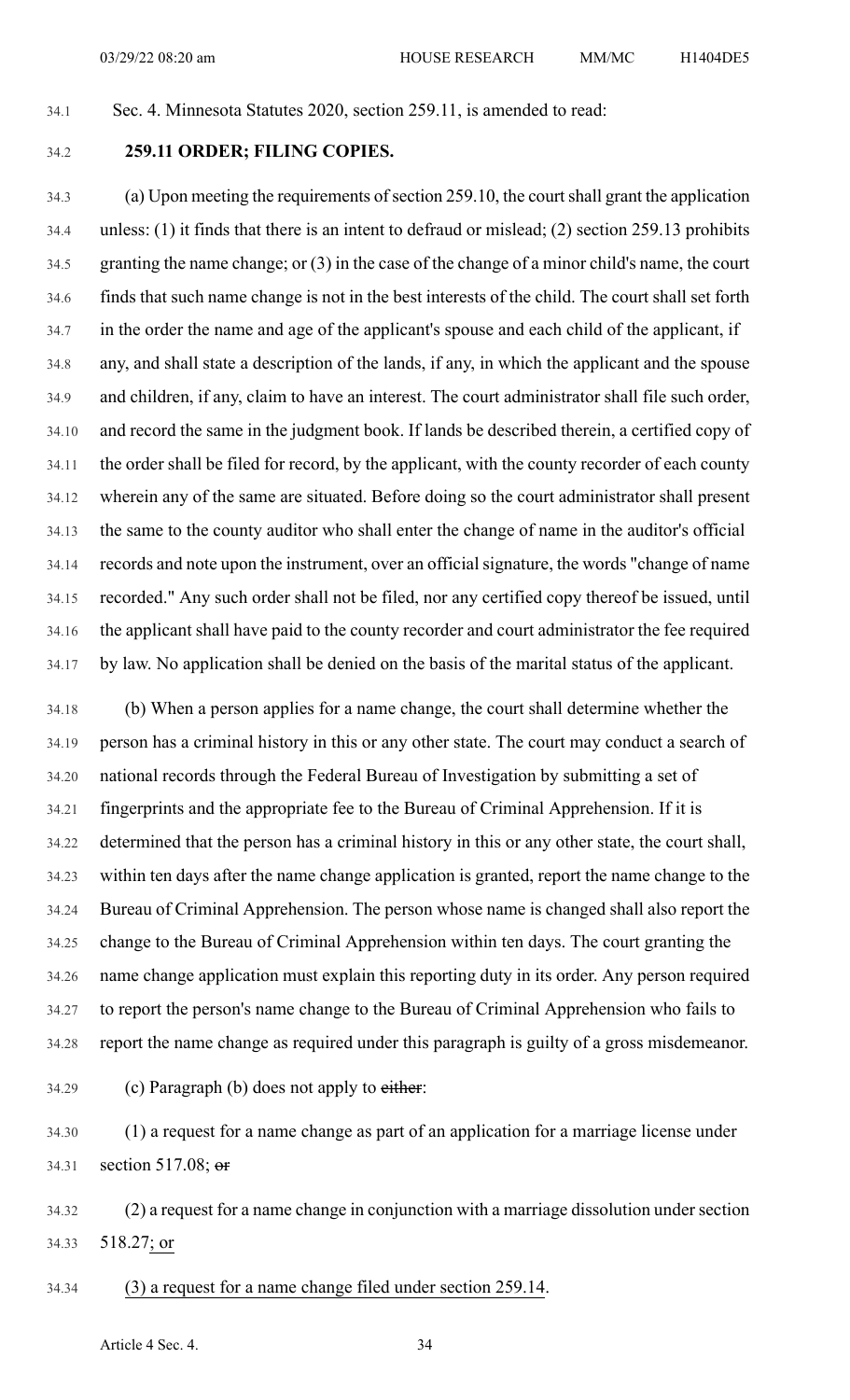- 35.1 Sec. 5. **[259.14] POSTDISSOLUTION NAME CHANGE.** 35.2 (a) A person who has resided in this state for at least six months and obtained the person's 35.3 most recent final marriage dissolution from a district court in this state may apply to the 35.4 district court in the county where the person resides to change the person's name to the legal 35.5 name on the person's birth certificate. A person applying for a name change must submit a 35.6 certified copy of the certificate of dissolution issued pursuant to section 518.148 and a 35.7 certified copy of the person's birth certificate. 35.8 (b) A court shall not require a person applying for a name change to pay filing fees for 35.9 an application submitted pursuant to this section. Notwithstanding section 259.10, a court 35.10 shall not require the person applying for a name change to provide proof of the person's 35.11 identity by two witnesses unless the proof of identity is necessary to determine whether the 35.12 person has an intent to defraud or mislead the court. 35.13 (c) Upon meeting the requirements of this section, the court shall grant the application 35.14 for a name change unless the court finds that (1) the person has an intent to defraud or 35.15 mislead the court; or (2) section 259.13 prohibits granting the name change. The court shall 35.16 notify the person applying for a name change that using a different surname without 35.17 complying with section 259.13, if applicable, is a gross misdemeanor. 35.18 Sec. 6. Minnesota Statutes 2020, section 260C.101, subdivision 2, is amended to read: 35.19 Subd. 2. **Other matters relating to children.** The juvenile court has original and 35.20 exclusive jurisdiction in proceedings concerning: 35.21 (1) the termination of parental rights to a child in accordance with the provisions of 35.22 sections 260C.301 to 260C.328; 35.23 (2) permanency matters under sections 260C.503 to 260C.521; 35.24 (3) the appointment and removal of a juvenile court guardian for a child, where parental 35.25 rights have been terminated under the provisions of sections 260C.301 to 260C.328; 35.26 (4) judicial consent to the marriage of a child when required by law; 35.27 (5) all adoption matters and review of the efforts to finalize the adoption of the child 35.28 under section 260C.317; 35.29 (6) the review of the placement of a child who is in foster care pursuant to a voluntary 35.30 placement agreement between the child's parent or parents and the responsible social services 35.31 agency under section 260C.227; or between the child, when the child is over age 18, and
- 35.32 the agency under section 260C.229;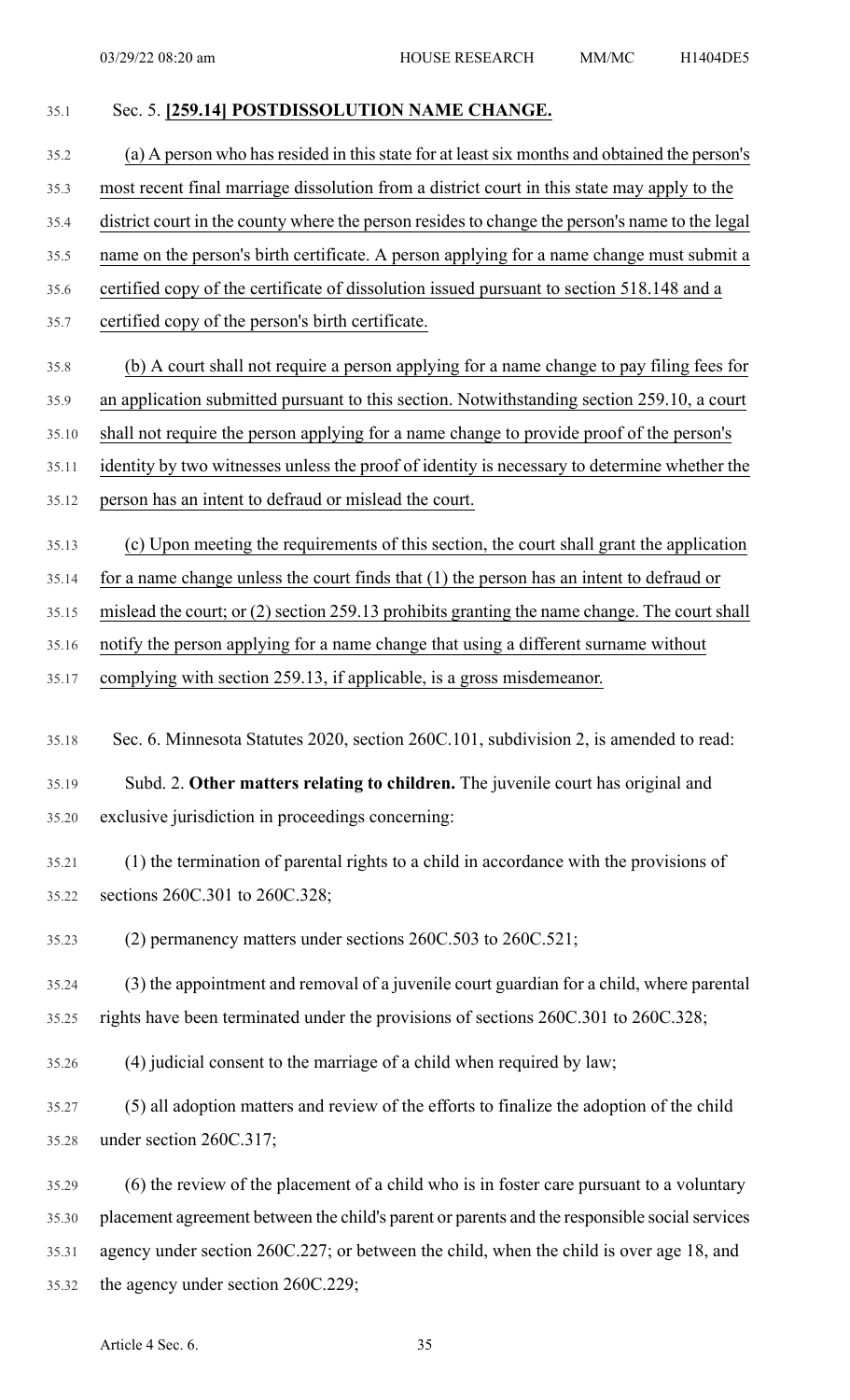| 36.1  | (7) the review of voluntary foster care placement of a child for treatment under chapter         |
|-------|--------------------------------------------------------------------------------------------------|
| 36.2  | 260D according to the review requirements of that chapter; and                                   |
| 36.3  | $(8)$ the reestablishment of a legal parent and child relationship under section 260C.329-;      |
| 36.4  | and                                                                                              |
| 36.5  | (9) juvenile court guardianship petitions for at-risk juveniles filed under section 260C.149.    |
| 36.6  | Sec. 7. [260C.149] JUVENILE COURT GUARDIANSHIP FOR AT-RISK                                       |
| 36.7  | <b>JUVENILES.</b>                                                                                |
| 36.8  | Subdivision 1. <b>Definitions.</b> For the purposes of this section, the terms defined in this   |
| 36.9  | subdivision have the meanings given.                                                             |
| 36.10 | (a) "Abandonment" means the parent's failure to maintain contact with an at-risk juvenile        |
| 36.11 | on a regular basis or to demonstrate consistent interest in an at-risk juvenile's well-being     |
| 36.12 | beginning at least six months prior to the at-risk juvenile reaching the age of 18, or the death |
| 36.13 | of an at-risk juvenile's parent.                                                                 |
| 36.14 | (b) "Abuse" means, at any time in an at-risk juvenile's life, the infliction or threat of:       |
| 36.15 | (1) psychological or emotional harm;                                                             |
| 36.16 | (2) physical injury that was not due to an accident; or                                          |
| 36.17 | (3) sexual abuse, which includes sex trafficking as defined in section 609.321, subdivision      |
| 36.18 | 7a.                                                                                              |
| 36.19 | (c) "At-risk juvenile" means an unmarried person who is between the ages of 18 and 21            |
| 36.20 | and is potentially eligible for classification under United States Code, title 8, section        |
| 36.21 | $1101(a)(27)(J)$ , as amended through December 31, 2021.                                         |
| 36.22 | (d) "Best interests" has the meaning given in section 260C.511, paragraph (a).                   |
| 36.23 | (e) "Guardian" means an adult who has been appointed by the court as the guardian of             |
| 36.24 | an at-risk juvenile under this section. A guardian includes but is not limited to a parent.      |
| 36.25 | (f) "Mental injury" has the meaning given in section 260E.03, subdivision 13.                    |
| 36.26 | (g) "Neglect" means, at any time prior to an at-risk juvenile reaching the age of 18, the        |
| 36.27 | failure to give an at-risk juvenile proper care that causes the juvenile's health or welfare to  |
| 36.28 | be harmed or placed at substantial risk of harm or causes mental injury or a substantial risk    |
| 36.29 | of mental injury.                                                                                |
|       |                                                                                                  |

36.30 (h) "Petitioner" means the at-risk juvenile who is the subject of the petition.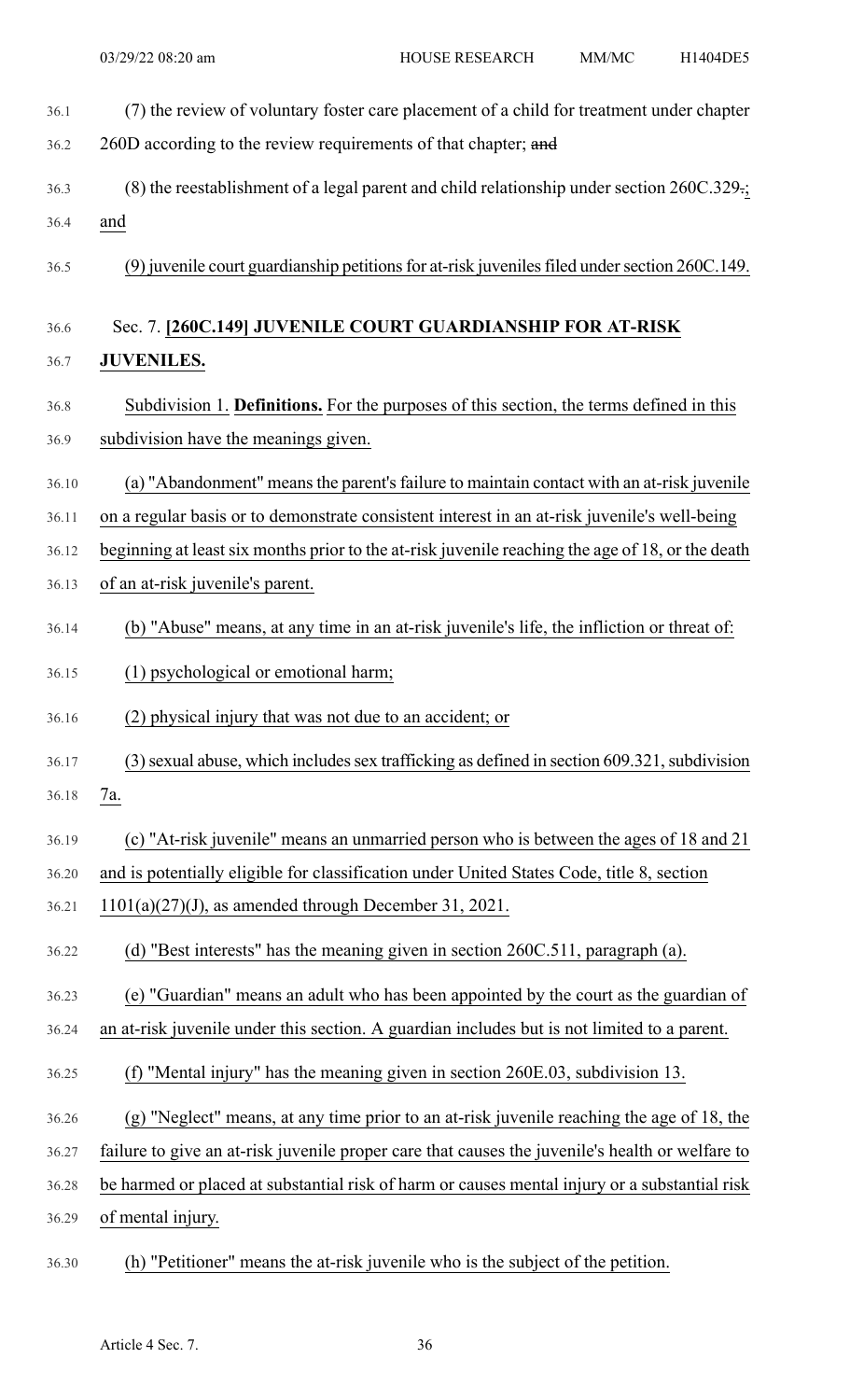| 37.1  | Subd. 2. Guardianship; purpose. The purpose of the guardianship under this section                   |
|-------|------------------------------------------------------------------------------------------------------|
| 37.2  | is to provide an at-risk juvenile with guidance, assistance, financial and emotional support,        |
| 37.3  | and referrals to resources necessary to either or both:                                              |
| 37.4  | (1) meet the at-risk juvenile's needs, which include but are not limited to shelter, nutrition,      |
| 37.5  | and access to and receipt of psychiatric, psychological, medical, dental, educational,               |
| 37.6  | occupational, or social services; or                                                                 |
| 37.7  | (2) protect the at-risk juvenile from sex or labor trafficking or domestic or sexual violence.       |
| 37.8  | Subd. 3. Petition. An at-risk juvenile may petition the juvenile court for the appointment           |
| 37.9  | of a guardian. The petition must state the name of the proposed guardian and allege that:            |
| 37.10 | (1) the appointment of a guardian is in the best interests of the at-risk juvenile;                  |
| 37.11 | (2) the proposed guardian is capable and reputable;                                                  |
| 37.12 | (3) both the petitioner and the proposed guardian agree to the appointment of a                      |
| 37.13 | guardianship under this section;                                                                     |
| 37.14 | (4) reunification of the at-risk juvenile with one or both parents is not viable because of          |
| 37.15 | abandonment, abuse, neglect, or a similar basis that has an effect on an at-risk juvenile            |
| 37.16 | comparable to abandonment, abuse, or neglect under Minnesota law; and                                |
| 37.17 | (5) it is not in the best interests of the at-risk juvenile to be returned to the at-risk juvenile's |
| 37.18 | or at-risk juvenile's parent's previous country of nationality or last habitual residence.           |
| 37.19 | Subd. 4. Right to counsel. The at-risk juvenile petitioning for a guardianship and the               |
| 37.20 | proposed guardian named in the petition each have the right to be represented by counsel             |
| 37.21 | of the at-risk juvenile's or guardian's choosing and at the at-risk juvenile's or guardian's own     |
| 37.22 | expense.                                                                                             |
| 37.23 | Subd. 5. Service. The proposed guardian and, if an appointment of a new guardian is                  |
| 37.24 | sought, the existing guardian for the at-risk juvenile previously appointed under this section       |
| 37.25 | are entitled to service in the manner specified in the Minnesota Rules of Juvenile Protection        |
| 37.26 | Procedure.                                                                                           |
| 37.27 | Subd. 6. Notice to parents. The petitioner must provide a copy of the petition to any                |
| 37.28 | living parent in any manner and format reasonably calculated to give the parent adequate             |
| 37.29 | notice at least 14 days prior to the hearing under subdivision 7. Prior to or at the hearing,        |
| 37.30 | the petitioner must file proof that the copy of the petition was provided to any living parents      |
| 37.31 | of the petitioner. The court may waive notice to a parent:                                           |
| 37.32 | (1) if the identity or location of the petitioner's parent is unknown; or                            |

Article 4 Sec. 7. 37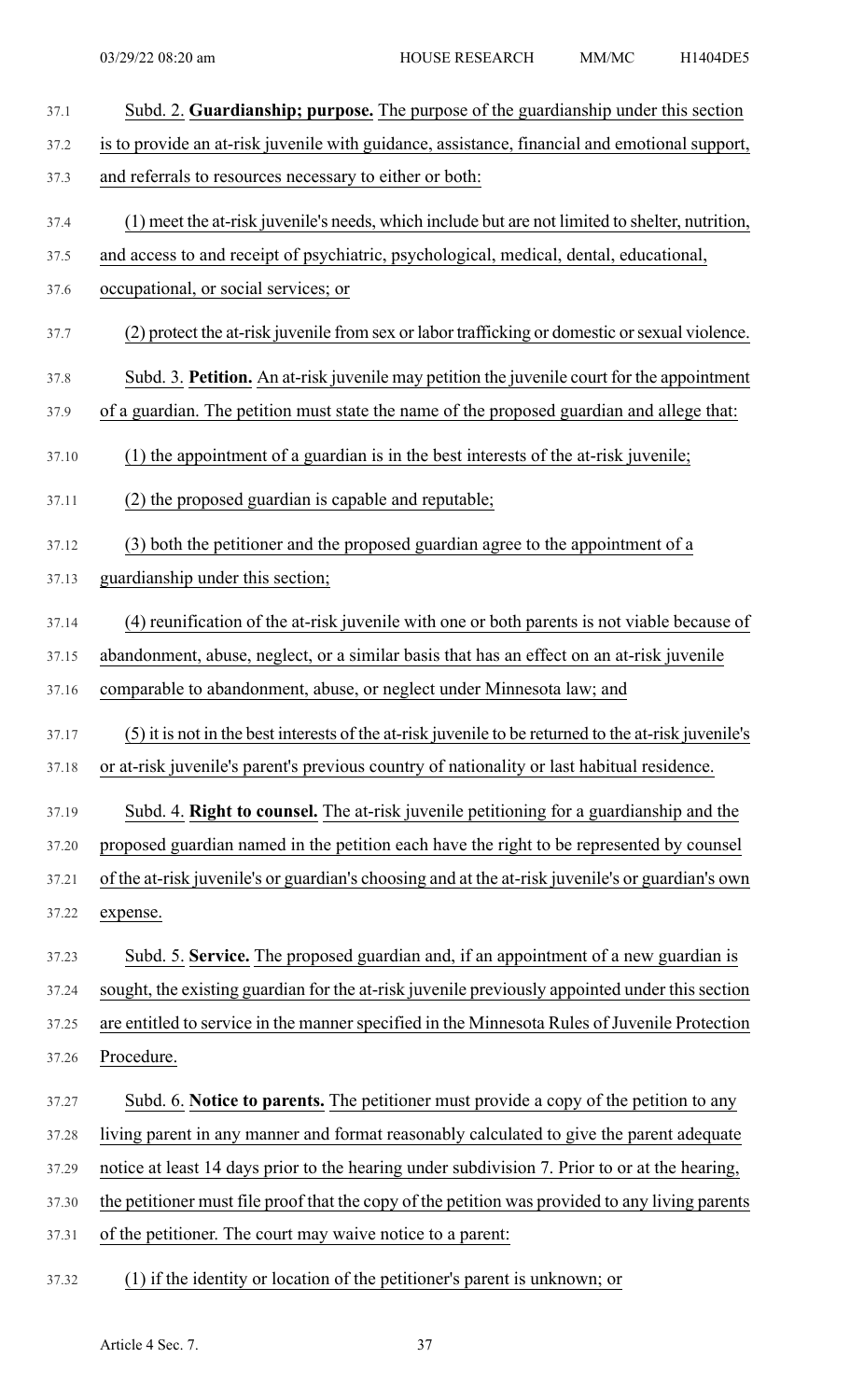| 38.1  | (2) for any other reason that the court may deem appropriate.                                        |
|-------|------------------------------------------------------------------------------------------------------|
| 38.2  | Subd. 7. Proceeding. (a) The court shall hear and issue an order on any petition as soon             |
| 38.3  | as administratively feasible and prior to the at-risk juvenile reaching 21 years of age.             |
| 38.4  | (b) Venue must be in the county where the at-risk juvenile or the proposed guardian                  |
| 38.5  | resides.                                                                                             |
| 38.6  | (c) Nothing in this section authorizes the guardian to abrogate any rights or privileges             |
| 38.7  | to which the at-risk juvenile is entitled under law.                                                 |
| 38.8  | Subd. 8. Order. (a) The court must issue an order awarding a guardianship for the                    |
| 38.9  | purposes identified in this section if the court finds that:                                         |
| 38.10 | (1) the proposed guardian is capable and reputable;                                                  |
| 38.11 | (2) the guardianship is in the best interests of the at-risk juvenile;                               |
| 38.12 | (3) both the petitioner and the proposed guardian agree to the establishment of a                    |
| 38.13 | guardianship under this section;                                                                     |
| 38.14 | (4) reunification of the at-risk juvenile with one or both parents is not viable because of          |
| 38.15 | abandonment, abuse, neglect, or a similar basis that has an effect on an at-risk juvenile            |
| 38.16 | comparable to abandonment, abuse, or neglect under Minnesota law; and                                |
| 38.17 | (5) it is not in the best interests of the at-risk juvenile to be returned to the previous           |
| 38.18 | country of nationality or last habitual residence of the juvenile or the juvenile's parent or        |
| 38.19 | parents.                                                                                             |
| 38.20 | (b) The order must, where the identity is known, specifically identify the parent or parents         |
| 38.21 | whom the court finds have abused, abandoned, or neglected the at-risk juvenile.                      |
| 38.22 | (c) The order must contain relevant state statutory citations and written findings of fact           |
| 38.23 | to support each of these findings:                                                                   |
| 38.24 | (1) the at-risk juvenile is dependent on the juvenile court, and has been placed under the           |
| 38.25 | custody of an individual appointed by the juvenile court, through the appointment of a               |
| 38.26 | guardian, for the purposes of this statute;                                                          |
| 38.27 | (2) reunification of the at-risk juvenile with one or both parents is not viable because of          |
| 38.28 | abandonment, abuse, or neglect or a similar basis that has an effect on an at-risk juvenile          |
| 38.29 | comparable to abandonment, abuse, or neglect under Minnesota law; and                                |
| 38.30 | (3) it is not in the best interests of the at-risk juvenile to be returned to the at-risk juvenile's |
| 38.31 | or at-risk juvenile's parent's country of nationality or last habitual residence.                    |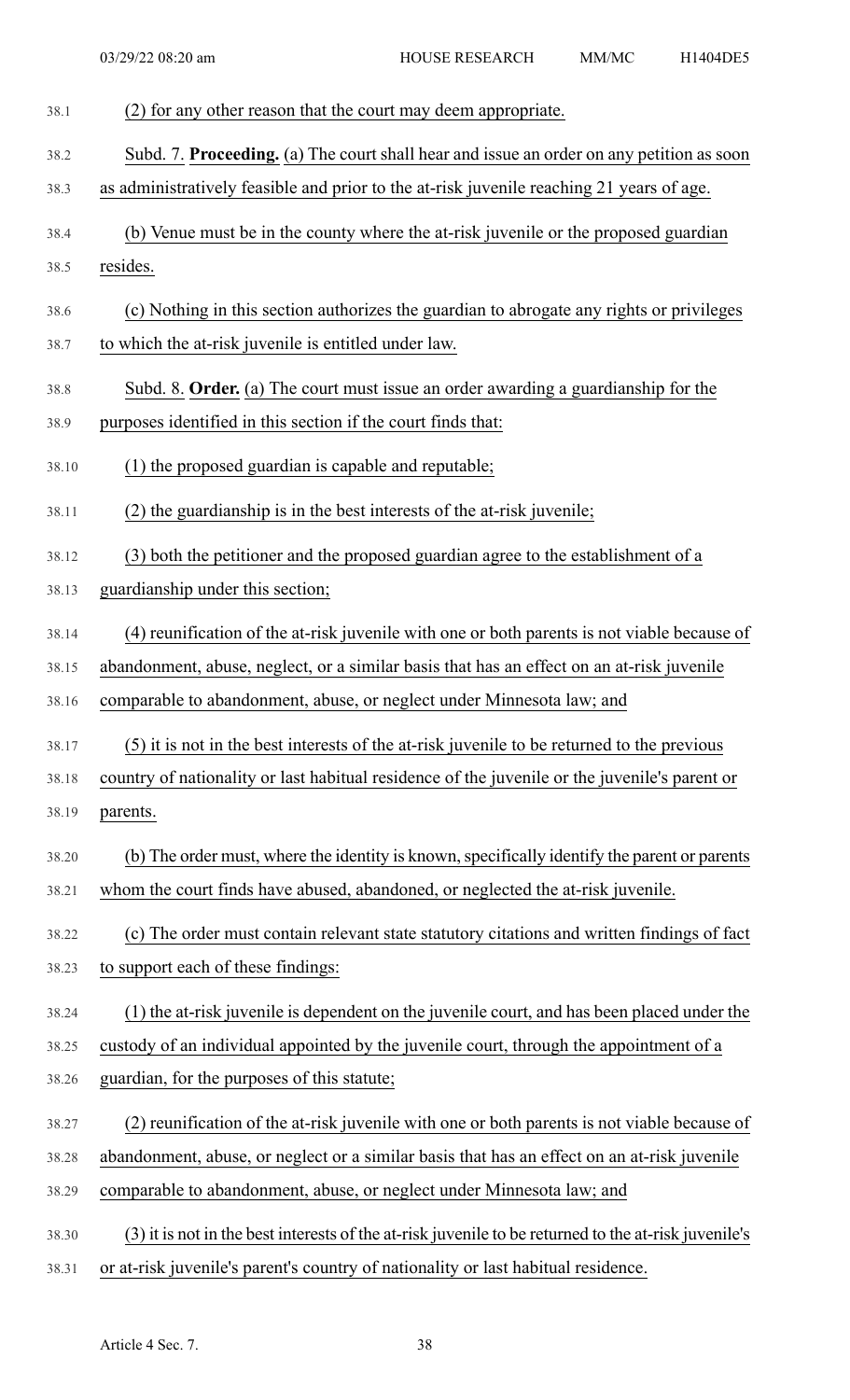| 39.1  | Subd. 9. Appointment of new guardian. At any time after the approval of a guardian                |
|-------|---------------------------------------------------------------------------------------------------|
| 39.2  | under subdivision 8, an at-risk juvenile or the currently appointed at-risk juvenile's guardian   |
| 39.3  | may petition the juvenile court for appointment of a new guardian. The petition must state        |
| 39.4  | the name of the proposed new guardian and set forth the facts supporting the request. The         |
| 39.5  | court may appoint a new guardian if the court finds that:                                         |
| 39.6  | (1) the proposed new guardian is capable and reputable;                                           |
| 39.7  | (2) the appointment of a new guardian is in the best interests of the at-risk juvenile; and       |
| 39.8  | (3) both the petitioner and the proposed new guardian agree to the establishment of the           |
| 39.9  | guardianship.                                                                                     |
| 39.10 | Subd. 10. Automatic termination of guardianship. A guardianship awarded under                     |
| 39.11 | this section terminates when the at-risk juvenile attains the age of 21. The court's jurisdiction |
| 39.12 | continues until termination of the guardianship.                                                  |
| 39.13 | Subd. 11. Voluntary termination of guardianship. The at-risk juvenile may request                 |
| 39.14 | the termination of the guardianship at any time and, upon request, the court shall terminate      |
| 39.15 | the guardianship.                                                                                 |
| 39.16 | Subd. 12. Relation to other guardianship law. The provisions of sections 260C.325,                |
| 39.17 | 260C.328, and 524.5-101 to 524.5-317 do not apply to petitions for the appointment of a           |
| 39.18 | guardianship for an at-risk juvenile under this section.                                          |
| 39.19 | Sec. 8. Minnesota Statutes 2020, section 357.17, is amended to read:                              |
|       |                                                                                                   |
| 39.20 | 357.17 NOTARIES PUBLIC.                                                                           |
| 39.21 | (a) The maximum fees to be charged and collected by a notary public shall be as follows:          |
| 39.22 | (1) for protest of nonpayment of note or bill of exchange or of nonacceptance of such             |
| 39.23 | bill; where protest is legally necessary, and copy thereof, \$5;                                  |
| 39.24 | $(2)$ for every other protest and copy, \$5;                                                      |
| 39.25 | (3) for making and serving every notice of nonpayment of note or nonacceptance of bill            |
| 39.26 | and copy thereof, \$5;                                                                            |
| 39.27 | (4) for any affidavit or paper for which provision is not made herein, \$5 per folio, and         |
| 39.28 | \$1 per folio for copies;                                                                         |
| 39.29 | (5) for each oath administered, \$5;                                                              |
| 39.30 | (6) for acknowledgments of deeds and for other services authorized by law, the legal              |
| 39.31 | fees allowed other officers for like services;                                                    |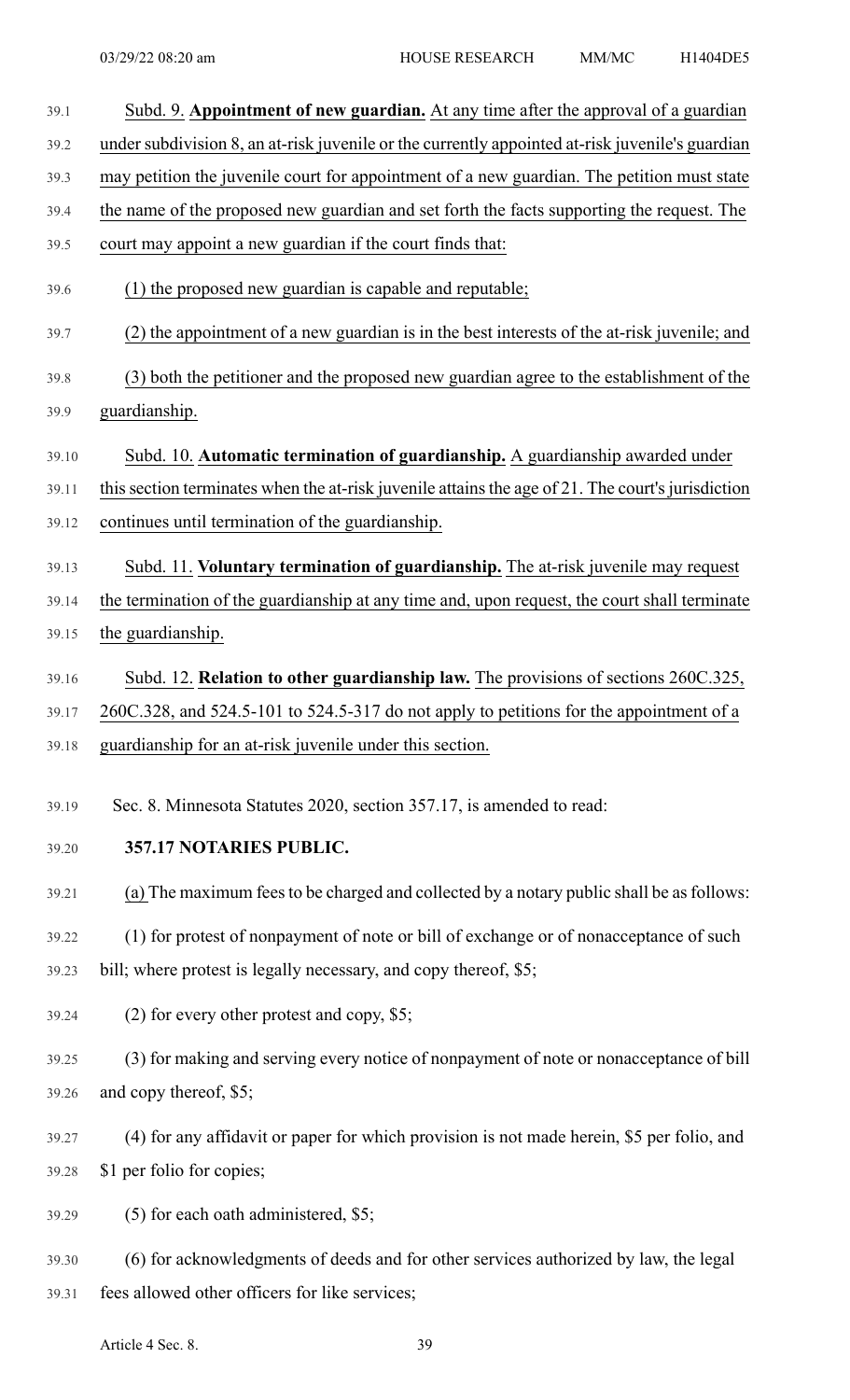- 40.1 (7) for recording each instrument required by law to be recorded by the notary, \$5 per 40.2 folio.
- 40.3 (b) A notary public may charge a fee for performing a marriage in excess of the fees in 40.4 paragraph (a) if the notary is commissioned pursuant to chapter 359.

40.5 Sec. 9. Minnesota Statutes 2020, section 359.04, is amended to read:

40.6 **359.04 POWERS.**

40.7 Every notary public so appointed, commissioned, and qualified shall have power 40.8 throughout this state to administer all oaths required or authorized to be administered in 40.9 this state; to take and certify all depositions to be used in any of the courts of this state; to 40.10 take and certify all acknowledgments of deeds, mortgages, liens, powers of attorney, and 40.11 other instruments in writing or electronic records; to receive, make out, and record notarial 40.12 protests; to perform civil marriages consistent with this chapter and chapter 517; and to 40.13 perform online remote notarial acts in compliance with the requirements of sections 358.645 40.14 and 358.646.

### 40.15 Sec. 10. **[359.115] CIVIL MARRIAGE OFFICIANT.**

40.16 A notary public shall have the power to solemnize civil marriages throughout the state 40.17 if the notary public has filed a copy of the notary public's notary commission with the local 40.18 registrar of a county in this state. When a local registrar records a commission for a notary 40.19 public, the local registrar shall provide a certificate of filing to the notary whose commission 40.20 is recorded. A notary public shall endorse and record the county where the notary public's 40.21 commission is recorded upon each certificate of civil marriage granted by the notary.

40.22 Sec. 11. Minnesota Statutes 2020, section 517.04, is amended to read:

### 40.23 **517.04 PERSONS AUTHORIZED TO PERFORM CIVIL MARRIAGES.**

40.24 Civil marriages may be solemnized throughout the state by an individual who has attained 40.25 the age of 21 years and is a judge of a court of record, a retired judge of a court of record, 40.26 a court administrator, a retired court administrator with the approval of the chief judge of 40.27 the judicial district, a former court commissioner who is employed by the court system or 40.28 is acting pursuant to an order of the chief judge of the commissioner's judicial district, a 40.29 notary commissioned pursuant to chapter 359, the residential school superintendent of the 40.30 Minnesota State Academy for the Deaf and the Minnesota State Academy for the Blind, a 40.31 licensed or ordained minister of any religious denomination, or by any mode recognized in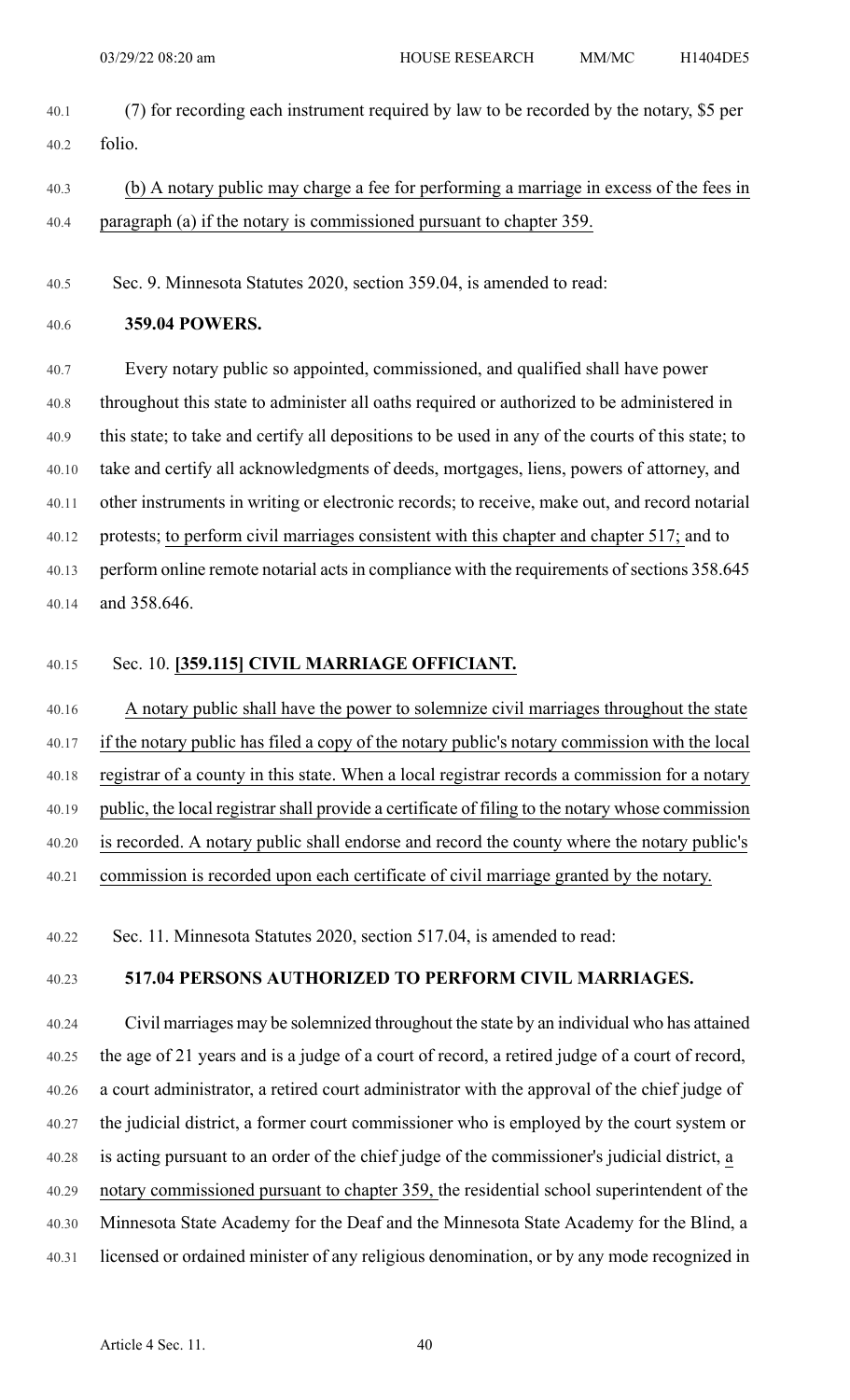41.1 section 517.18. For purposes of this section, a court of record includes the Office of 41.2 Administrative Hearings under section 14.48.

41.3 Sec. 12. Minnesota Statutes 2020, section 517.08, subdivision 1b, is amended to read:

41.4 Subd. 1b. **Term of license; fee; premarital education.** (a) The local registrar shall 41.5 examine upon oath the parties applying for a license relative to the legality of the 41.6 contemplated civil marriage. Examination upon oath of the parties under this section may 41.7 include contemporaneous video or audio transmission or receipt of a verified statement 41.8 signed by both parties attesting to the legality of the marriage. The local registrar may accept 41.9 civil marriage license applications, signed by both parties, by mail, facsimile, or electronic 41.10 filing. Both parties must present proof of age to the local registrar. If one party is unable to 41.11 appear in person, the party appearing may complete the absent applicant's information. The 41.12 local registrar shall provide a copy of the civil marriage application to the party who is 41.13 unable to appear, who must verify the accuracy of the appearing party's information in a 41.14 notarized statement. The verification statement must be accompanied by a copy of proof of 41.15 age of the party. The civil marriage license must not be released until the verification 41.16 statement and proof of age has been received by the local registrar. If the local registrar is 41.17 satisfied that there is no legal impediment to it, including the restriction contained in section 41.18 259.13, the local registrar shall issue the license, containing the full names of the parties 41.19 before and after the civil marriage, and county and state of residence, with the county seal 41.20 attached, and make a record of the date of issuance. The license shall be valid for a period 41.21 of six months. Except as provided in paragraph (b), the local registrar shall collect from the 41.22 applicant a fee of \$115 for administering the oath, issuing, recording, and filing all papers 41.23 required, and preparing and transmitting to the state registrar of vital records the reports of 41.24 civil marriage required by this section. If the license should not be used within the period 41.25 of six months due to illness or other extenuating circumstances, it may be surrendered to 41.26 the local registrar for cancellation, and in that case a new license shall issue upon request 41.27 of the parties of the original license without fee. A local registrar who knowingly issues or 41.28 signs a civil marriage license in any manner other than as provided in this section shall pay 41.29 to the parties aggrieved an amount not to exceed \$1,000.

41.30 (b) The civil marriage license fee for parties who have completed at least 12 hours of 41.31 premarital education is \$40. In order to qualify for the reduced license fee, the parties must 41.32 submit at the time of applying for the civil marriage license a statement that issigned, dated, 41.33 and notarized or marked with a church seal from the person who provided the premarital 41.34 education on their letterhead confirming that it was received. The premarital education must 41.35 be provided by a licensed or ordained minister or the minister's designee, a person authorized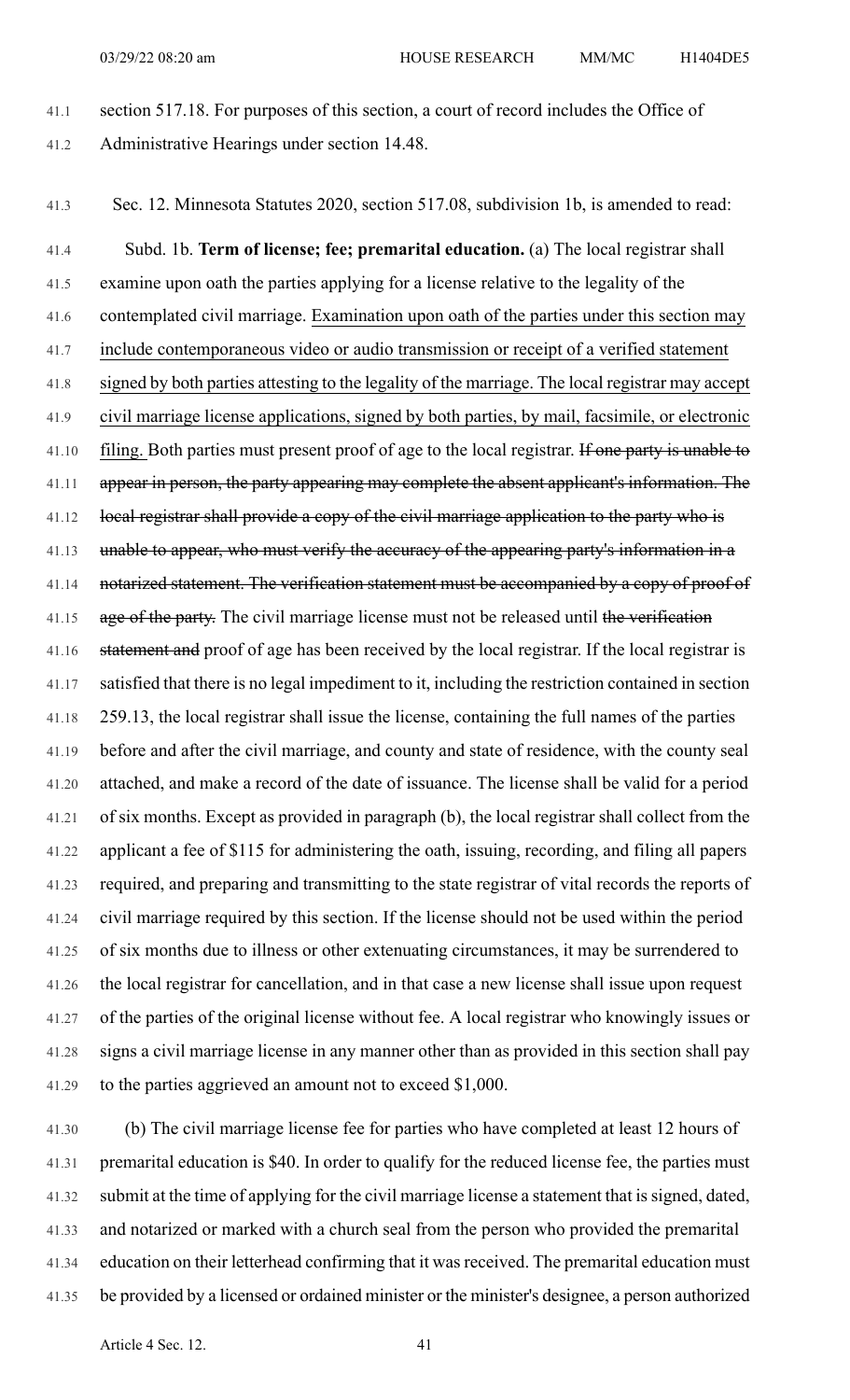42.1 to solemnize civil marriages under section 517.18, or a person authorized to practice marriage 42.2 and family therapy under section 148B.33. The education must include the use of a premarital 42.3 inventory and the teaching of communication and conflict management skills.

42.4 (c) The statement from the person who provided the premarital education under paragraph 42.5 (b) must be in the following form:

42.6 "I, .......................... (name of educator), confirm that .......................... (names of both 42.7 parties) received at least 12 hours of premarital education that included the use of a premarital 42.8 inventory and the teaching of communication and conflict managementskills. I am a licensed 42.9 or ordained minister, a person authorized to solemnize civil marriages under Minnesota 42.10 Statutes, section 517.18, or a person licensed to practice marriage and family therapy under 42.11 Minnesota Statutes, section 148B.33."

42.12 The names of the parties in the educator's statement must be identical to the legal names 42.13 of the parties as they appear in the civil marriage license application. Notwithstanding 42.14 section 138.17, the educator's statement must be retained for seven years, after which time 42.15 it may be destroyed.

42.16 (d) If section 259.13 applies to the request for a civil marriage license, the local registrar 42.17 shall grant the civil marriage license without the requested name change. Alternatively, the 42.18 local registrar may delay the granting of the civil marriage license until the party with the 42.19 conviction:

42.20 (1) certifies under oath that 30 days have passed since service of the notice for a name 42.21 change upon the prosecuting authority and, if applicable, the attorney general and no 42.22 objection has been filed under section 259.13; or

42.23 (2) provides a certified copy of the court order granting it. The parties seeking the civil 42.24 marriage license shall have the right to choose to have the license granted without the name 42.25 change or to delay its granting pending further action on the name change request.

### 42.26 **EFFECTIVE DATE.** This section is effective retroactively from January 1, 2021.

42.27 Sec. 13. Minnesota Statutes 2020, section 604.21, is amended to read:

## 42.28 **604.21 INDEMNITY AGREEMENTS IN DESIGN PROFESSIONAL SERVICES** 42.29 **CONTRACTS VOID.**

42.30 (a) A provision contained in, or executed in connection with, a design professional 42.31 services contract is void and unenforceable to the extent it attempts to require an indemnitor 42.32 to indemnify, to hold harmless, or to defend an indemnitee from or against liability for loss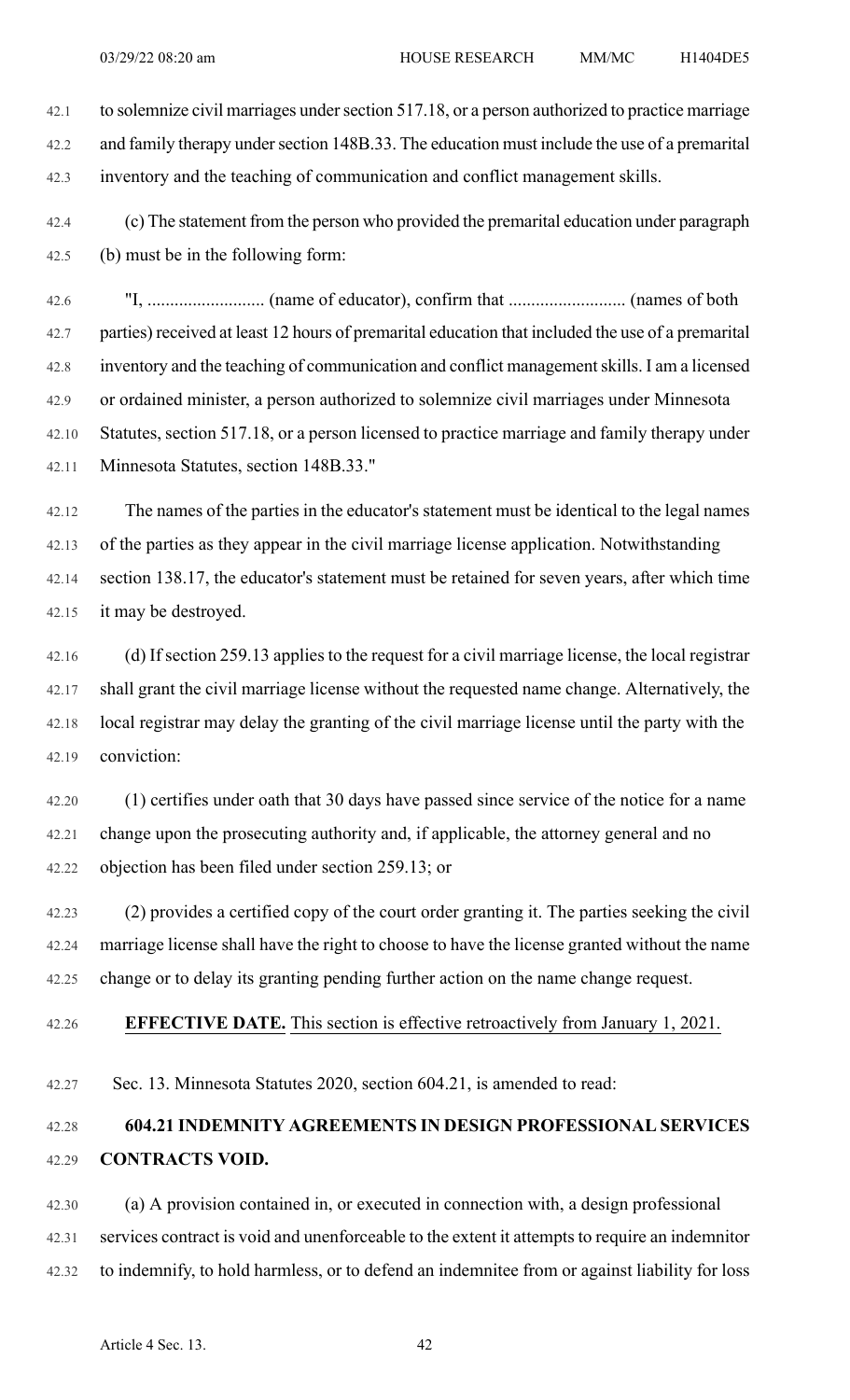43.1 or damage resulting from the negligence or fault of anyone other than the indemnitor or 43.2 others for whom the indemnitor is legally liable.

43.3 (b) For purposes of this section, "design professional services contract" means a contract 43.4 under which some portion of the work or services is to be performed or supervised by a 43.5 person licensed under section 326.02, and is furnished in connection with any actual or 43.6 proposed maintenance of or improvement to real property, highways, roads, or bridges.

43.7 (c) This section does not apply to the extent that the obligation to indemnify, to hold 43.8 harmless, or to defend an indemnitee is able to be covered by insurance.

43.9 (d) This section does not apply to agreements referred to in section 337.03 or 337.04.

43.10 (e) A provision contained in, or executed in connection with, a design professional 43.11 services contract for any actual or proposed maintenance of, or improvement to, real property, 43.12 highways, roads, or bridges located in Minnesota that makes the contract subject to the laws 43.13 of another state or requires that any litigation, arbitration, or other dispute resolution process 43.14 on the contract occur in another state is void and unenforceable.

43.15 (f) This section supersedes any other inconsistent provision of law.

### 43.16 **EFFECTIVE DATE.** This section is effective the day following final enactment.

43.17 Sec. 14. Minnesota Statutes 2021 Supplement, section 609.5314, subdivision 3, is amended 43.18 to read:

43.19 Subd. 3. **Judicial determination.** (a) Within 60 days following service of a notice of 43.20 seizure and forfeiture under this section, a claimant may file a demand for a judicial 43.21 determination of the forfeiture. The demand must be in the form of a civil complaint and 43.22 must be filed with the court administrator in the county in which the seizure occurred, 43.23 together with proof of service of a copy of the complaint on the prosecuting authority for 43.24 that county. The claimant may serve the complaint on the prosecuting authority by certified 43.25 mail or any means permitted by court rules. If the value of the seized property is \$15,000 43.26 or less, the claimant may file an action in conciliation court for recovery of the seized 43.27 property. A copy of the conciliation court statement of claim may be served personally or 43.28 as permitted by the Rules of Conciliation Court Procedure on the prosecuting authority 43.29 having jurisdiction over the forfeiture within 60 days following service of the notice of 43.30 seizure and forfeiture under this subdivision. The claimant does not have to pay the court 43.31 filing fee. No responsive pleading is required of the prosecuting authority and no court fees 43.32 may be charged for the prosecuting authority's appearance in the matter. The district court 43.33 administrator shall schedule the hearing as soon as practicable after, and in any event no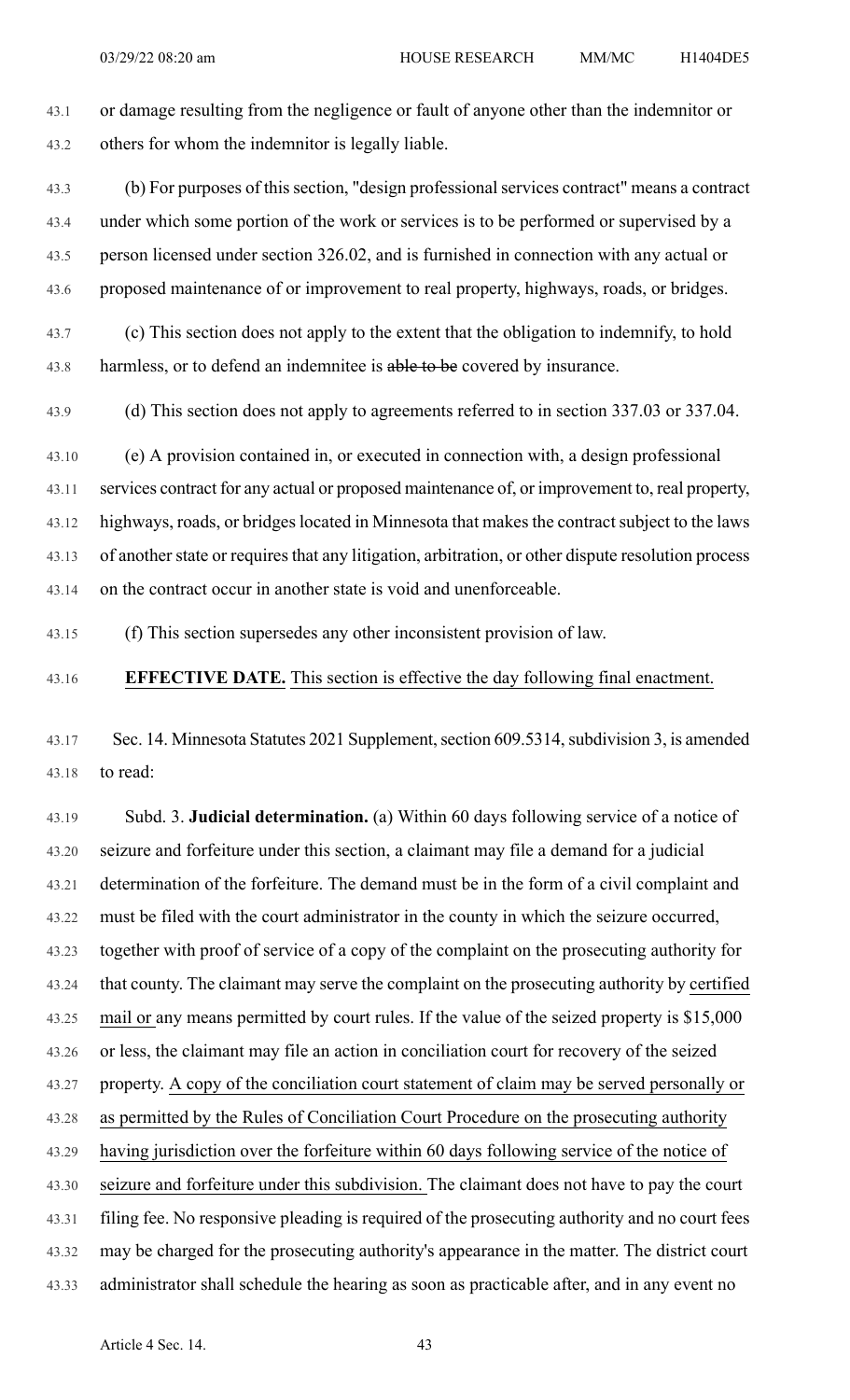44.1 later than 90 days following, the conclusion of the criminal prosecution. The proceedings 44.2 are governed by the Rules of Civil Procedure and, where applicable, by the Rules of 44.3 Conciliation Court Procedure.

44.4 (b) The complaint must be captioned in the name of the claimant as plaintiff and the 44.5 seized property as defendant, and must state with specificity the grounds on which the 44.6 claimant alleges the property was improperly seized and the plaintiff's interest in the property 44.7 seized. Notwithstanding any law to the contrary, an action for the return of property seized 44.8 under thissection may not be maintained by or on behalf of any person who has been served 44.9 with a notice of seizure and forfeiture unless the person has complied with this subdivision.

44.10 (c) If the claimant makes a timely demand for judicial determination under this 44.11 subdivision, the appropriate agency must conduct the forfeiture under section 609.531, 44.12 subdivision 6a. The limitations and defenses set forth in section 609.5311, subdivision 3, 44.13 apply to the judicial determination.

44.14 (d) If a demand for judicial determination of an administrative forfeiture is filed under 44.15 this subdivision and the court orders the return of the seized property, the court may order 44.16 sanctions under section 549.211. If the court orders payment of these costs, they must be 44.17 paid from forfeited money or proceeds from the sale of forfeited property from the appropriate 44.18 law enforcement and prosecuting agencies in the same proportion as they would be distributed 44.19 under section 609.5315, subdivision 5.

### 44.20 **EFFECTIVE DATE.** This section is effective the day following final enactment.

44.21 Sec. 15. Minnesota Statutes 2020, section 609.748, subdivision 2, is amended to read:

44.22 Subd. 2. **Restraining order; court jurisdiction.** (a) A person who is a victim of 44.23 harassment or the victim's guardian or conservator may seek a restraining order from the 44.24 district court in the manner provided in this section.

44.25 (b) The parent, guardian or conservator, or stepparent of a minor who is a victim of 44.26 harassment may seek a restraining order from the district court on behalf of the minor.(c) 44.27 A minor may seek a restraining order if the minor demonstrates that the minor is emancipated 44.28 and the court finds that the order is in the best interests of the emancipated minor. A minor 44.29 demonstrates the minor is emancipated by a showing that the minor is living separate and 44.30 apart from parents and managing the minor's own financial affairs, and shows, through an 44.31 instrument in writing or other agreement, or by the conduct of the parties that all parents 44.32 who have a legal parent and child relationship with the minor have relinquished control and

44.33 authority over the minor.